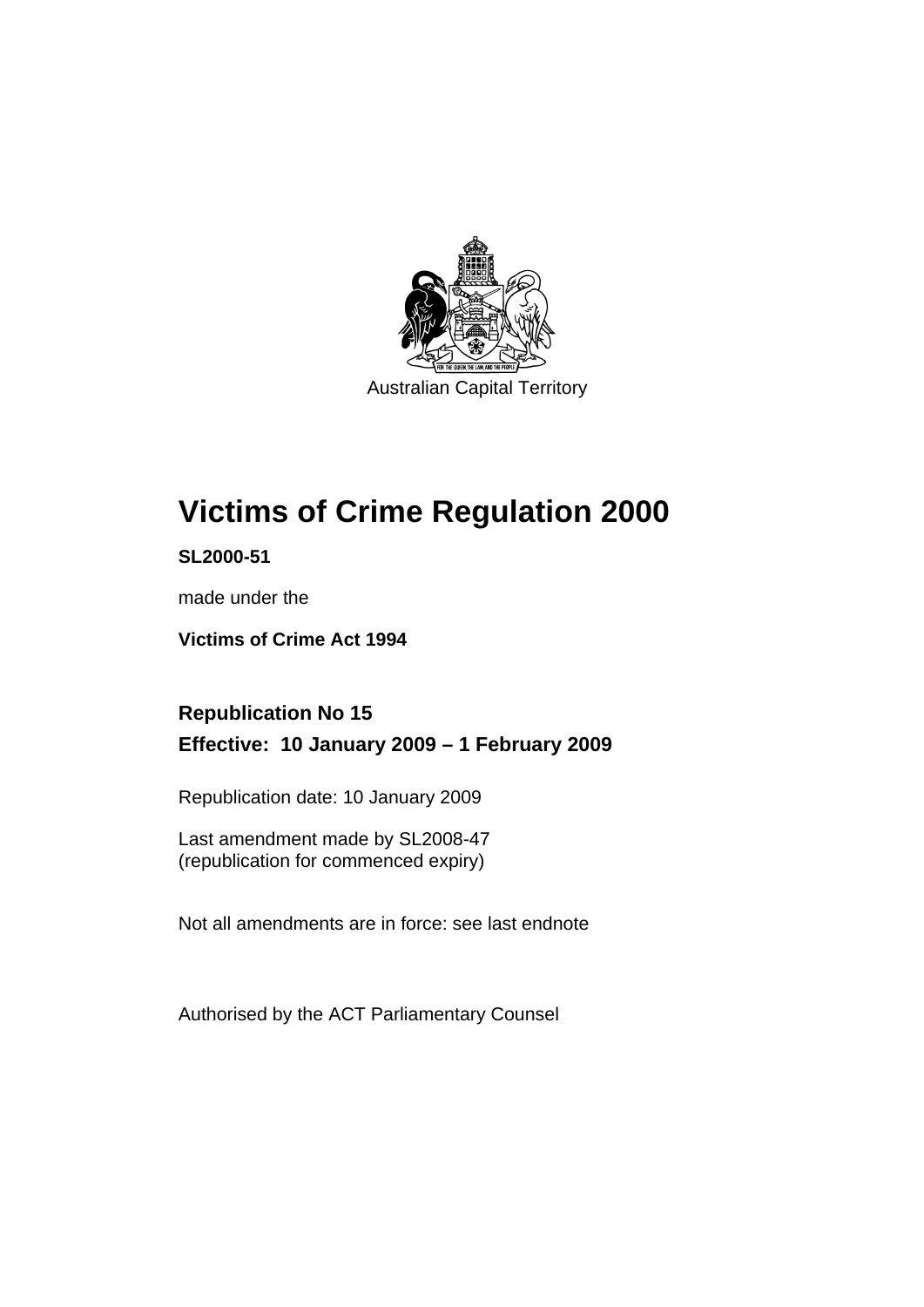#### **About this republication**

#### **The republished law**

This is a republication of the *Victims of Crime Regulation 2000*, made under the *[Victims of](#page-6-0)  [Crime Act 1994](#page-6-0)* (including any amendment made under the *Legislation Act 2001*, part 11.3 (Editorial changes)) as in force on 10 January 2009*.* It also includes any amendment, repeal or expiry affecting the republished law to 10 January 2009.

The legislation history and amendment history of the republished law are set out in endnotes 3 and 4.

#### **Kinds of republications**

The Parliamentary Counsel's Office prepares 2 kinds of republications of ACT laws (see the ACT legislation register at www.legislation.act.gov.au):

- authorised republications to which the *Legislation Act 2001* applies
- unauthorised republications.

The status of this republication appears on the bottom of each page.

#### **Editorial changes**

The *Legislation Act 2001*, part 11.3 authorises the Parliamentary Counsel to make editorial amendments and other changes of a formal nature when preparing a law for republication. Editorial changes do not change the effect of the law, but have effect as if they had been made by an Act commencing on the republication date (see *Legislation Act 2001*, s 115 and s 117). The changes are made if the Parliamentary Counsel considers they are desirable to bring the law into line, or more closely into line, with current legislative drafting practice.

This republication does not include amendments made under part 11.3 (see endnote 1).

#### **Uncommenced provisions and amendments**

If a provision of the republished law has not commenced or is affected by an uncommenced amendment, the symbol  $\mathbf{U}$  appears immediately before the provision heading. The text of the uncommenced provision  $\overline{or}$  amendment appears only in the last endnote.

#### **Modifications**

If a provision of the republished law is affected by a current modification, the symbol  $\mathbf{M}$ appears immediately before the provision heading. The text of the modifying provision appears in the endnotes. For the legal status of modifications, see *Legislation Act 2001*, section 95.

#### **Penalties**

The value of a penalty unit for an offence against this republished law at the republication date is—

- (a) if the person charged is an individual—\$100; or
- (b) if the person charged is a corporation—\$500.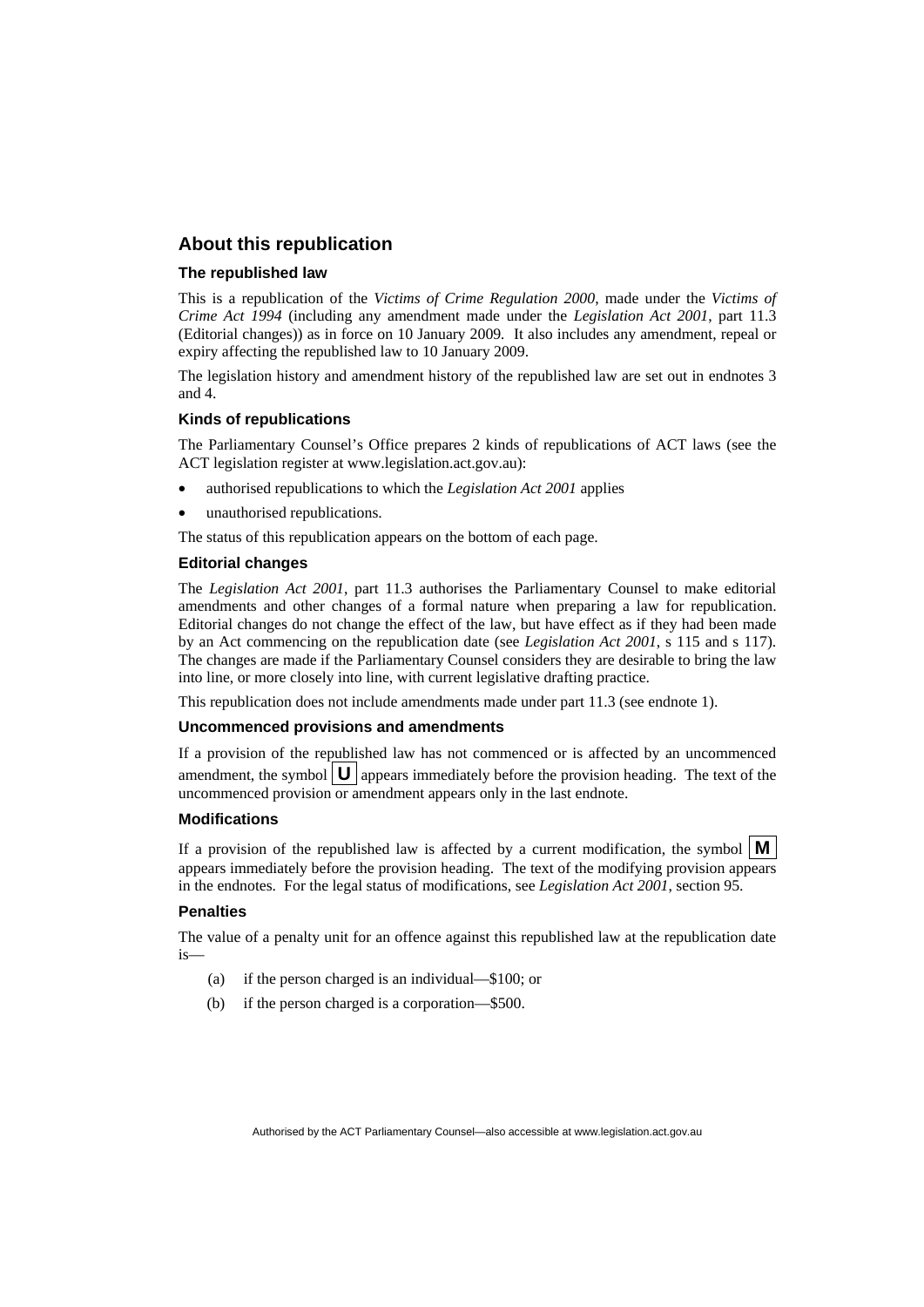

# **[Victims of Crime Regulation 2000](#page-6-0)**

made under the

**[Victims of Crime Act 1994](#page-6-0)** 

# **Contents**

|                     |                                          | Page       |  |
|---------------------|------------------------------------------|------------|--|
| Part 1              | <b>Preliminary</b>                       |            |  |
| 1                   | Name of regulation                       | 2          |  |
| 3                   | Dictionary                               | 2          |  |
| 4                   | <b>Notes</b>                             | 2          |  |
| Part 2              | Victims assistance board                 |            |  |
| <b>Division 2.1</b> | <b>Establishment and membership</b>      |            |  |
| 5                   | Establishment                            | 3          |  |
| 6                   | <b>Functions</b><br>3                    |            |  |
| 7                   | Membership of board<br>4                 |            |  |
| 8                   | Appointed members of board<br>4          |            |  |
| 9                   | Conditions of appointment generally<br>6 |            |  |
| R <sub>15</sub>     | Victims of Crime Regulation 2000         | contents 1 |  |
| 10/01/09            | Effective: 10/01/09-01/02/09             |            |  |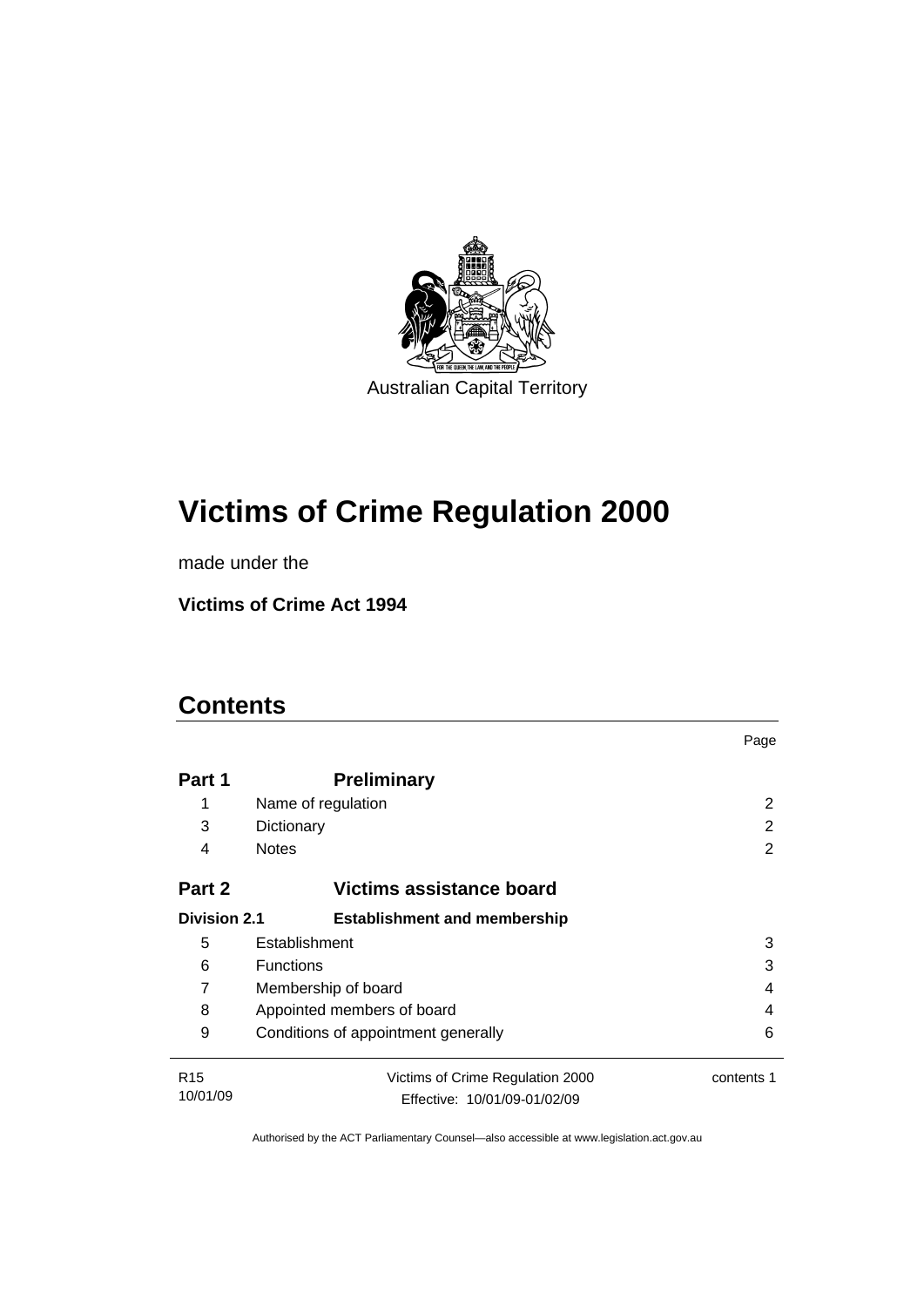| 10<br>11<br><b>Division 2.2</b> | Chairperson and deputy chairperson<br>Duration of appointment<br><b>Proceedings of board</b> | Page<br>6<br>6  |
|---------------------------------|----------------------------------------------------------------------------------------------|-----------------|
| 13                              | Time and place of meetings                                                                   | $\overline{7}$  |
| 14                              | Procedures governing conduct of meetings                                                     | 7               |
| 15                              | Disclosure of interests                                                                      | 8               |
| 16                              | Staff of the board                                                                           | 9               |
| 17                              | Guidelines                                                                                   | 9               |
| 18                              | Independent arbitrators                                                                      | 10              |
| Part 3                          | <b>Victims services scheme</b>                                                               |                 |
| <b>Division 3.1</b>             | The victims services scheme                                                                  |                 |
| 19                              | Victims services scheme                                                                      | 11              |
| 20                              | Objects of the victims services scheme                                                       | 11              |
| 21                              | Responsible service agency                                                                   | 12              |
| 22                              | Responsible service agency-functions                                                         | 12              |
| 23                              | Responsible service agency-obligations                                                       | 13              |
| 24                              | Eligible victims under the victims services scheme                                           | 14              |
| <b>Division 3.2</b>             | <b>Review of eligibility decisions</b>                                                       |                 |
| 25                              | Notice to be given of eligibility decisions                                                  | 15              |
| 25A                             | Internal review notices-responsible service agency                                           | 15              |
| 26                              | Who may apply for internal review of decisions                                               | 15              |
| 26A                             | Internal reviewer                                                                            | 16              |
| 27                              | Applications for internal review                                                             | 16              |
| 27A                             | Internal review notices-internal reviewer                                                    | 16              |
| 28                              | Internal review                                                                              | 16              |
| 29                              | <b>Eligibility Review Committee</b>                                                          | 17              |
| 30                              | 17<br>Review by committee                                                                    |                 |
| 31                              | Committee review<br>17                                                                       |                 |
| 32                              | Review by administrative appeals tribunal                                                    | 17              |
| <b>Division 3.3</b>             | Levels of service under the victims services scheme                                          |                 |
| 33                              | Level 1 service                                                                              | 18              |
| 34                              | Level 2 service                                                                              | 18              |
| contents 2                      | Victims of Crime Regulation 2000                                                             | R <sub>15</sub> |
|                                 | Effective: 10/01/09-01/02/09                                                                 | 10/01/09        |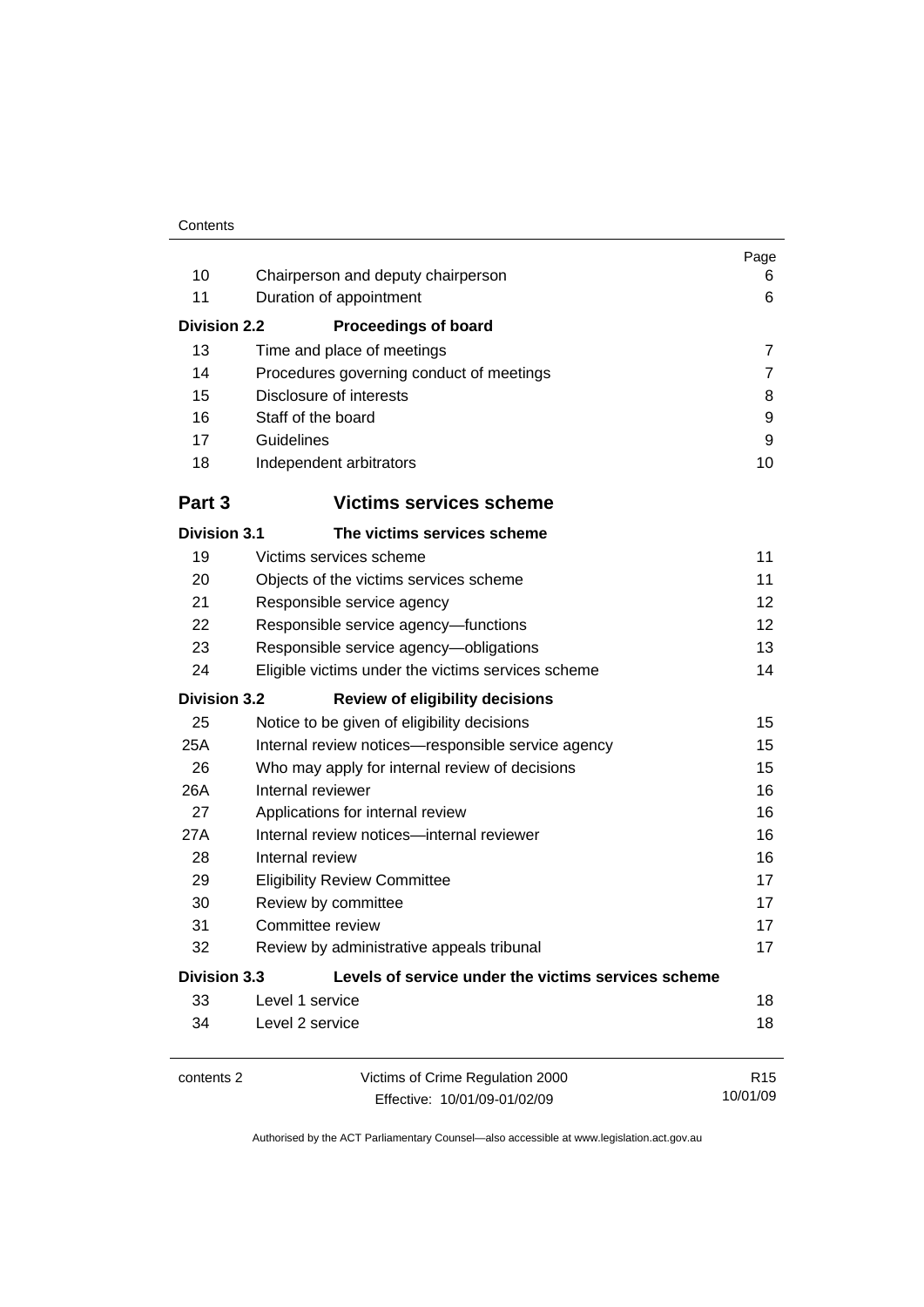| 35                          | Level 3 service                                                                             | Page<br>19 |
|-----------------------------|---------------------------------------------------------------------------------------------|------------|
| 36                          | <b>Exceptional cases</b>                                                                    | 20         |
| 37                          | How contact hours are provided                                                              | 21         |
| 38                          | Arbitration-care plans                                                                      | 22         |
| 39                          | Case closure                                                                                | 22         |
|                             |                                                                                             |            |
| <b>Division 3.4</b>         | <b>Service providers</b>                                                                    |            |
| 40                          | Approved service providers                                                                  | 22         |
| 41                          | Criteria for approval                                                                       | 23         |
| 42                          | Suspension of approval                                                                      | 24         |
| 43                          | Cancellation of approval                                                                    | 25         |
| <b>Division 3.5</b>         | General                                                                                     |            |
| 44                          | Volunteer program                                                                           | 25         |
| 45                          | Special financial assistance-statements                                                     | 25         |
| <b>Division 3.6</b>         | Notification and review of decisions about service<br>providers                             |            |
| 46                          | Notice of decisions                                                                         | 26         |
| 46A                         | Reviewable decision notices                                                                 |            |
| 47                          | Review of decisions                                                                         |            |
| Part 4                      | <b>Miscellaneous</b>                                                                        |            |
| 48                          | Guidelines-volunteers                                                                       | 27         |
| 49                          | Annual reporting authority                                                                  |            |
| 49A                         | Victims services levy-excluded offences                                                     |            |
| 50                          | Determination of fees for services provided by approved service<br>providers                |            |
| 51                          | Approved forms                                                                              |            |
|                             |                                                                                             | 28         |
| <b>Schedule 1</b>           | Victims services levy-excluded offences                                                     | 30         |
| <b>Part 1.1</b>             | <b>Australian Road Rules</b>                                                                | 30         |
| <b>Part 1.2</b>             | <b>Road Transport (Safety and Traffic Management)</b><br><b>Regulation 2000</b>             | 35         |
| <b>Part 1.3</b>             | Australian National University Act 1991 (Cwlth)-<br>Parking and Traffic Statute (No 2) 2007 | 37         |
| R <sub>15</sub><br>10/01/09 | Victims of Crime Regulation 2000<br>Effective: 10/01/09-01/02/09                            | contents 3 |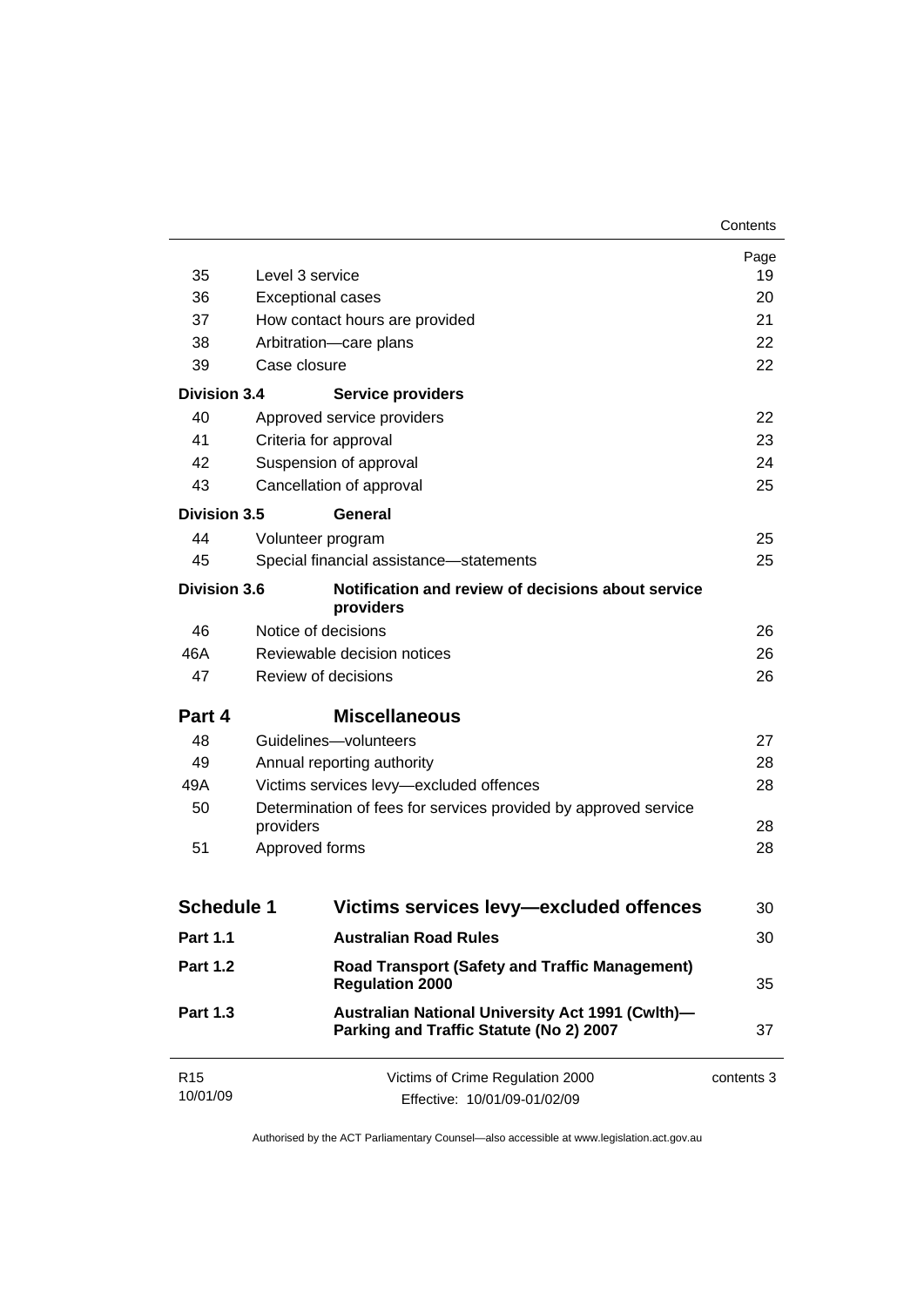#### **Contents**

# **Dictionary** [40](#page-45-0)

#### **Endnotes**

|   | About the endnotes     | 44 |
|---|------------------------|----|
| 2 | Abbreviation key       | 44 |
| 3 | Legislation history    | 45 |
| 4 | Amendment history      | 47 |
| 5 | Earlier republications | 51 |
| 6 | Uncommenced amendments | 52 |

contents 4 Victims of Crime Regulation 2000 Effective: 10/01/09-01/02/09

R15 10/01/09

Page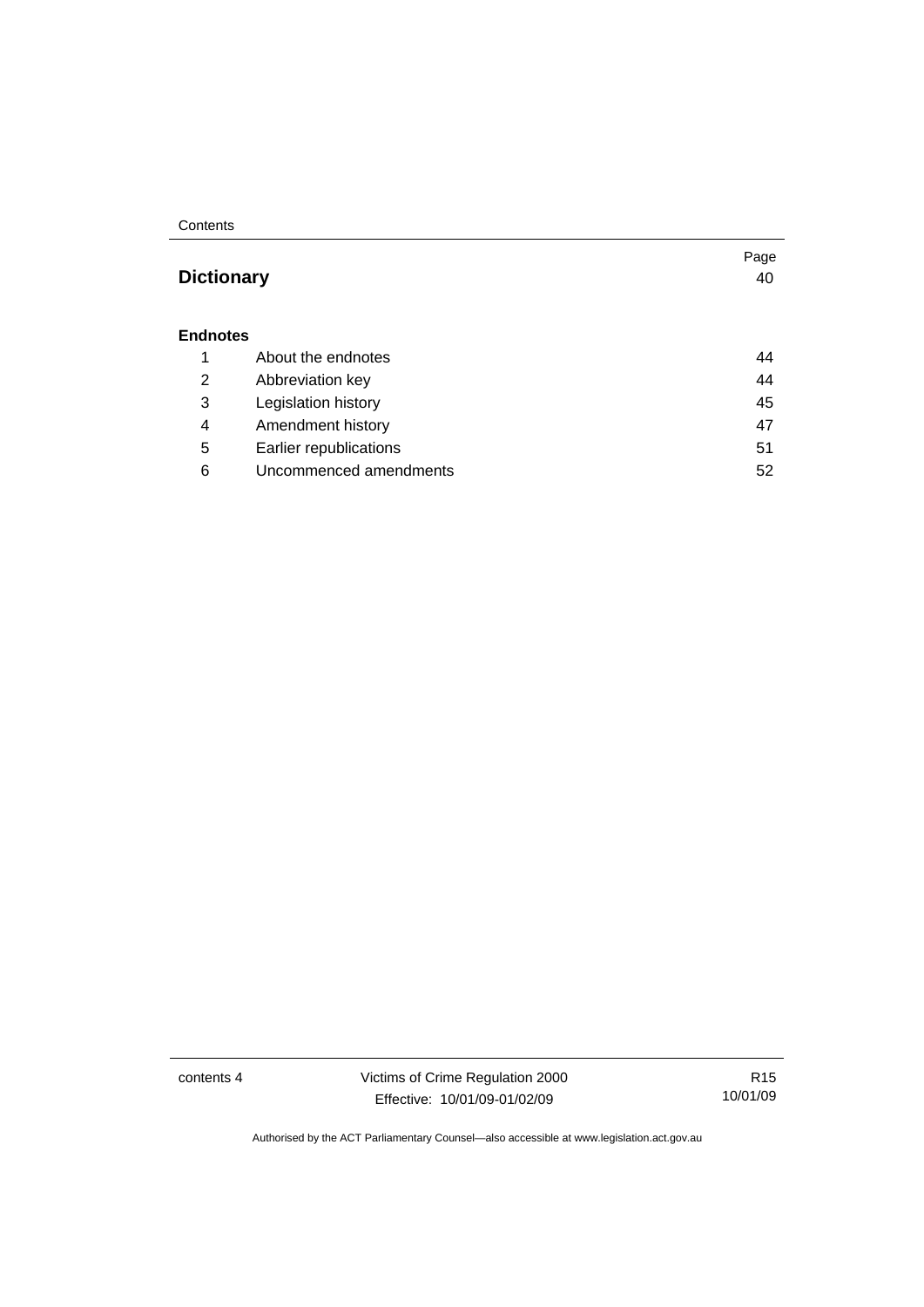<span id="page-6-0"></span>

# **Victims of Crime Regulation 2000**

made under the

I

**Victims of Crime Act 1994** 

R15 10/01/09 Victims of Crime Regulation 2000 Effective: 10/01/09-01/02/09

page 1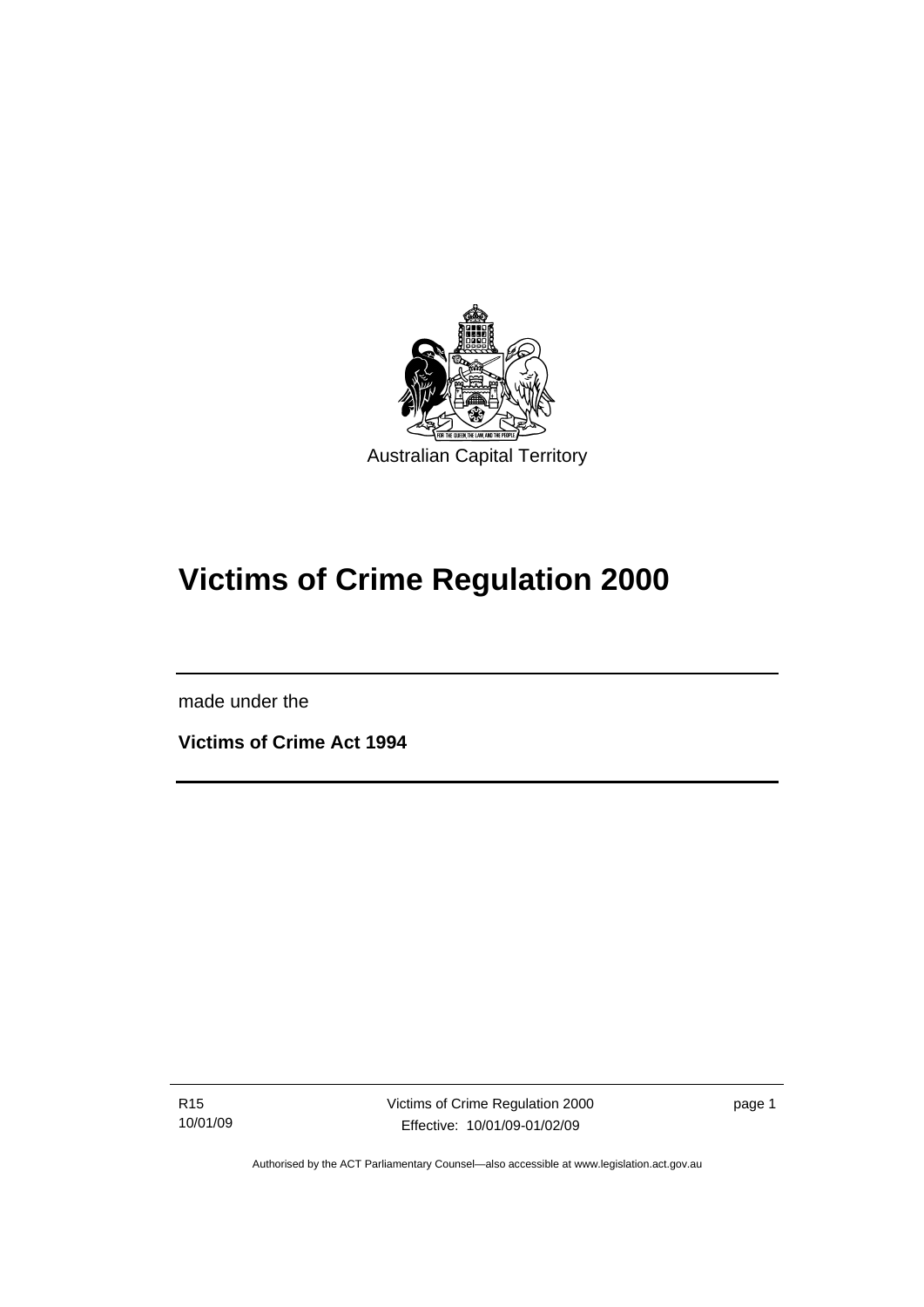#### <span id="page-7-0"></span>Part 1 **Preliminary**

Section 1

# **Part 1** Preliminary

#### **1 Name of regulation**

This regulation is the *Victims of Crime Regulation 2000*.

### **3 Dictionary**

The dictionary at the end of this regulation is part of this regulation.

*Note 1* The dictionary at the end of this regulation defines certain terms used in this regulation and includes references (*signpost definitions*) to other terms defined elsewhere.

> For example, the signpost definition '*serious crime*—see the *Victims of Crime (Financial Assistance) Act 1983*, section 2' means that the term 'serious crime' is defined in that section and the definition applies to this regulation.

*Note 2* A definition in the dictionary (including a signpost definition) applies to the entire regulation unless the definition, or another provision of this regulation, provides otherwise or the contrary intention otherwise appears (see Legislation Act, s 155 and s 156 (1)).

#### **4 Notes**

A note included in this regulation is explanatory and is not part of this regulation.

*Note* See the Legislation Act, s 127 (1), (4) and (5) for the legal status of notes.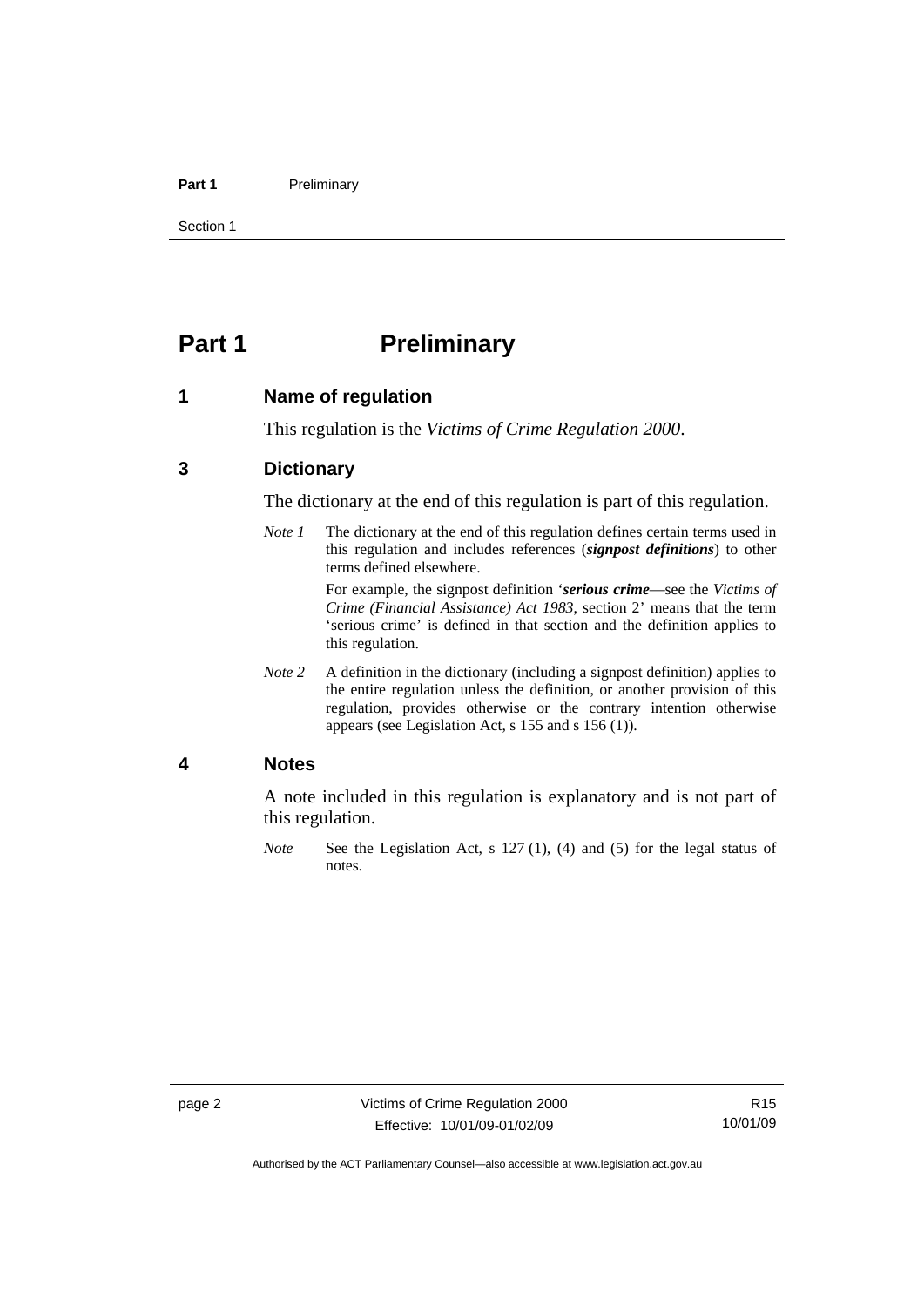# <span id="page-8-0"></span>**Part 2 Victims assistance board**

# **Division 2.1 Establishment and membership**

# **5 Establishment**

The Victims Assistance Board is established.

# **6 Functions**

The functions of the board are—

- (a) to monitor and evaluate the responsible service agency's management of the victims services scheme; and
- (b) to approve service providers; and
- (c) to prepare guidelines for the management of the victims services scheme; and
- (d) to make recommendations to the Minister about fees for services under the victims services scheme; and
- (e) to supervise the keeping by the responsible service agency of a statistical database about the operation of the victims services scheme; and
- (f) to approve independent arbitrators to resolve any disagreements between case coordinators for eligible victims and approved service providers; and
- (g) to advise the Minister on the operation of the victims services scheme and any change to the scheme it considers desirable; and
- (h) when asked by the coordinator, to give advice or information to the coordinator on issues about victims generally; and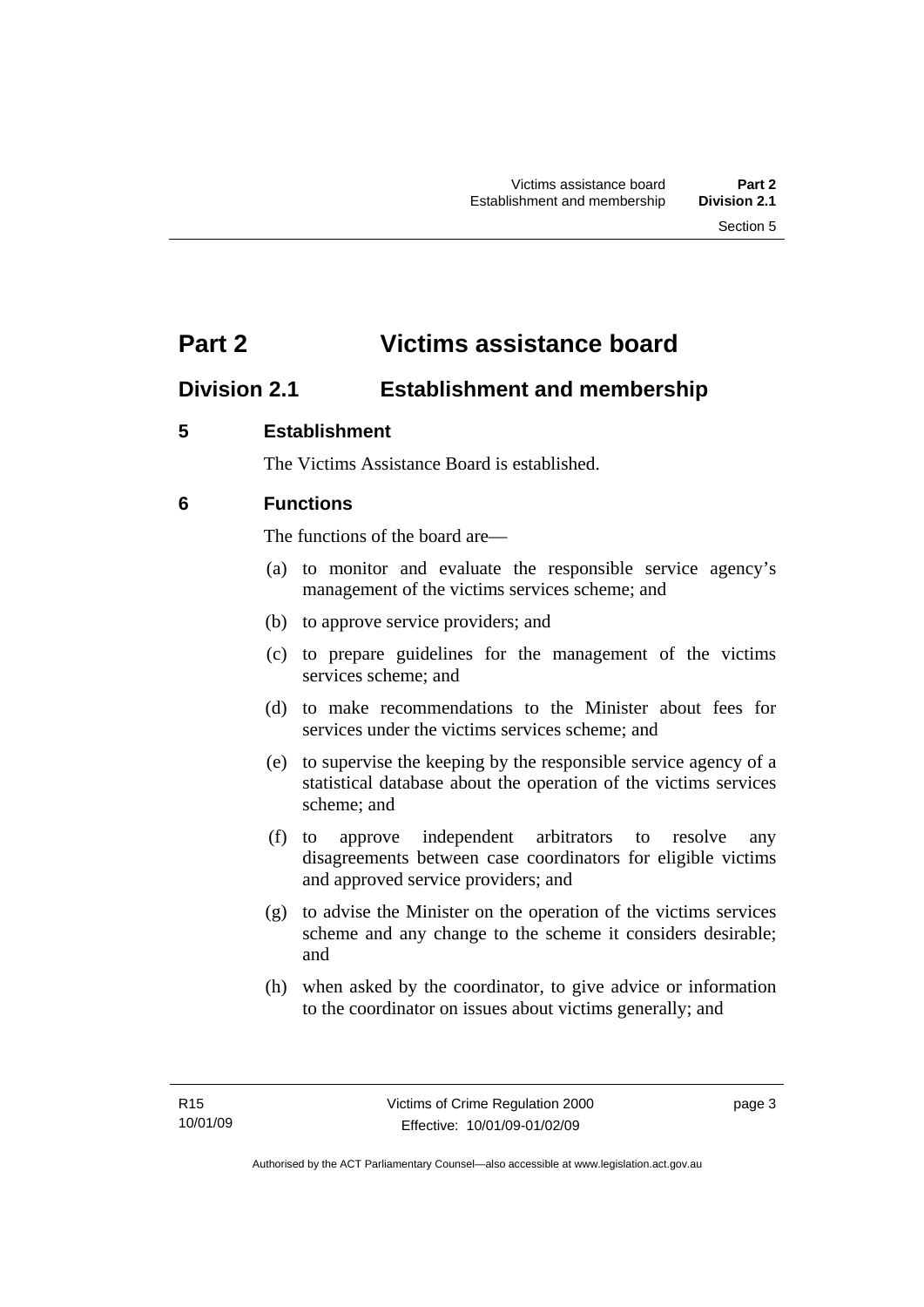(i) to exercise any other function given to the board under the Act or any other Territory law.

#### <span id="page-9-0"></span>**7 Membership of board**

- (1) The board consists of—
	- (a) the coordinator; and
	- (b) the appointed members.
- (2) The appointed members are to be appointed by the Minister.
	- *Note 1* For the making of appointments (including acting appointments), see the Legislation Act, pt 19.3.
	- *Note 2* Certain Ministerial appointments require consultation with an Assembly committee and are disallowable (see Legislation Act, div 19.3.3).

### **8 Appointed members of board**

- (1) The Minister must appoint as members—
	- (a) a representative of each of the following:
		- (i) the DPP (the *DPP member*);
		- (ii) the Australian Federal Police (the *AFP member*);
		- (iii) ACT courts (the *courts member*);
		- (iv) the administrative unit allocated responsibility for the administration of justice (the *justice member*);
		- (v) the administrative unit allocated responsibility for the administration of community support services (the *community support member*);
		- (vi) the administrative unit allocated responsibility for the administration of youth policy and services (the *youth policy and services member*); and
	- (b) a person who, in the Minister's opinion, represents the interests of the indigenous communities (the *indigenous member*); and

R15 10/01/09

Authorised by the ACT Parliamentary Counsel—also accessible at www.legislation.act.gov.au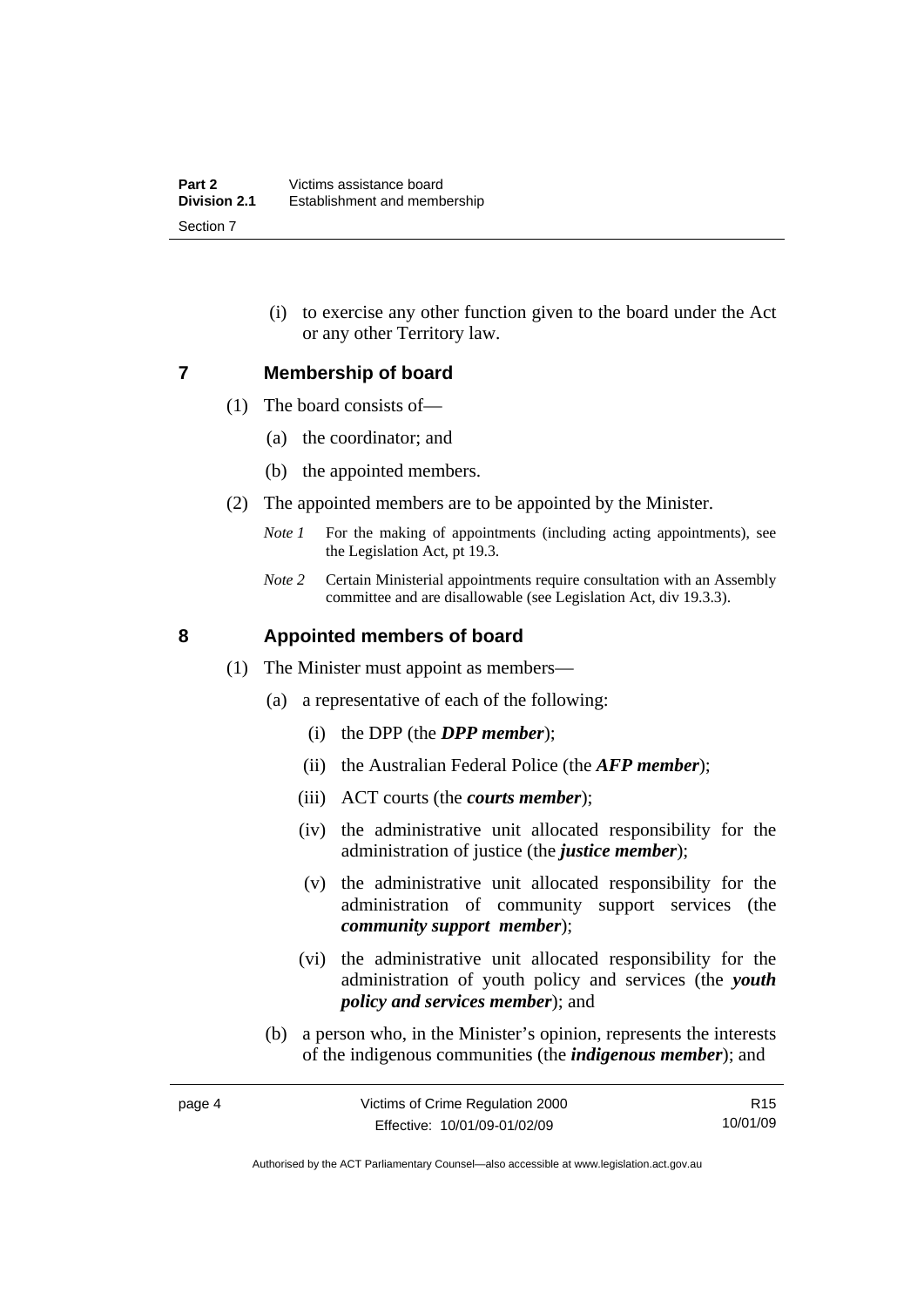Section 8

- (c) a person who, in the Minister's opinion, represents the interests of other persons of non-English speaking background (the
- (d) a person who is a lawyer (the *legal profession member*); and

*migrant member*); and

- (e) a person who, in the Minister's opinion, represents the interests of health professions (other than a doctor or dentist) (the *health professions member*); and
- (f) a person who, in the Minister's opinion, represents the interests of victims services groups (the *victims groups member*); and
- (g) a psychiatrist or psychologist who, in the Minister's opinion, has experience in dealing with victims (the *psychiatrist/psychologist member*).
- (2) The courts member must be the registrar or a deputy registrar of the Supreme Court or the Magistrates Court.
- (3) A member must be employed, practise, or live, in the ACT.
- (4) The Minister must not appoint a public servant as a member mentioned in subsection  $(1)$  (b) to  $(g)$ .
	- *Note 1* For the making of appointments (including acting appointments), see the Legislation Act, pt 19.3.
	- *Note 2* In particular, an appointment may be made by naming a person or nominating the occupant of a position (see Legislation Act, s 207).
	- *Note 3* Certain Ministerial appointments require consultation with an Assembly committee and are disallowable (see Legislation Act, div 19.3.3).
	- *Note 4* A person may be reappointed to a position if the person is eligible to be appointed to the position (see Legislation Act, s 208 and dict, pt 1, def *appoint*).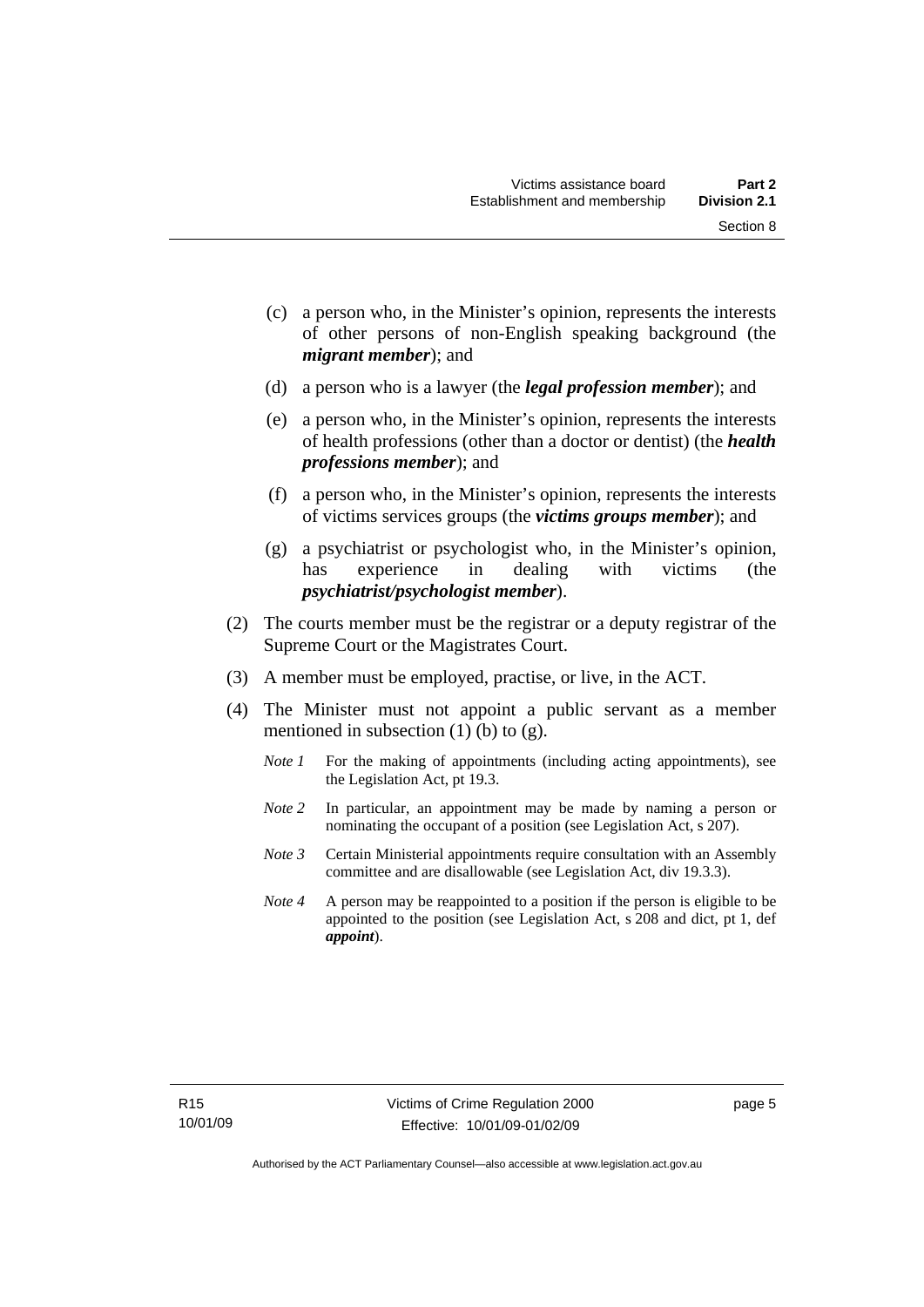# <span id="page-11-0"></span>**9 Conditions of appointment generally**

- (1) An appointed member holds the position on a part-time basis.
- (2) An appointed member holds the position on the conditions not provided by this regulation or another territory law that are decided by the Minister.

# **10 Chairperson and deputy chairperson**

- (1) The members of the board must, whenever necessary, elect—
	- (a) an appointed member to be chairperson; and
	- (b) another appointed member to be deputy chairperson.
- (2) The board must tell the Minister of the election of a member as chairperson or deputy chairperson.

# **11 Duration of appointment**

- (1) An appointed member must not be appointed for longer than 2 years.
- (2) The Minister must end the appointment of—
	- (a) the DPP member, the AFP member, the courts member, the justice member, the community support member or the youth policy and services member if the Minister is satisfied that the member is no longer the representative of the relevant entity mentioned in section 8 (1) (a) (Appointed members of board); or
	- (b) the indigenous member, the migrant member, the health professions member or the victims groups member if the Minister is satisfied that the member no longer represents the interests of the relevant communities, professions or groups mentioned in section  $8(1)$  (b), (c), (e) or (f); or
	- (c) any member if the member ceases to be eligible for appointment.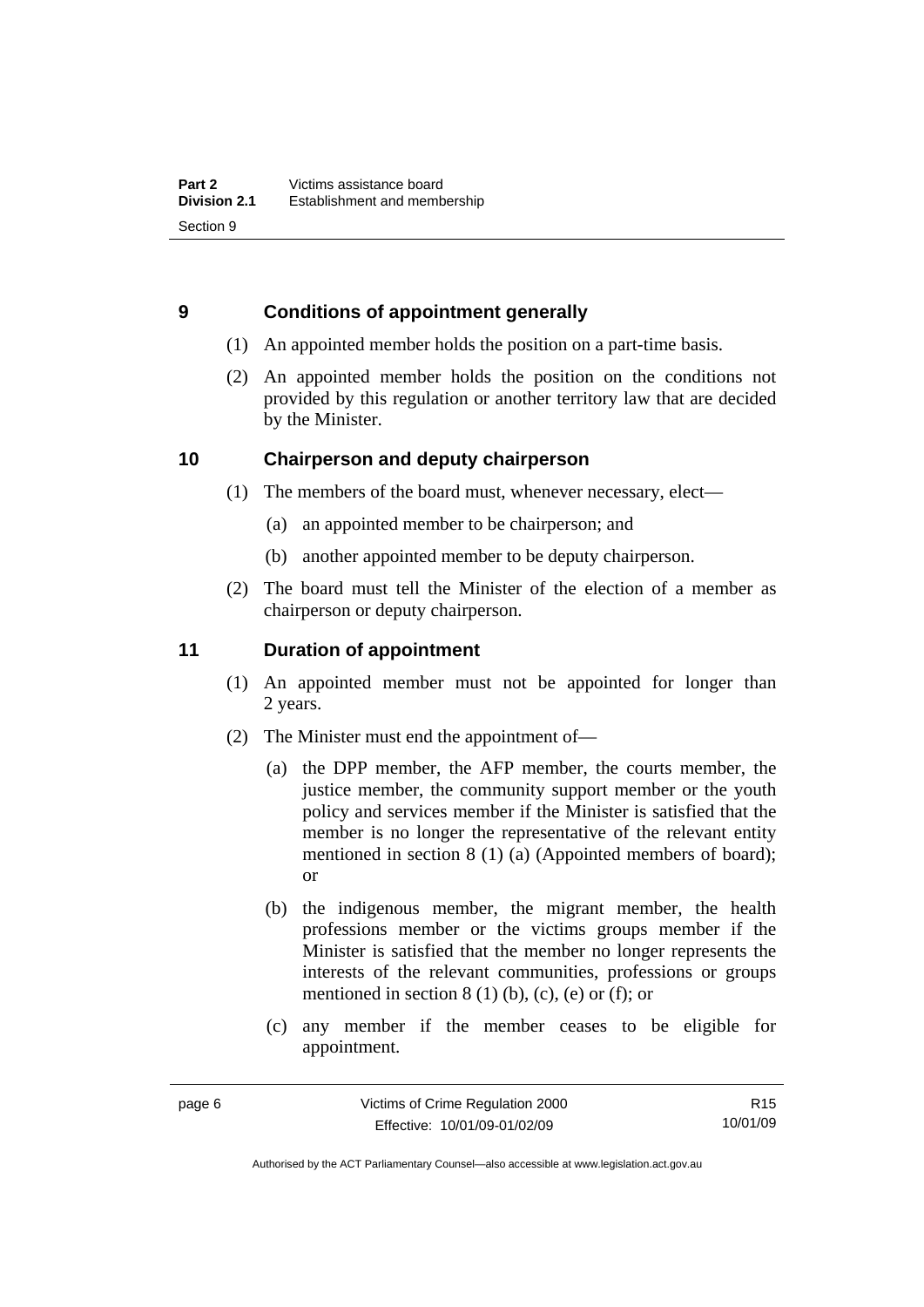- <span id="page-12-0"></span> (3) The Minister may end the appointment of an appointed member—
	- (a) for misbehaviour or physical or mental incapacity; or
	- (b) if the member becomes bankrupt, executes a personal insolvency agreement or otherwise applies to take the benefit of any law for the relief of bankrupt or insolvent debtors; or
	- (c) if the member is absent for 3 consecutive meetings; or
	- (d) if the member is convicted of an indictable offence; or
	- (e) if the member fails to comply with section 15 (Disclosure of interests) without reasonable excuse.
	- *Note* A person's appointment also ends if the person resigns (see Legislation Act, s 210).

# **Division 2.2 Proceedings of board**

#### **13 Time and place of meetings**

- (1) Meetings of the board are to be held at the times and places it decides.
- (2) However, the board must meet at least once every 3 months.
- (3) The chairperson—
	- (a) may at any time call a meeting of the board; and
	- (b) must call a meeting if asked by the Minister or at least 6 members.

#### **14 Procedures governing conduct of meetings**

- (1) The chairperson presides at all meetings at which the chairperson is present.
- (2) If the chairperson is absent, the deputy chairperson presides.
- (3) If the chairperson and deputy chairperson are both absent, the member chosen by the members present presides.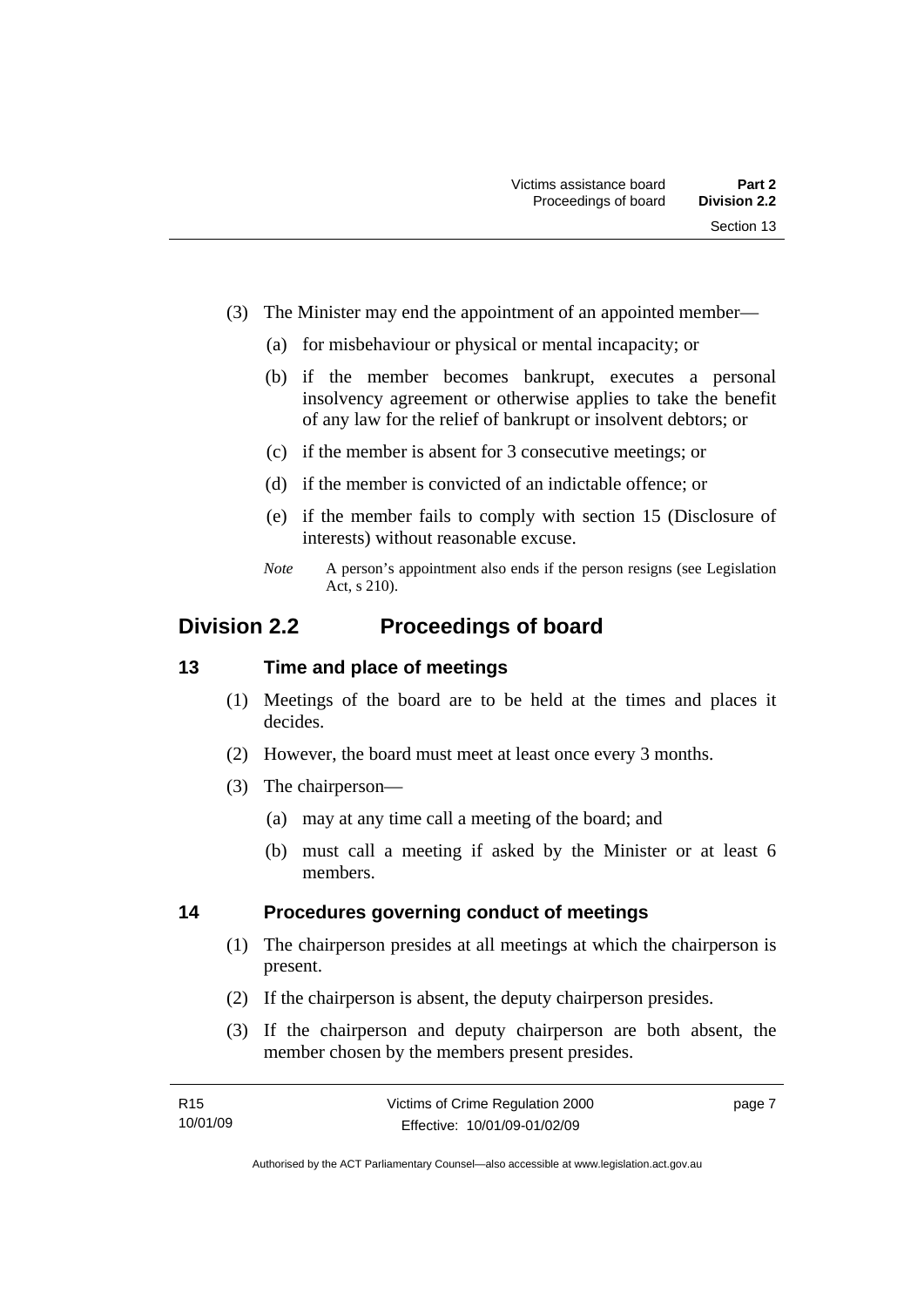- <span id="page-13-0"></span>(4) The board may decide the procedure to be followed for a meeting.
- (5) At a meeting of the board—
	- (a) 6 members form a quorum; and
	- (b) each member (other than the coordinator) has a vote on each question to be decided; and
	- (c) a question is to be decided by a majority of the votes of the members present and voting but, if the votes are equal, the member presiding has a casting vote.
- (6) The board must keep minutes of its meetings.

#### **15 Disclosure of interests**

- (1) This section applies to a member of the board if—
	- (a) the member has a direct or indirect financial interest in an issue being considered, or about to be considered, by the board; and
	- (b) the interest could conflict with the proper exercise of the member's functions in relation to the board's consideration of the issue.
- (2) As soon as practicable after the relevant facts come to the member's knowledge, the member must disclose the nature of the interest to a meeting of the board.
- (3) The disclosure must be recorded in the board's minutes and, unless the board otherwise decides, the member must not—
	- (a) be present when the board considers the issue; or
	- (b) take part in a decision of the board on the issue.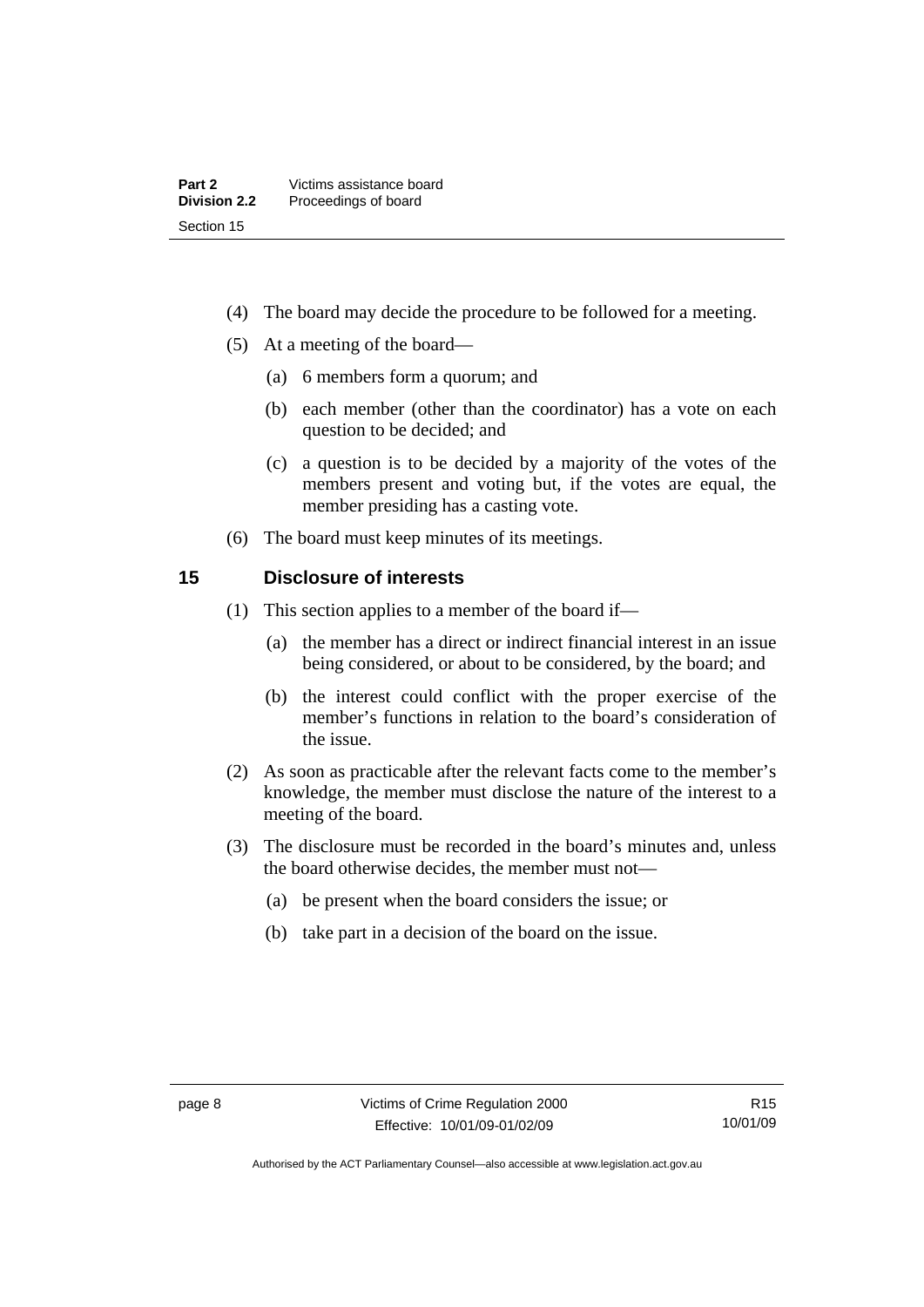- <span id="page-14-0"></span> (4) Any other member who also has a direct or indirect financial interest in the issue must not—
	- (a) be present when the board is considering its decision under subsection (3); or
	- (b) take part in making the decision.

# **16 Staff of the board**

The staff of the board are to be employed under the *Public Sector Management Act 1994*.

# **17 Guidelines**

The board may make guidelines about—

- (a) the way a victim is assessed for eligibility to use the victims services scheme; and
- (b) the employment or engagement of people who will have contact with eligible victims; and
- (c) the preparation, content and implementation of care plans; and
- (d) the eligibility of entities to be approved as service providers; and
- (e) the referral of victims to approved service providers or other entities dealing with victims of crime; and
- (f) the establishment and operation of volunteer programs; and
- (g) the internal review of decisions made by the responsible service agency; and
- (h) the holding of indemnity insurance by approved service providers; and
- (i) other matters necessary or convenient to be decided with respect to the victims services scheme.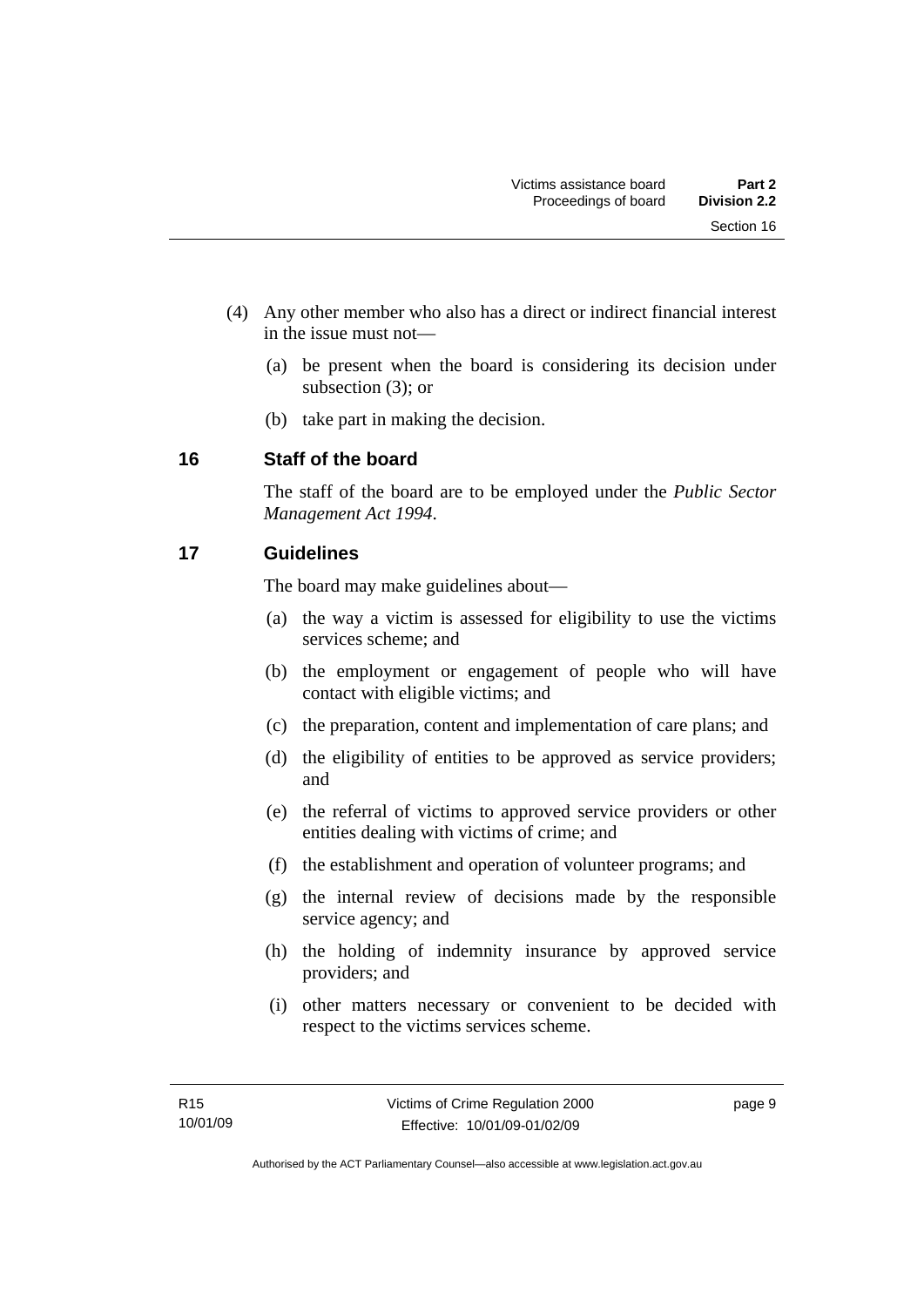#### <span id="page-15-0"></span>**18 Independent arbitrators**

- (1) The board may approve independent arbitrators for this regulation.
- (2) A person is eligible to be approved as an independent arbitrator only if the person is an approved service provider.
- (3) The board must keep a list of approved independent arbitrators.
- (4) The board must keep the list open for inspection (without charge) by an eligible victim.
- (5) If asked by an eligible victim, the board must give a copy of the list (without charge) to the victim.

page 10 Victims of Crime Regulation 2000 Effective: 10/01/09-01/02/09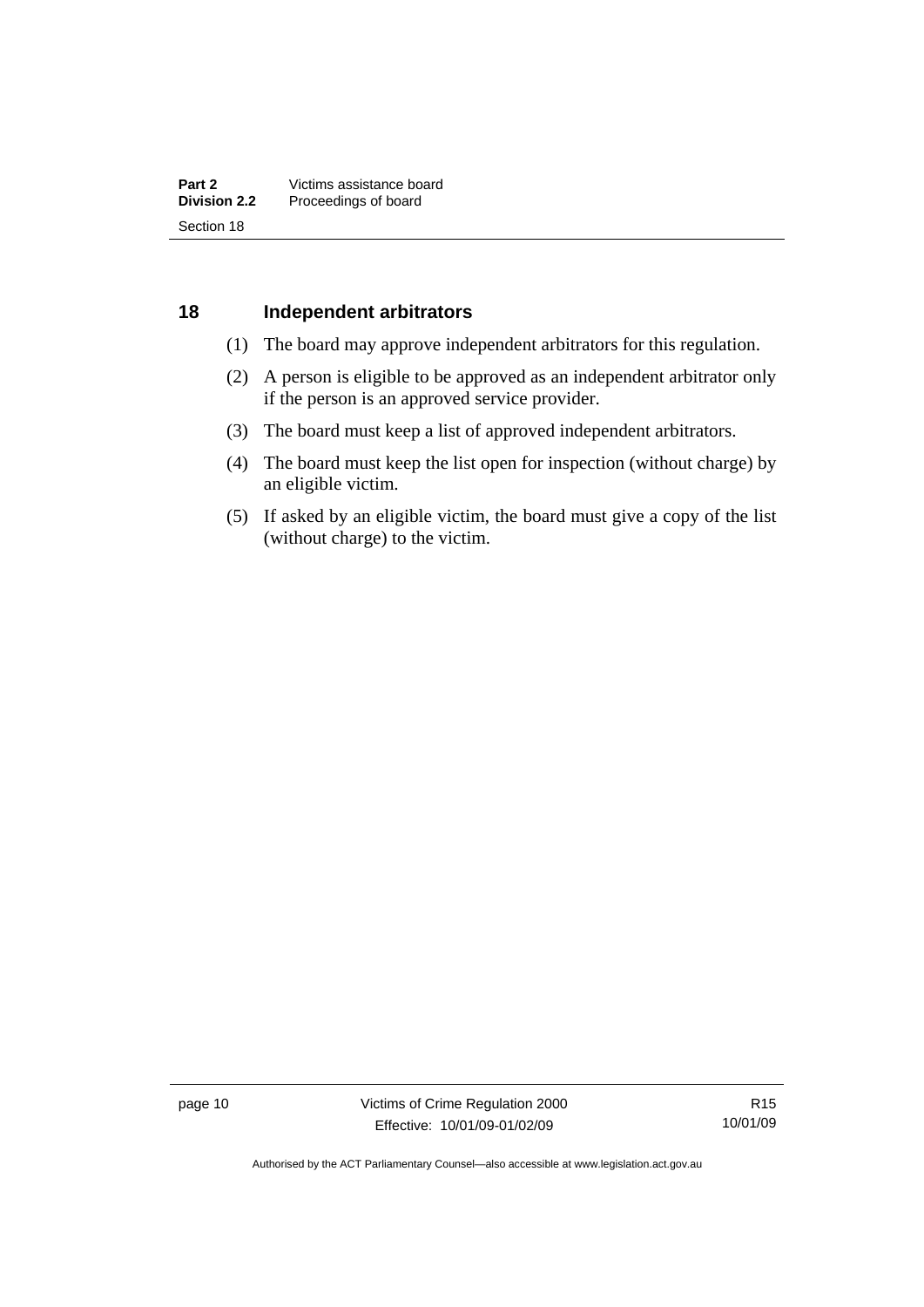# <span id="page-16-0"></span>**Part 3 Victims services scheme**

# **Division 3.1 The victims services scheme**

## **19 Victims services scheme**

A victims services scheme is established.

# **20 Objects of the victims services scheme**

The objects of the victims services scheme are—

- (a) to provide assistance to victims of crime that will—
	- (i) promote their recovery from the harm suffered because of crime; and
	- (ii) allow them to take part in the social, economic and cultural life of their community; and
- (b) to provide the assistance to victims of crime using a multidisciplinary approach; and
- (c) to provide the assistance to victims of crime in ways that are—
	- (i) timely; and
	- (ii) accessible; and
	- (iii) solution-focused; and
	- (iv) professional; and
	- (v) individualised; and
	- (vi) appropriate to the victim.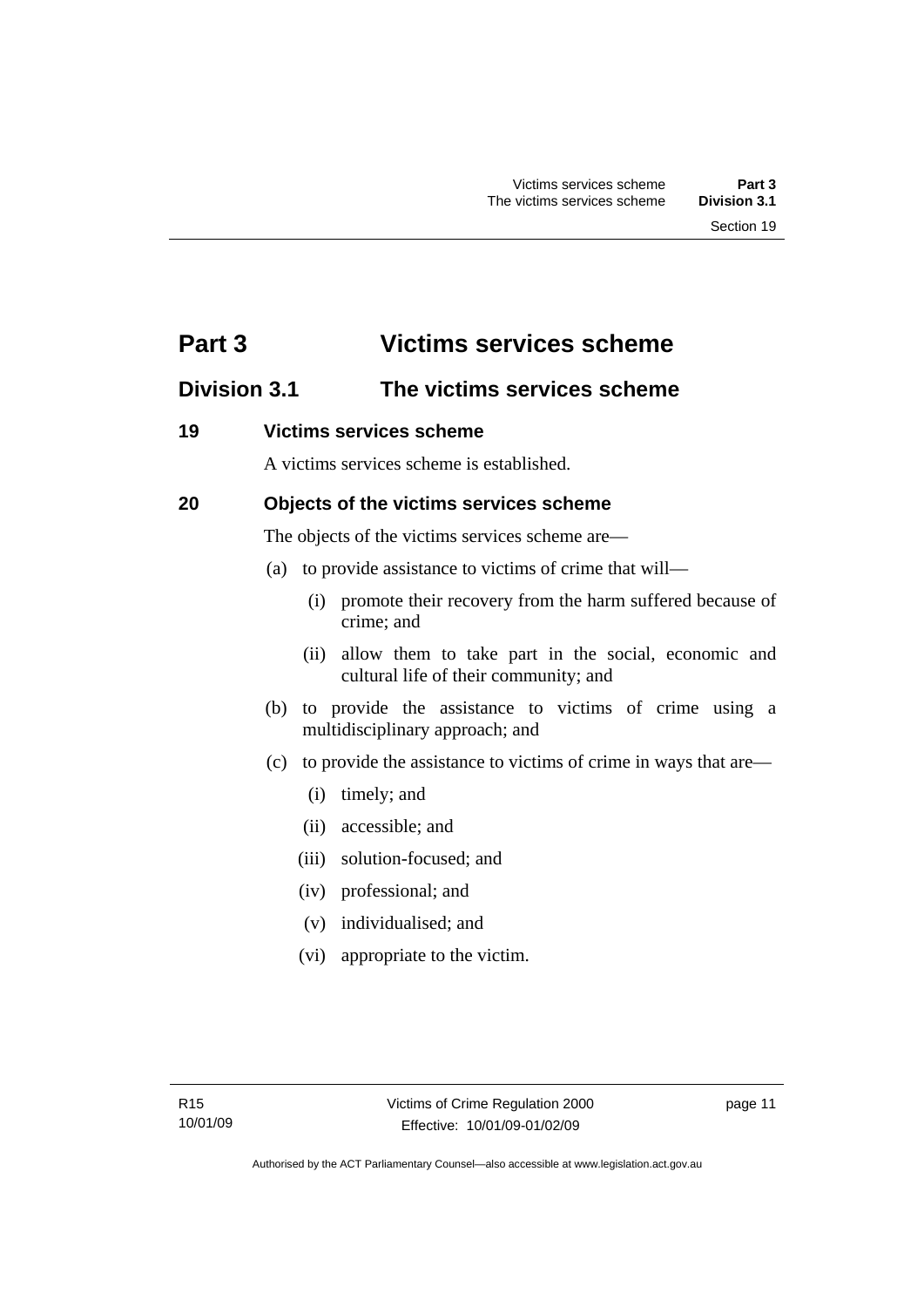## <span id="page-17-0"></span>**21 Responsible service agency**

For the Act, section 19 (2) (a), the chief executive is nominated as the service agency responsible for the management of the victims services scheme.

#### **22 Responsible service agency—functions**

The functions of the responsible service agency are—

- (a) to decide the eligibility of people for the different levels of services under the victims services scheme; and
- (b) to provide, or arrange for the provision of, professional services for victims in accordance with this regulation and the guidelines made under section 17 (Guidelines); and
- (c) as appropriate, to refer victims to other entities who provide other assistance and support to victims; and
- (d) to keep records about victims for which services are provided; and
- (e) to train and supervise people engaged by it to provide services; and
- (f) to report to the board on the services it provides and the provision of services it arranges; and
- (g) to evaluate the day-to-day operation of the victims services scheme; and
- (h) to establish a victims support network in consultation with community organisations and other entities that deal with victims; and
- (i) to provide a telephone contact for people seeking information about, or services under, the victims services scheme; and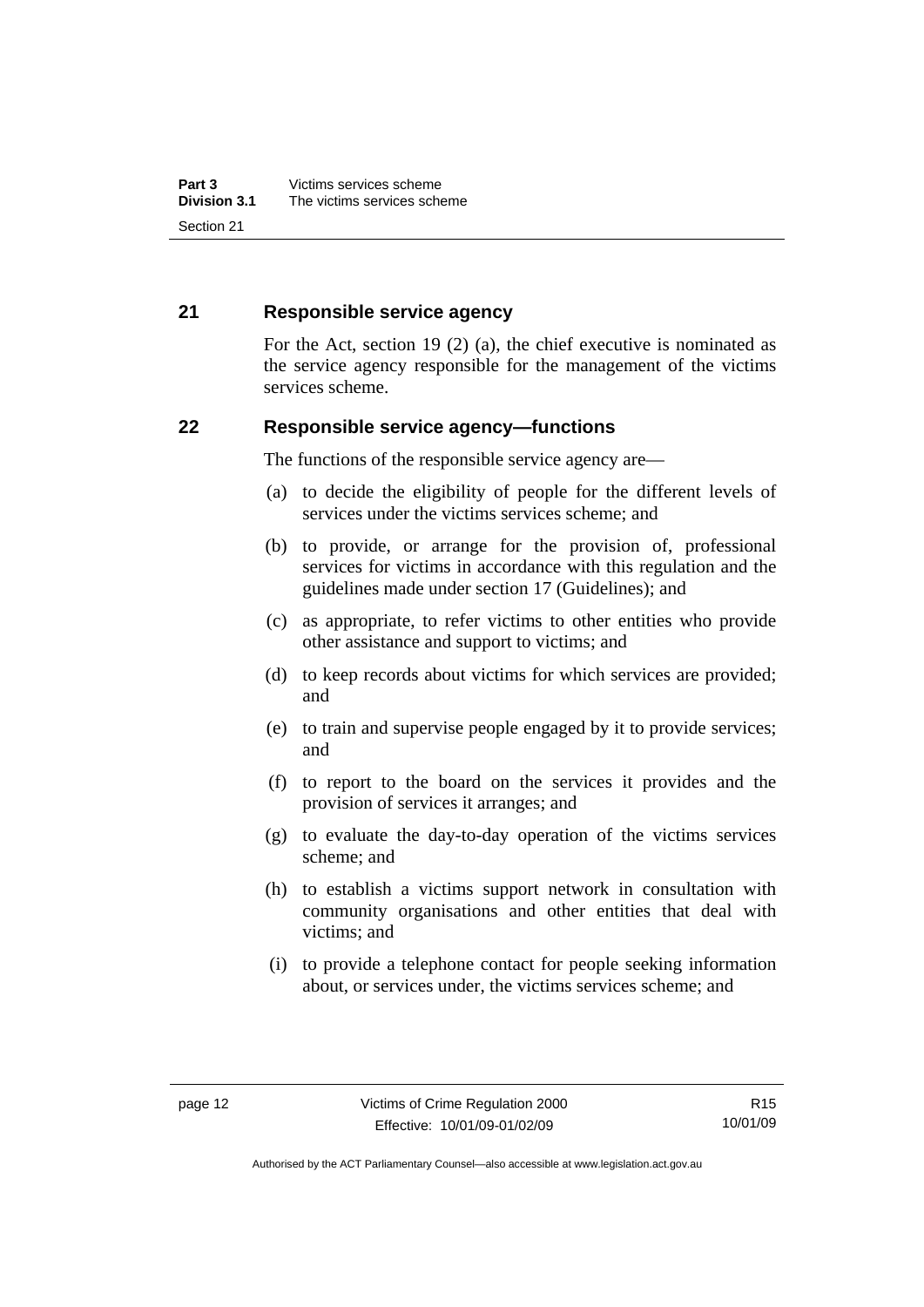- <span id="page-18-0"></span> (j) to develop and maintain a volunteer program to provide practical assistance and support to victims and to train and supervise volunteers for the program; and
- (k) to provide victims with information about the criminal justice system, the operation of the victims services scheme and complaint procedures; and
- (l) to keep financial records of its operations under the victims services scheme.

# **23 Responsible service agency—obligations**

- (1) The responsible service agency must comply with the guidelines made under section 17 (Guidelines) about the employment or engagement of people who will have contact with eligible victims.
- (2) Without limiting subsection (1), the responsible service agency must—
	- (a) be satisfied that a person who will have contact with eligible victims has—
		- (i) qualifications or experience in working with victims and with people from a diversity of ethnic and cultural backgrounds; and
		- (ii) experience or knowledge of working in a multidisciplinary team environment; and
	- (b) assess and evaluate the victims services it provides; and
	- (c) encourage the people it engages or employs to provide those services to undertake continuing education in the provision of services to victims; and
	- (d) take steps to ensure the people engaged or employed by it are familiar with the *Human Rights Commission Act 2005*.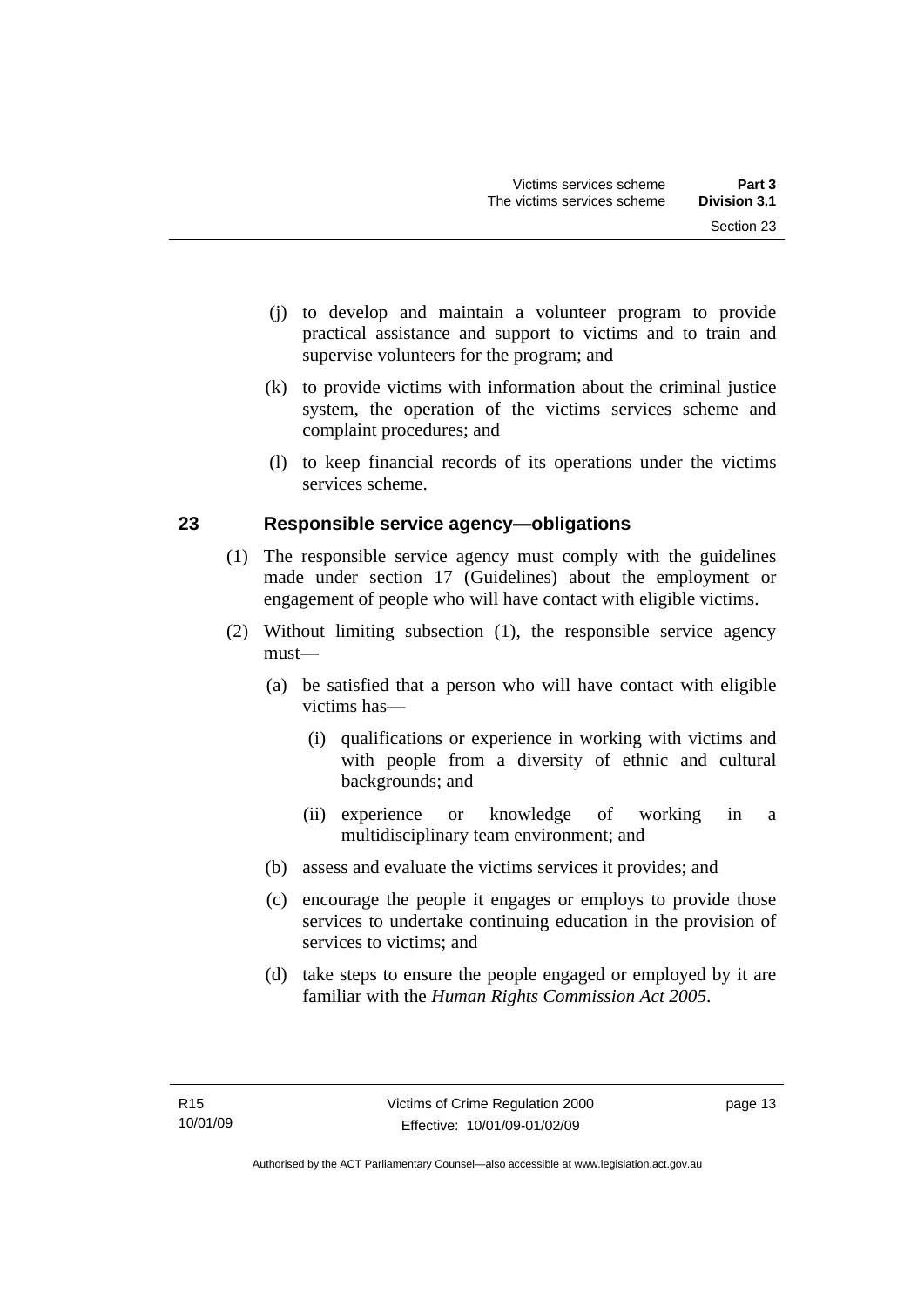<span id="page-19-0"></span> (3) The responsible service agency must take reasonable steps to ensure that a person employed or engaged by it who has been convicted of a serious crime does not have contact with an eligible victim.

#### **24 Eligible victims under the victims services scheme**

- (1) An eligible victim may use the victims services scheme.
- (2) An *eligible victim* is a victim other than a victim—
	- (a) who suffers harm caused by, or arising out of the use of, a motor vehicle; or
	- (b) who suffers harm (directly or indirectly) as a result of committing an offence.
- (3) In deciding whether a person is an eligible victim, the responsible service agency may—
	- (a) have regard to statements made by or on behalf of the person; and
	- (b) ask the chief police officer, the DPP or the registrar of the Supreme Court or the Magistrates Court for information about whether or not the person is a suspect or has been convicted or found guilty of an offence arising from the circumstances in which the person suffered harm.
- (4) The chief police officer, the DPP and the registrar of the Supreme Court or the Magistrates Court may give the responsible service agency information of the kind mentioned in subsection (3) (b).
- (5) In this section:

*motor vehicle*—see the *Road Transport (General) Act 1999*, dictionary.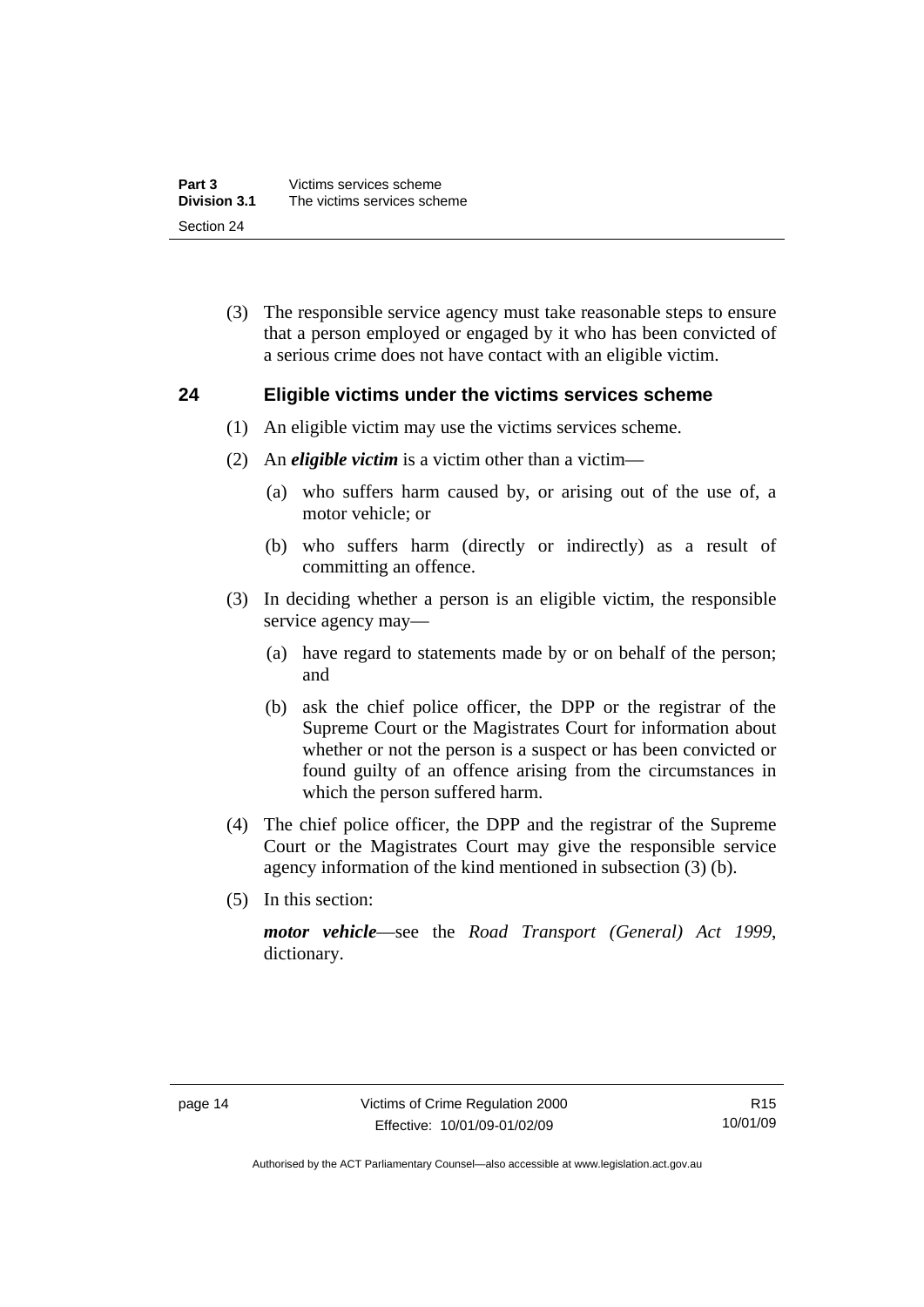# <span id="page-20-0"></span> **U Division 3.2 Review of eligibility decisions**

# **U 25 Notice to be given of eligibility decisions**

- (1) If the responsible service agency decides that a person is not eligible for the victims services scheme (the *reviewable decision*), it must give written notice of the decision to the person (the *affected person*).
- (2) The notice must be in accordance with the requirements of the code of practice in force under the *Administrative Appeals Tribunal Act 1989*, section 25B (1) and, in particular, the notice must tell the person—
	- (a) that the person has the right—
		- (i) to apply for internal review of the reviewable decision by an internal reviewer; and
		- (ii) to apply to the committee for a review of the decision of the internal reviewer; and
		- (iii) to apply to the administrative appeals tribunal for a review of the decision of the committee; and
	- (b) how an application must be made; and
	- (c) about options available under other ACT laws to have the decision reviewed by a court or the ombudsman.
- **25A** Internal review notices—responsible service agency

# **26** Who may apply for internal review of decisions

 (1) If the affected person is dissatisfied with the reviewable decision, the affected person may apply in writing to the responsible service agency for an internal review of the reviewable decision.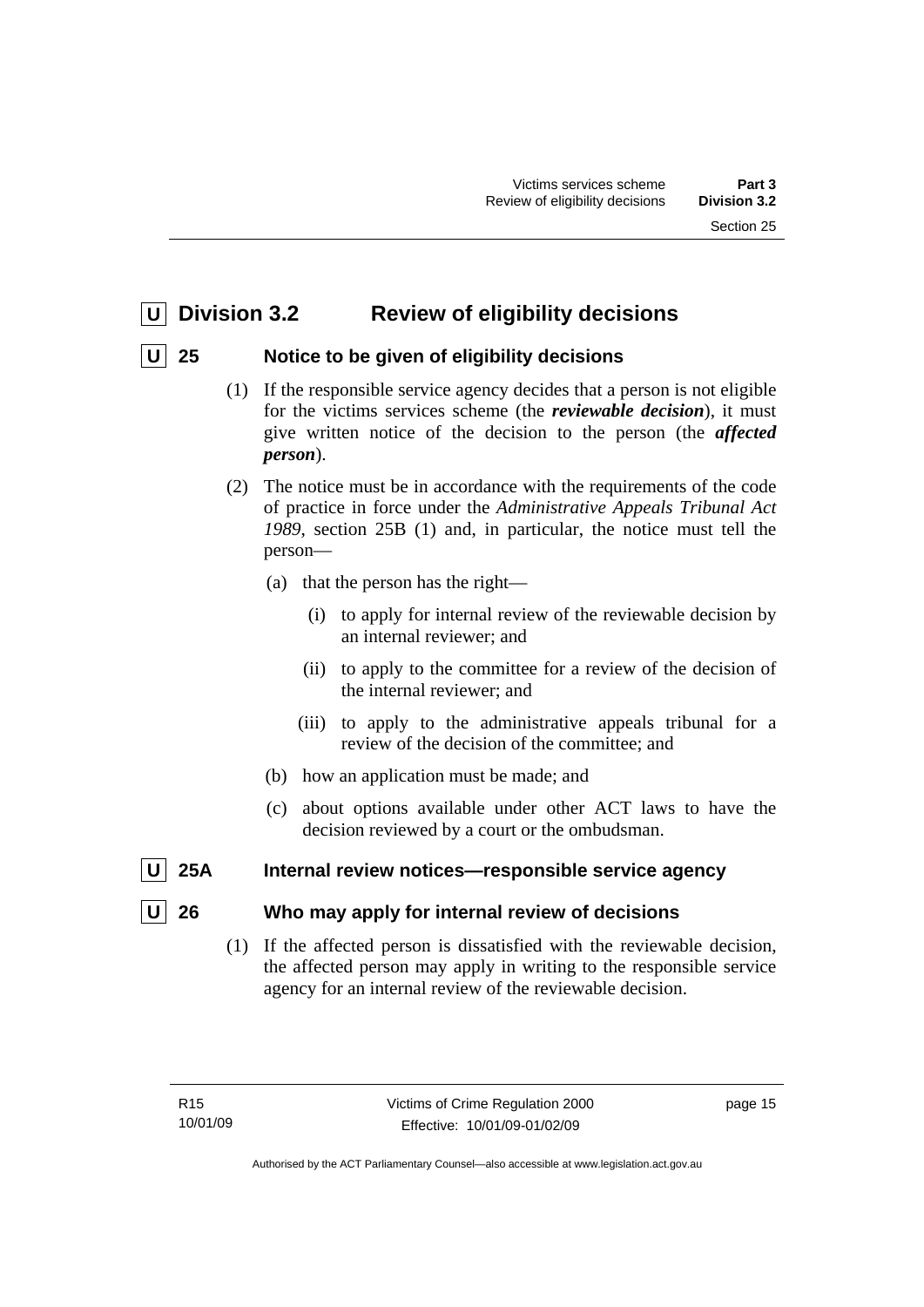<span id="page-21-0"></span> (2) The responsible service agency must arrange for a person not involved in making the decision (the *internal reviewer*) to review the decision.

# U 26A Internal reviewer

# **U** 27 Applications for internal review

- (1) Application for internal review of the reviewable decision must be made within—
	- (a) 28 days after the day when the person is told about the decision by the responsible service agency; or
	- (b) any longer period allowed by the internal reviewer, either before or after the end of the 28 days.
- (2) The application must set out the grounds on which internal review of the decision is sought.

# U 27A Internal review notices—internal reviewer

# **28** Internal review

- (1) The internal reviewer must review the reviewable decision, and confirm, vary or revoke the decision, within 28 days after the responsible service agency receives the application for internal review of the decision.
- (2) If the decision is not varied or revoked within the 28 days, the decision is taken to have been confirmed by the internal reviewer.
- (3) As soon as practicable after reviewing the decision, the internal reviewer must give written notice of the decision on the internal review to the affected person.
- (4) The notice must be in accordance with the requirements of the code of practice in force under the *Administrative Appeals Tribunal Act 1989*, section 25B (1).

Authorised by the ACT Parliamentary Counsel—also accessible at www.legislation.act.gov.au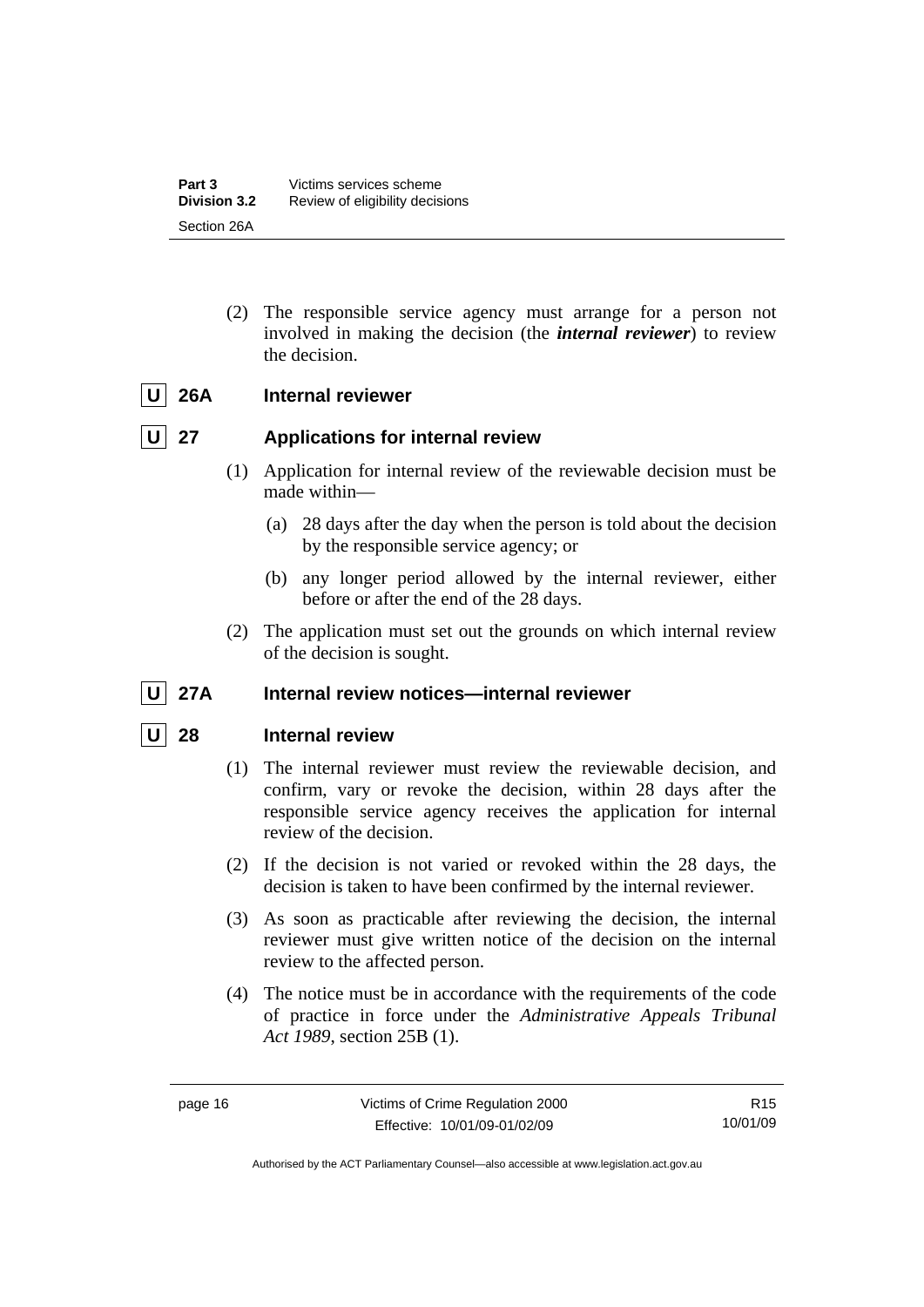# <span id="page-22-0"></span> **U 29 Eligibility Review Committee**

- (1) An Eligibility Review Committee (the *committee*) is established.
- (2) The committee consists of the DPP member, the courts member and the legal profession member.

# **U 30 Review by committee**

If the affected person is dissatisfied with the decision of the internal reviewer, the affected person may apply in writing to the committee for review of the decision.

# **U 31 Committee review**

- (1) The committee must review the decision of the internal reviewer, and confirm, vary or revoke the decision, within 28 days after the committee receives the application for review of that decision.
- (2) If the decision is not varied or revoked within the 28 days, the decision is taken to have been confirmed by the committee.
- (3) As soon as practicable after reviewing the decision, the committee must give written notice of the decision on its review to the affected person.
- (4) The notice must be in accordance with the requirements of the code of practice in force under the *Administrative Appeals Tribunal Act 1989*, section 25B (1).

# **U** 32 Review by administrative appeals tribunal

If the affected person is dissatisfied with the decision of the committee, the affected person may apply to the administrative appeals tribunal for review of the committee's decision.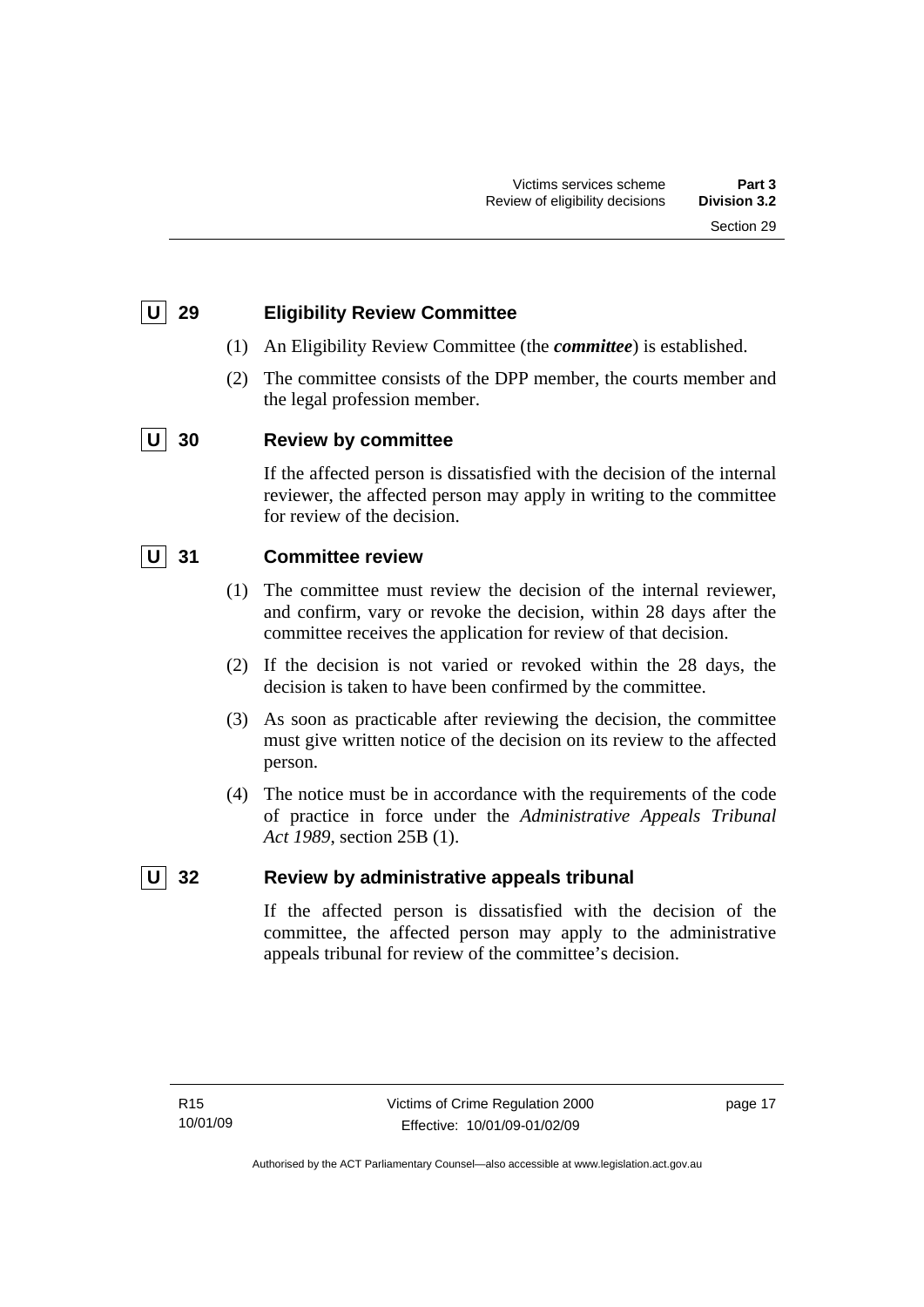# <span id="page-23-0"></span>**Division 3.3 Levels of service under the victims services scheme**

## **33 Level 1 service**

- (1) All eligible victims are entitled to receive level 1 service under the victims services scheme.
- (2) Level 1 service consists of not more than 2 contact hours.
- (3) The responsible service agency may, but is not required to, prepare a care plan for an eligible victim receiving level 1 service.

# **34 Level 2 service**

- (1) An eligible victim is entitled to receive level 2 service under the victims services scheme if the victim has completed level 1 service under the victims services scheme for the crime concerned and the victim—
	- (a) is a primary victim; or
	- (b) is a related victim; or
	- (c) would have been a related victim if the primary victim had died; or
	- (d) is a witness to a violent crime in circumstances in which it is probable that the witness would suffer harm.
- (2) Level 2 service consists of not more than 6 contact hours in addition to the level 1 service contact hours.
- (3) The responsible service agency must appoint a case coordinator to an eligible victim receiving level 2 service.
- (4) The case coordinator is responsible for managing the delivery of services to the eligible victim under this regulation.
- (5) The case coordinator must develop a care plan in consultation with the eligible victim.

R15 10/01/09

Authorised by the ACT Parliamentary Counsel—also accessible at www.legislation.act.gov.au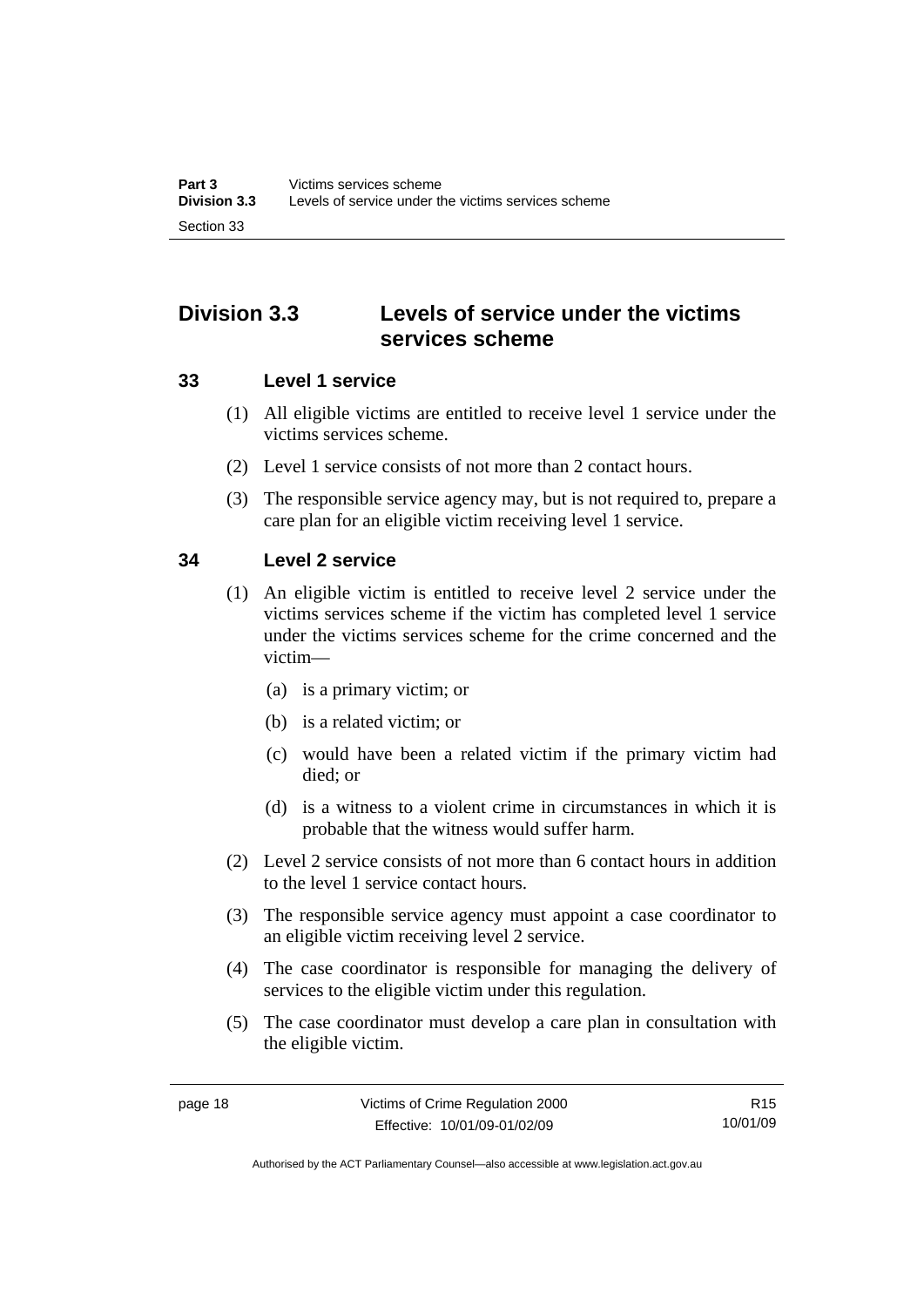- <span id="page-24-0"></span> (6) The care plan must state—
	- (a) the rehabilitation goals for the eligible victim; and
	- (b) the number of contact hours and particular services to be provided to the victim for achieving those goals
- (7) Level 2 service is to be given in accordance with the care plan.
- (8) After the level 2 service contact hours have been given in accordance with the care plan, the responsible service agency or approved service provider who provided the level 2 contact hours must prepare and give a closure report to the case coordinator.
- (9) The closure report must include particulars of the number of contact hours and the extent to which the rehabilitation goals of the care plan were achieved.
- (10) On receiving the closure report for the eligible victim, if the case coordinator decides that the eligible victim would not receive therapeutic benefit from receiving level 3 service, the case coordinator must carry out case closure in relation to the victim.
- (11) In this section:

*related victim*—see the *Victims of Crime (Financial Assistance) Act 1983*, section 16.

*violent crime*—see the *Victims of Crime (Financial Assistance) Act 1983*, section 3.

## **35 Level 3 service**

- (1) An eligible victim entitled to receive level 2 service is entitled to receive level 3 service under the victims services scheme if—
	- (a) the victim has completed level 2 service for the crime concerned in accordance with the care plan; and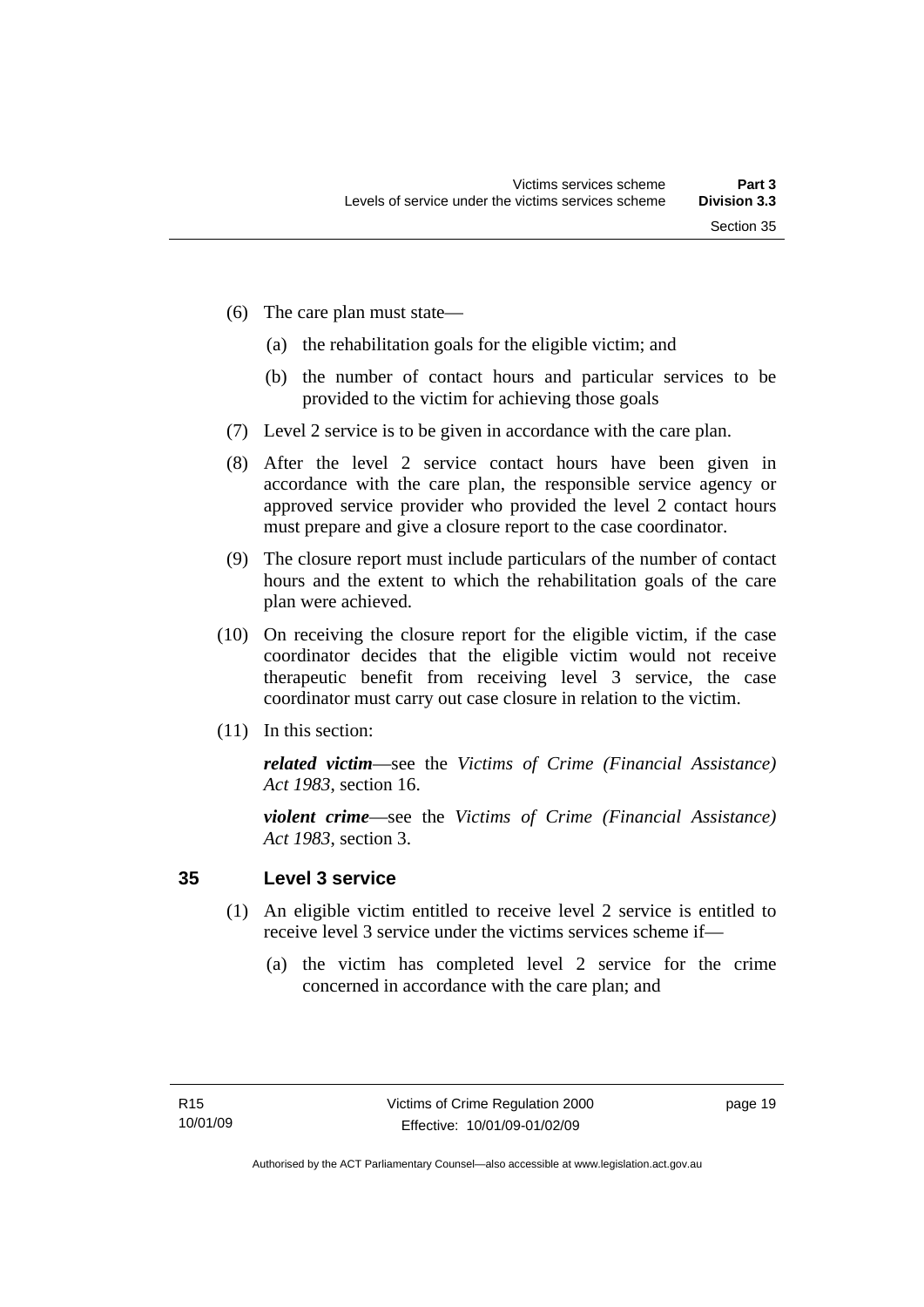- <span id="page-25-0"></span> (b) the victim's case coordinator has decided under section 34 (8) (Level 2 services) that the victim would receive therapeutic benefit from receiving level 3 service.
- (2) Level 3 service consists of not more than 12 contact hours in addition to the level 1 and level 2 contact hours.
- (3) The case coordinator must develop a revised care plan for level 3 service contact hours in consultation with the eligible victim.
- (4) The revised care plan must state—
	- (a) the rehabilitation goals for the eligible victim; and
	- (b) the number of contact hours and particular services to be provided to the victim for achieving the goals.
- (5) After the level 3 service contact hours have been given in accordance with the revised care plan, the responsible service agency, or the approved service provider who provided the level 3 service contact hours, must prepare and give a closure report to the case coordinator.
- (6) The closure report must include particulars of the number of contact hours and the extent to which the rehabilitation goals of the revised care plan were achieved.
- (7) Subject to section 36, on receiving the closure report for the eligible victim, the case coordinator must carry out case closure in relation to the victim.

# **36 Exceptional cases**

- (1) This section applies if the case coordinator for an eligible victim makes a written recommendation to the manager of the responsible service agency that—
	- (a) on information available to the case coordinator, further contact hours in addition to level 3 service contact hours would give substantial therapeutic benefit to the victim; and

R15 10/01/09

Authorised by the ACT Parliamentary Counsel—also accessible at www.legislation.act.gov.au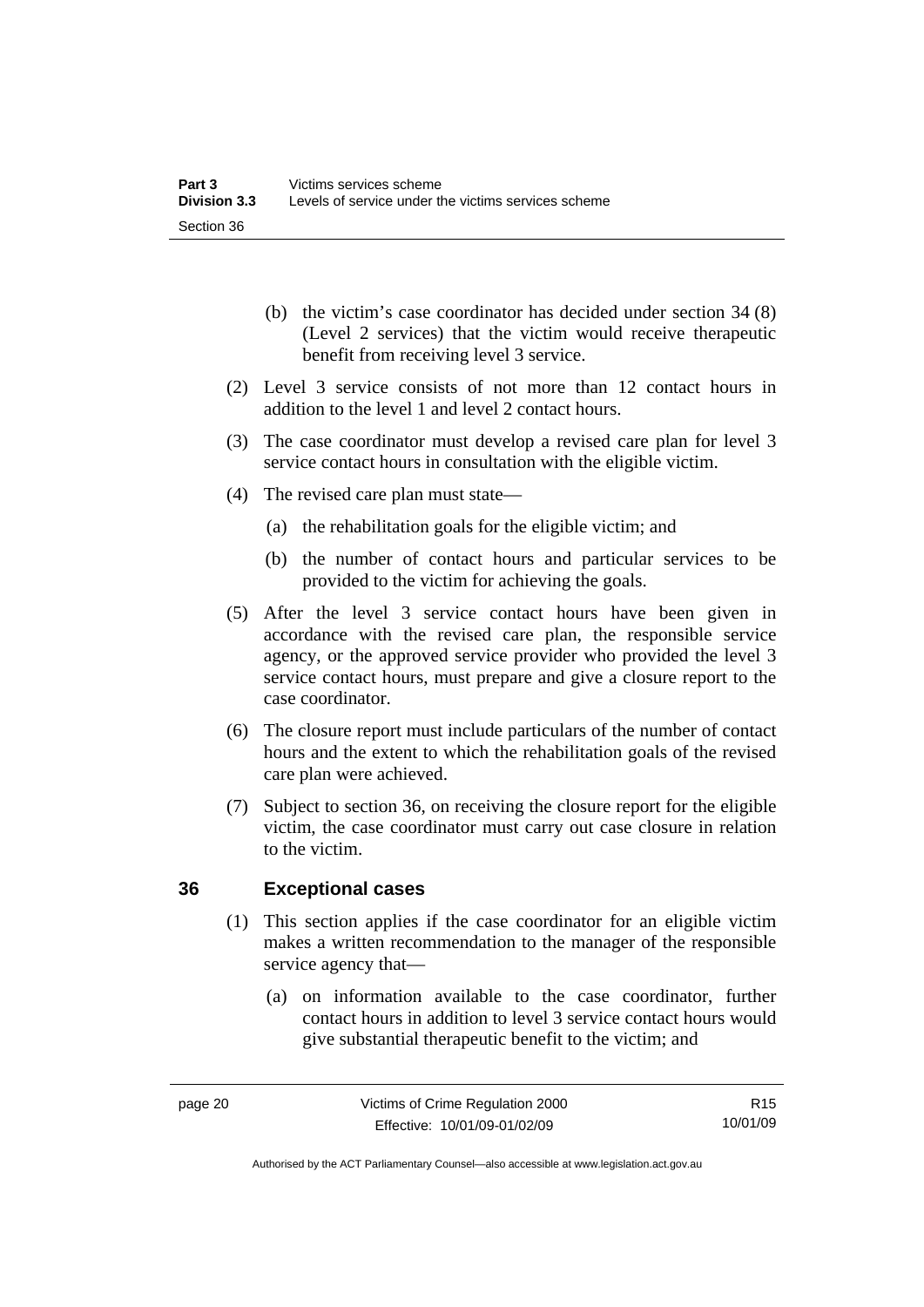- <span id="page-26-0"></span> (b) the further contact hours cannot be provided under a scheme or program other than the victims services scheme.
- (2) The manager of the responsible service agency may refer the recommendation to the chief executive.
- (3) If the responsible service agency refers the recommendation to the chief executive, the chief executive must consider it and, by written notice, tell the responsible service agency whether or not the recommendation, or a variation of it, is to be carried out.
- (4) If the chief executive tells the responsible service agency that the recommendation or a variation of it is to be carried out, the responsible service agency must arrange for the provision of the further contact hours in accordance with the notice.
- (5) After the further contact hours have been given, the responsible service agency, or the approved service provider who provided the service, must prepare and give a closure report to the case coordinator.
- (6) The closure report must include particulars of the number of contact hours and the extent to which the rehabilitation goals of the revised care plan were achieved.
- (7) On receiving the closure report for the victim, the case coordinator must carry out case closure in relation to the victim.

# **37 How contact hours are provided**

- (1) Contact hours for an eligible victim who lives in the ACT must be provided by the responsible service agency or an approved service provider.
- (2) Contact hours for an eligible victim who lives outside the ACT may, with the written approval of the responsible service agency, be provided by a person that is not an approved service provider.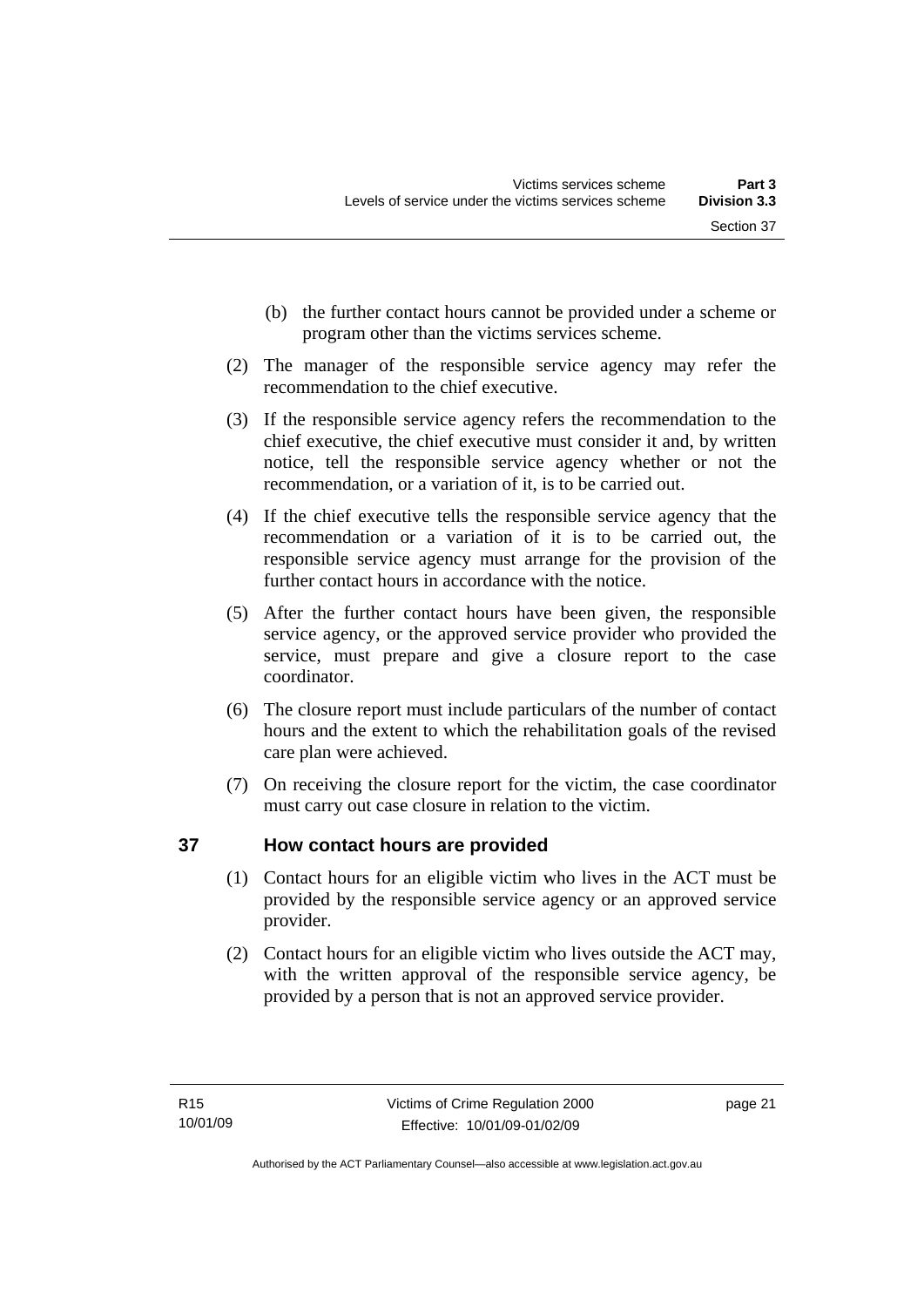<span id="page-27-0"></span> (3) Contact hours under level 2 or level 3 service are to be given to an eligible victim in a way that, as far as possible, gives the victim a choice of completing the contact hours with the responsible service agency or an approved service provider chosen by the victim.

#### **38 Arbitration—care plans**

If, for an eligible victim who is entitled to receive level 2 or level 3 service, the case coordinator and approved service provider do not agree about the content of a care plan, the need for additional contact hours or both, the case coordinator must refer the issue in writing to an independent arbitrator nominated by the manager of the responsible service agency.

## **39 Case closure**

Case closure for an eligible victim consists of the following procedure:

- (a) if the victim agrees—
	- (i) a discharge interview with the victim to measure the attainment of the victim's rehabilitation goals; and
	- (ii) the completion, by or on behalf of the victim, of a survey to evaluate the services received by the victim;
- (b) the completion by the victim's case coordinator of an evaluation of, and report about, the services provided to the victim.

# **Division 3.4 Service providers**

#### **40 Approved service providers**

- (1) The board may approve service providers for this regulation.
- (2) The board must keep an up-to-date list of approved service providers.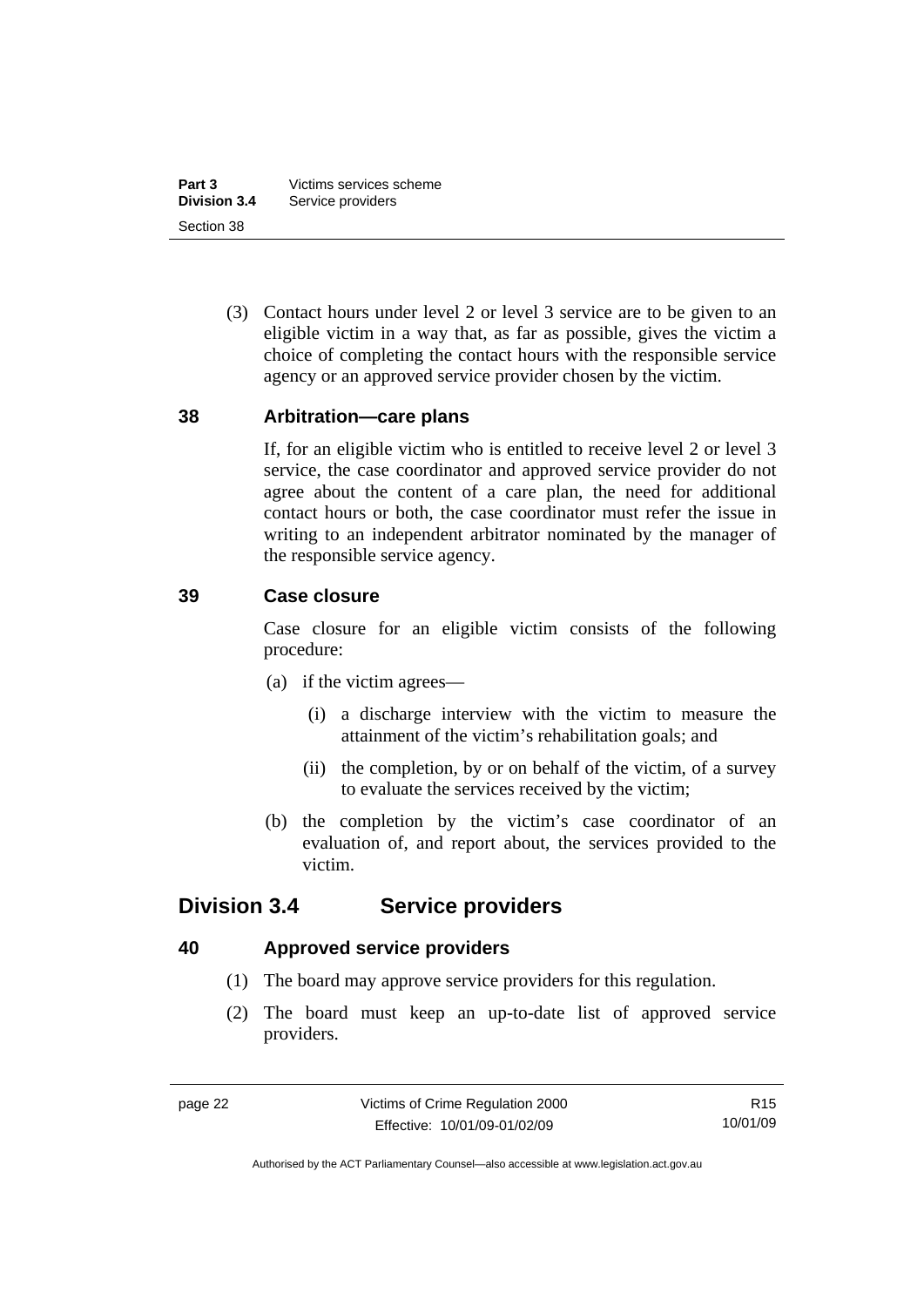<span id="page-28-0"></span> (3) The board may issue guidelines for using service providers that are not approved.

#### **41 Criteria for approval**

The board may approve a person as a service provider only if satisfied that—

- (a) the person—
	- (i) is trained in the provision of services to victims; and
	- (ii) has experience or knowledge of working in a multidisciplinary team environment; and
	- (iii) holds an appropriate policy of indemnity insurance; and
- (b) if the service to be provided is a health professions service the person is an appropriately qualified health professional; and
- (c) the person has not been convicted of a serious crime; and
- (d) the person meets the guidelines made under section 17 (Guidelines) for approval as a service provider for the victims services scheme; and
- (e) the person is capable of satisfying the requirements of this regulation; and
- (f) the person will—
	- (i) undertake continuing education in the provision of services to victims; and
	- (ii) conduct an assessment and evaluation of the services it provides and ensure its services are subject to independent review; and
	- (iii) deal with eligible victims in a way that gives proper regard to their dignity, worth, independence, cultural diversity and human rights; and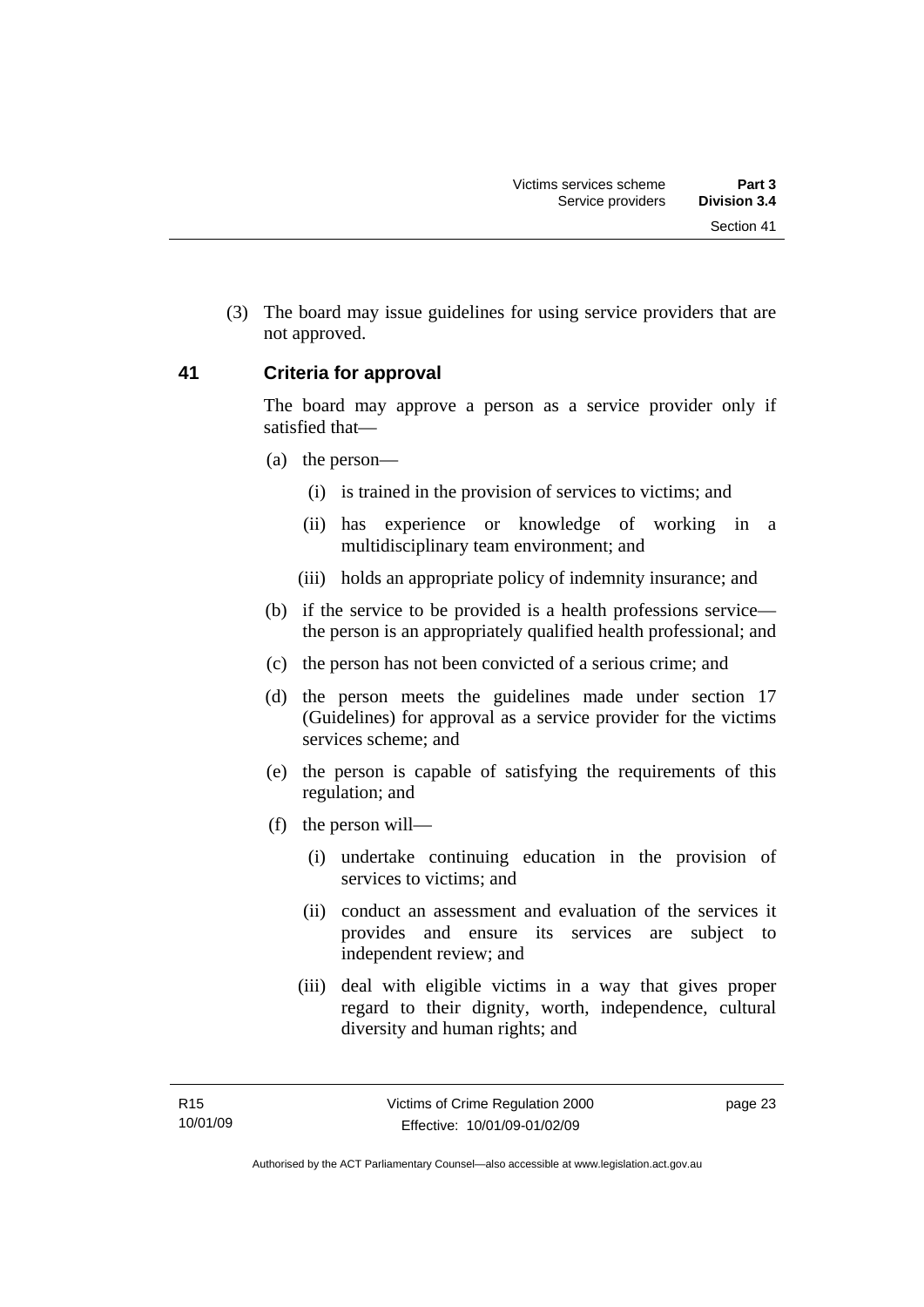- <span id="page-29-0"></span> (iv) provide services of appropriate quality with respect to safety, risk, health and community care outcomes and the interests of eligible victims; and
- (v) provide services that are consistent with best practice for the particular kind of service; and
- (vi) establish codes of conduct for people engaged or employed by it to promote the highest ethical and professional standards; and
- (vii) ensure premises used by people engaged or employed by it are secure, give eligible victims privacy and comply with occupational health and safety requirements; and
- (viii) take steps to ensure that people engaged or employed by it are familiar with the *Human Rights Commission Act 2005*; and
- (g) the person will not use contact hours for the preparation of reports for use in proceedings.

# **42 Suspension of approval**

- (1) The board may suspend the approval of a service provider if—
	- (a) the board is no longer satisfied, based on reasonable grounds, of the matters mentioned in section 41; or
	- (b) the service provider is a suspect in the commission of an indictable offence; or
	- (c) the service provider has been the subject of a complaint to the commission and the complaint has not been decided or is upheld.
- (2) In this section:

*commission* means the human rights commission.

Authorised by the ACT Parliamentary Counsel—also accessible at www.legislation.act.gov.au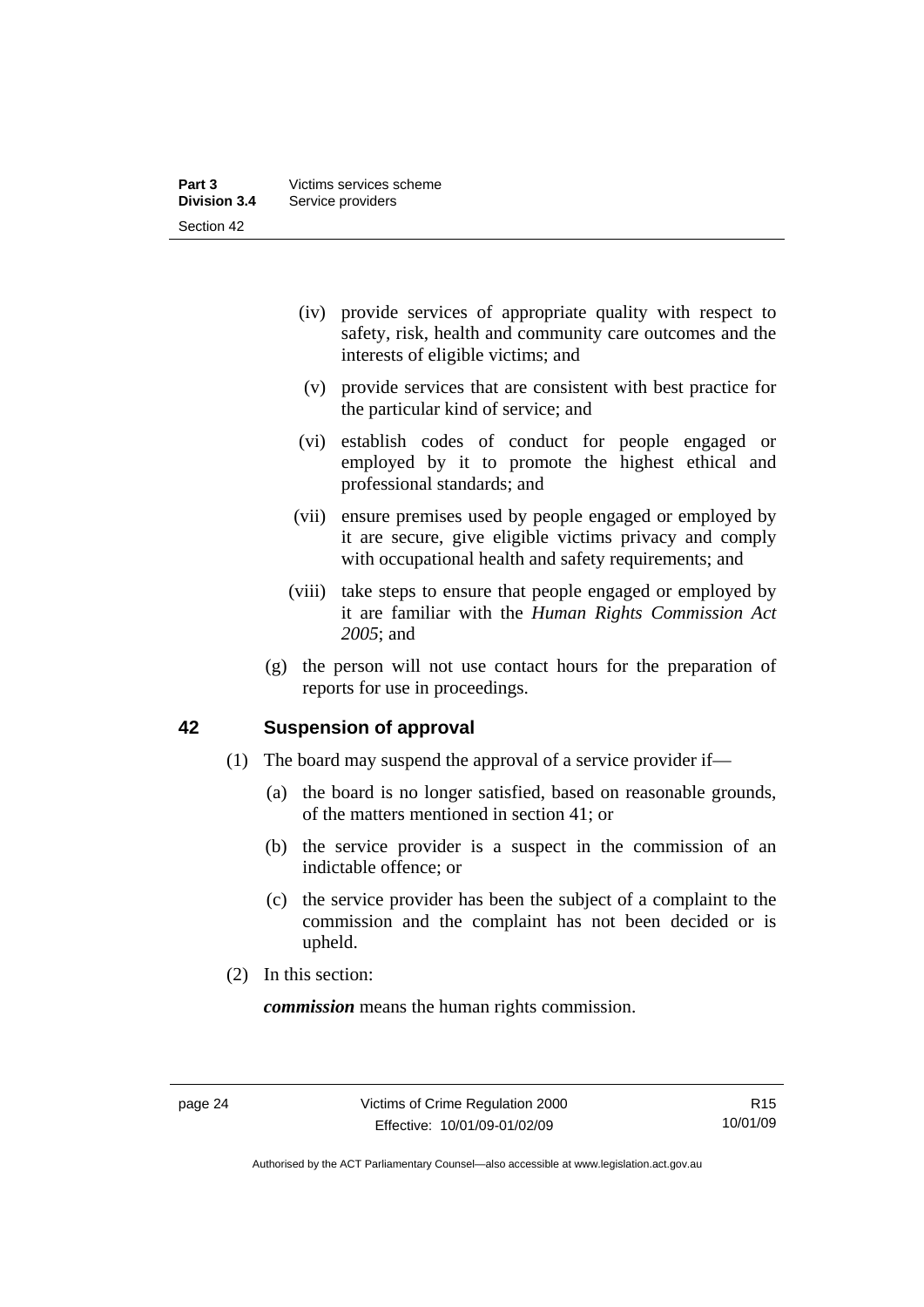# <span id="page-30-0"></span>**43 Cancellation of approval**

The board must cancel the approval of an approved service provider if—

- (a) on at least 3 occasions, a ground existed on which the board would have been entitled to suspend the approval of the provider; or
- (b) if the ground for suspension of the approval of the provider is a state of affairs—the state of affairs has existed for 3 months or longer; or
- (c) the approved service provider has been convicted or found guilty of an indictable offence; or
- (d) for an approved service provider who provides a health professions service—the provider has ceased to be registered as a health professional.

# **Division 3.5 General**

# **44 Volunteer program**

An eligible victim may use a volunteer program.

# **45 Special financial assistance—statements**

If a primary victim asks the responsible service agency for a statement and certificate under the *Victims of Crime (Financial Assistance) Act 1983*, section 27, the manager of the responsible service agency must provide the statement and certificate.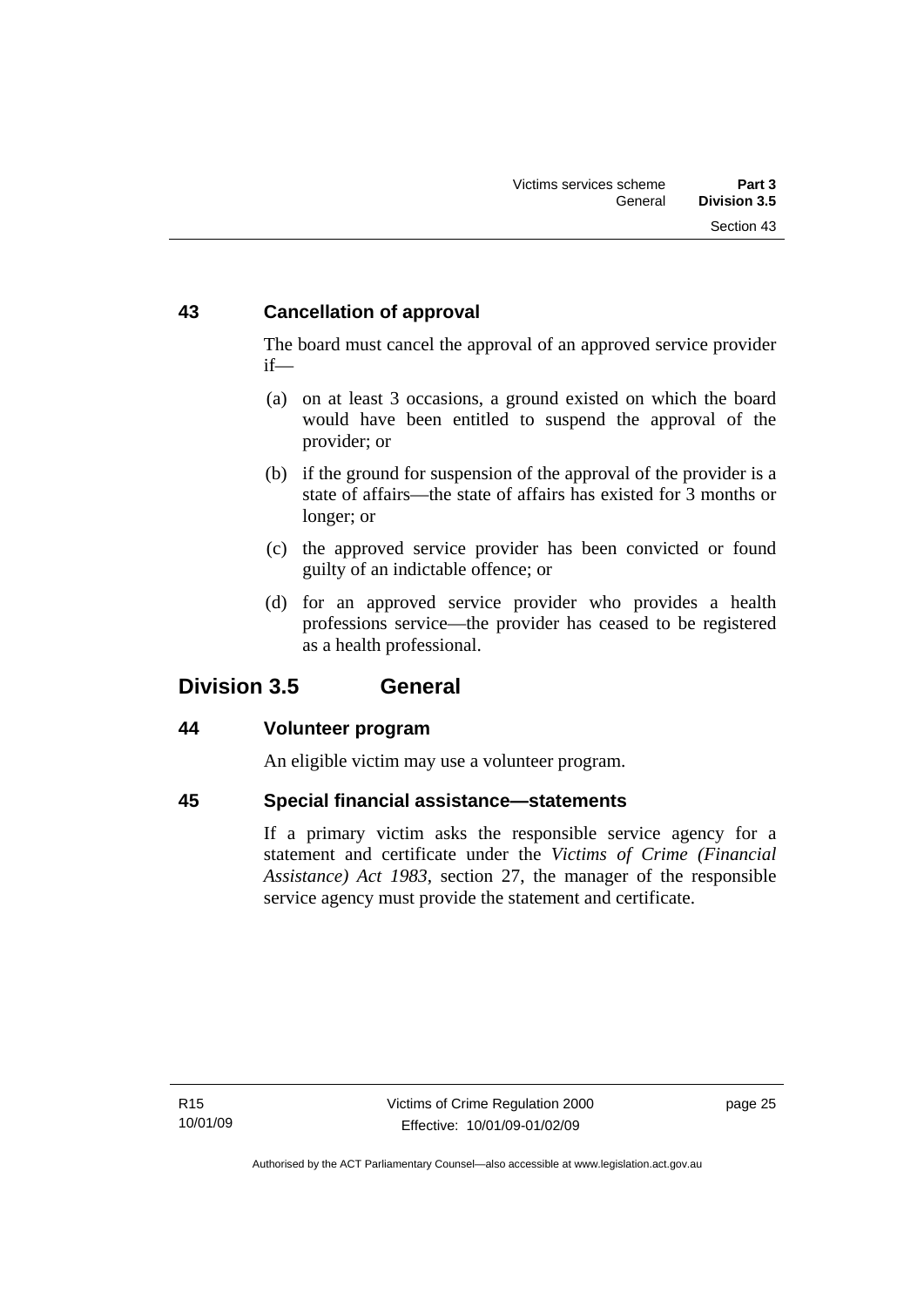# <span id="page-31-0"></span>**U Division 3.6 Notification and review of decisions about service providers**

# **U 46 Notice of decisions**

- (1) This section applies to a decision of the board—
	- (a) to refuse to approve a service provider under section 40 (Approved service providers); or
	- (b) to suspend an approved service provider under section 42 (Suspension of approval); or
	- (c) to cancel the approval of a service provider under section 43 (Cancellation of approval).
- (2) The board must give written notice of a decision to which this section applies to the person affected by the decision.
- (3) The notice must be in accordance with the requirements of the code of practice in force under the *Administrative Appeals Tribunal Act 1989*, section 25B (1).

# **U 46A Reviewable decision notices**

# **U 47 Review of decisions**

Application may be made to the administrative appeals tribunal for a review of a decision of the board mentioned in section 46 (1).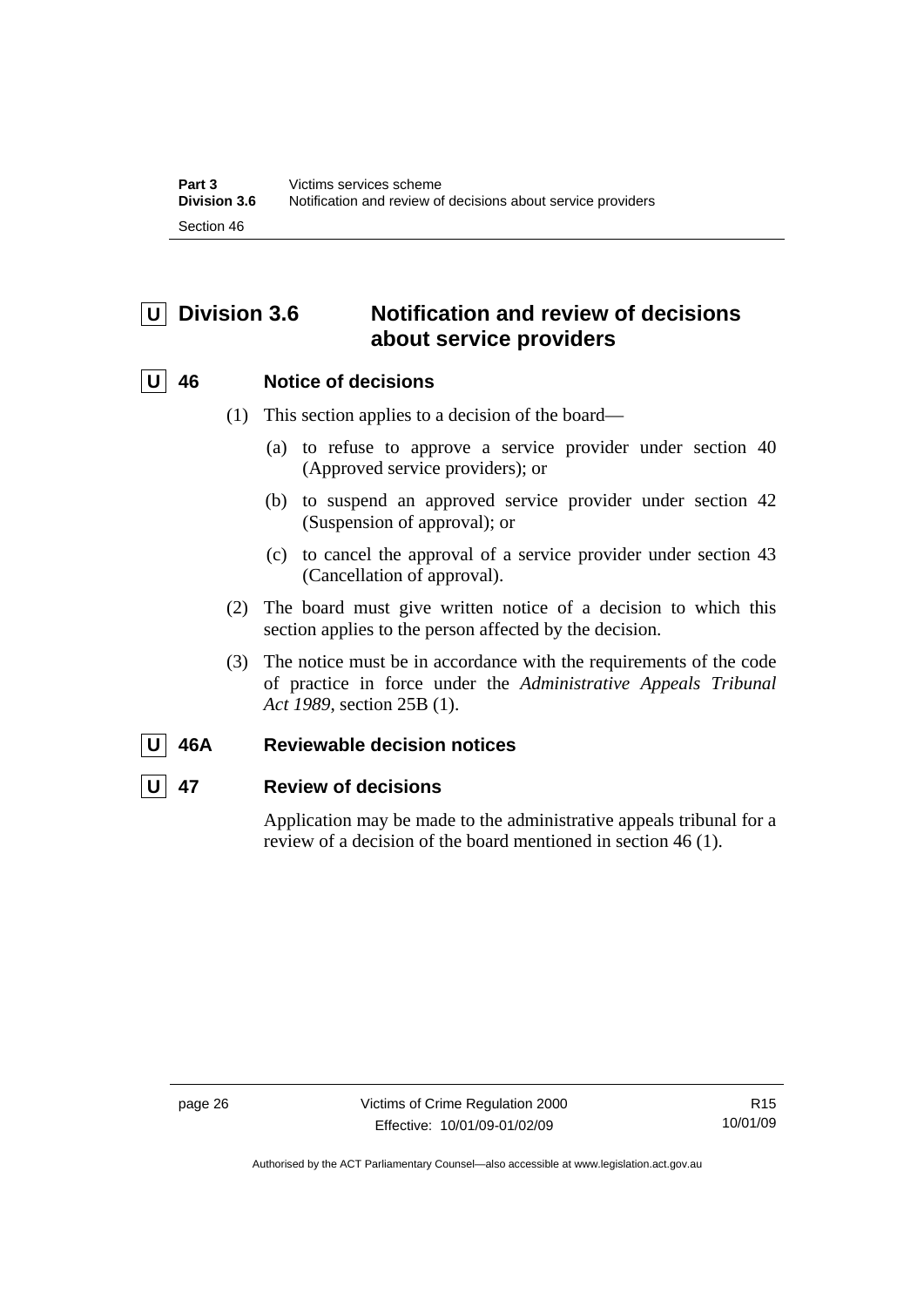# <span id="page-32-0"></span>**Part 4 Miscellaneous**

#### **48 Guidelines—volunteers**

The board may make guidelines about the following:

- (a) fixing minimum standards of qualifications or experience for people who volunteer to provide practical assistance and support to victims:
- (b) the experience or knowledge required by a volunteer;
- (c) the undertaking by a volunteer of continuing education in the provision of services to victims;
- (d) the undertaking by a volunteer of training courses about dealing with people from a diversity of ethnic and cultural backgrounds;
- (e) the use of people who have committed a serious crime as volunteers;
- (f) the supervision of volunteers and the conducting of assessments and evaluations of the services provided by volunteers;
- (g) the occupational health and safety of volunteers;
- (h) indemnity insurance for the acts or omissions of volunteers;
- (i) the debriefing of volunteers;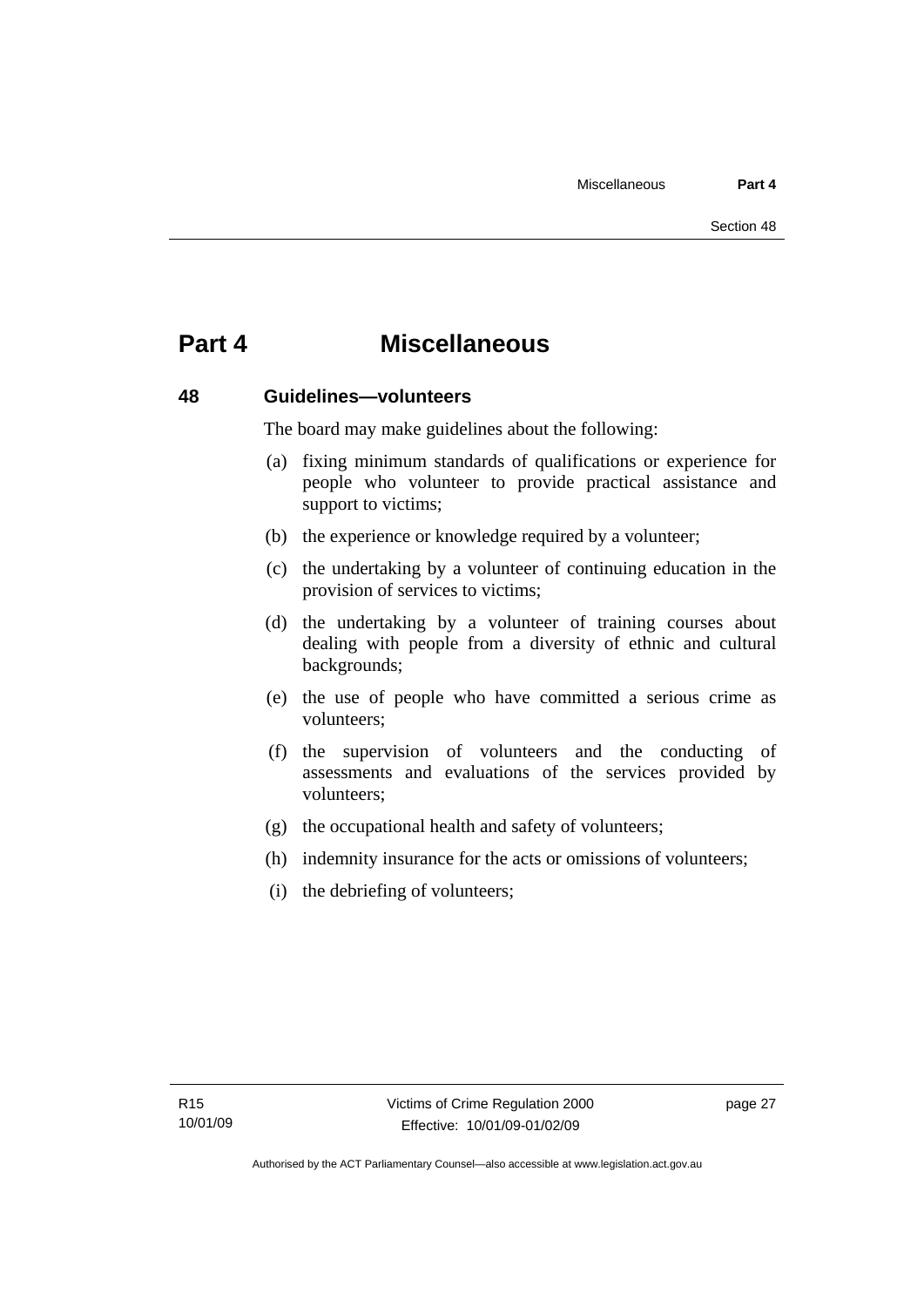#### <span id="page-33-0"></span>**Part 4** Miscellaneous

- (j) other matters necessary or convenient to be decided with respect to volunteers.
- *Note* Under the *Occupational Health and Safety Act 1989*, s 8, the Minister administering that Act can declare people included in specified classes of people to be taken to be employed by the person to whom their services are voluntary given. The effect of the declaration is that an employer who must take all reasonably practicable steps to protect the health, safety and welfare of the employer's employees must give the same protection to a volunteer.

#### **49 Annual reporting authority**

For the Act, section 19 (2) (f), the chief executive is the annual reporting authority for the victims services scheme.

### **U 49A Victims services levy—excluded offences**

For the Act, section 23, the offences mentioned in schedule 1 are prescribed offences to which the victims services levy does not apply.

#### **50 Determination of fees for services provided by approved service providers**

- (1) The Minister may, in writing, determine the fees that are payable for services provided to an eligible victim under this regulation by an approved service provider.
- (2) A determination is a disallowable instrument.
	- *Note* A disallowable instrument must be notified, and presented to the Legislative Assembly, under the Legislation Act.

#### **51 Approved forms**

(1) The Minister may, in writing, approve forms for this regulation.

*Note* For other provisions about forms, see the Legislation Act, s 255.

 (2) If the Minister approves a form for a particular purpose, the approved form must be used for that purpose.

R15 10/01/09

Authorised by the ACT Parliamentary Counsel—also accessible at www.legislation.act.gov.au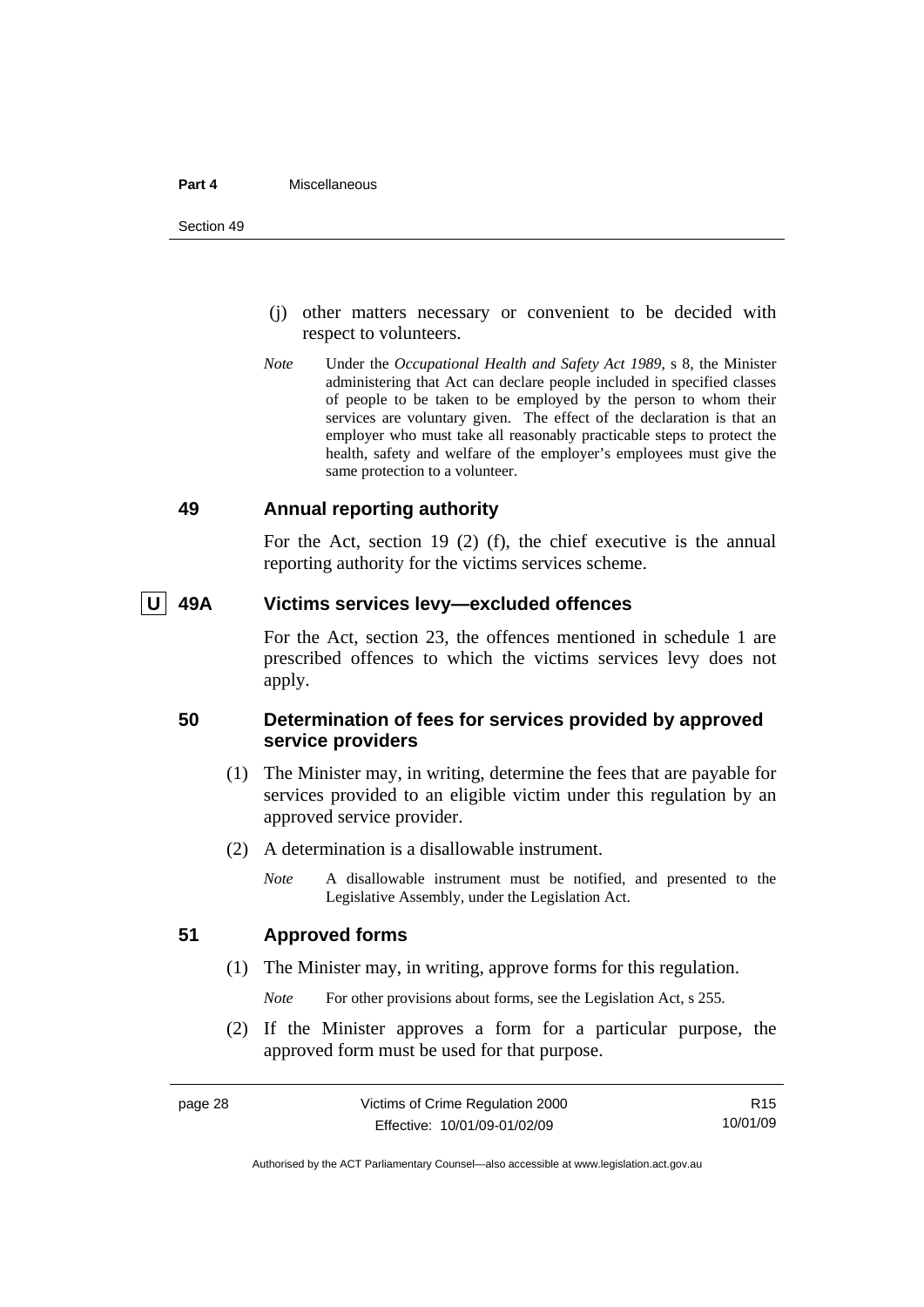(3) An approved form is a notifiable instrument.

Note A notifiable instrument must be notified under the Legislation Act.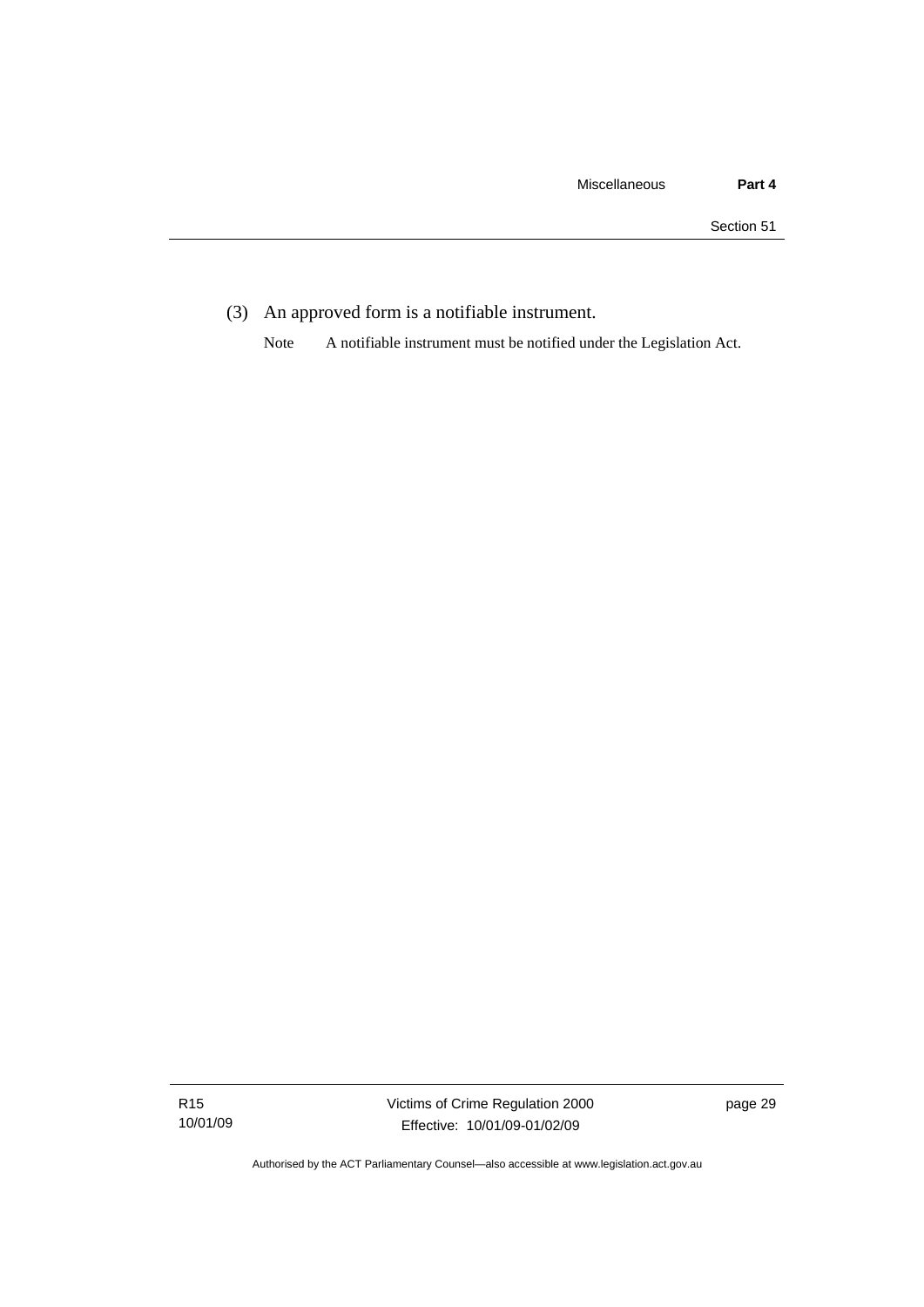# <span id="page-35-0"></span> **U Schedule 1 Victims services levy excluded offences**

(s 49A)

# *<u>U</u>* Part 1.1 **Australian Road Rules**

| column 1     | column <sub>2</sub>                         | column 3                                                 |
|--------------|---------------------------------------------|----------------------------------------------------------|
| item         | offence provision and, if<br>relevant, case | short description                                        |
| $\mathbf{1}$ | 167                                         | disobey no stopping sign                                 |
| 2            | 168(1)                                      | disobey no parking sign                                  |
| 3            | 169                                         | stop at side of road with continuous yellow<br>edge line |
| 4            | 170(2)                                      | stop on/near intersection (traffic lights)               |
| 5            | 170(3)                                      | stop on/near intersection (no traffic lights)            |
| 6            | 171(1)                                      | stop on/near children's crossing                         |
| 7            | 172(1)                                      | stop on/near pedestrian crossing                         |
| 8            | 173(1)                                      | stop on/near marked foot crossing                        |
| 9            | 174(2)                                      | stop near bicycle crossing lights                        |
| 10           | 175(1)                                      | stop on/near level crossing                              |
| 11           | 176(1)                                      | stop on clearway                                         |
| 12           | 177(1)                                      | stop on freeway                                          |
| 13           | 178                                         | stop in emergency stopping lane                          |
| 14           | 179(1)                                      | stop in loading zone                                     |
| 15           | 179(2)(a)                                   | stop in loading zone longer than $\frac{1}{2}$ hour      |
| 16           | $179(2)$ (b)                                | stop in loading zone longer than indicated               |
| 17           | 179(2)(c)                                   | stop in loading zone longer than permitted               |

page 30 Victims of Crime Regulation 2000 Effective: 10/01/09-01/02/09

R15 10/01/09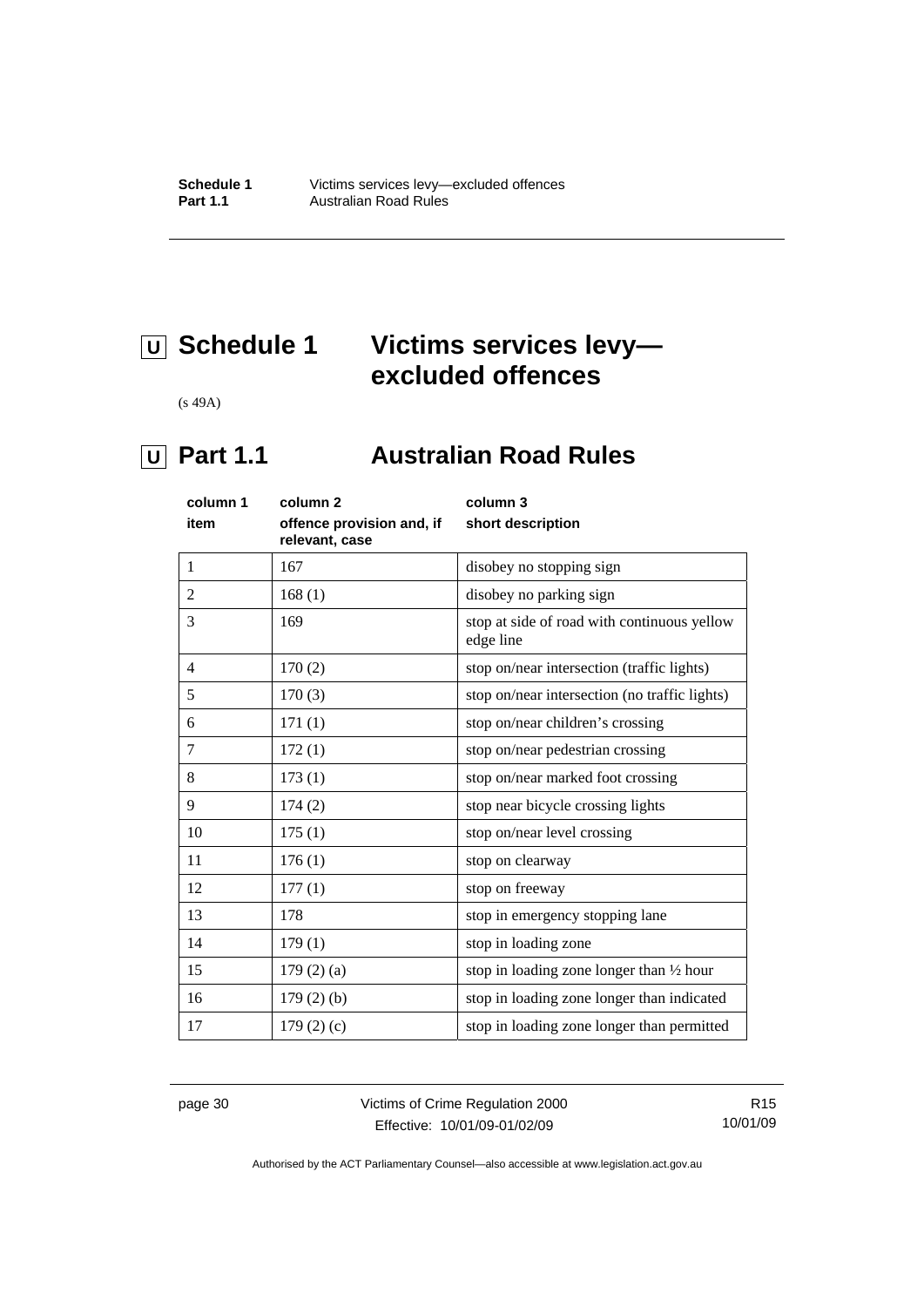| column 1<br>item | column <sub>2</sub><br>offence provision and, if<br>relevant, case             | column 3<br>short description                                |
|------------------|--------------------------------------------------------------------------------|--------------------------------------------------------------|
| 18               | 180(1)                                                                         | stop in truck zone                                           |
| 19               | 181(1)                                                                         | stop in works zone                                           |
| 20               | 182(1)                                                                         | stop in taxi zone                                            |
| 21               | 183(1)                                                                         |                                                              |
| 21.1             | for a bus zone in a<br>clearway, transit lane<br>or bus lane                   | stop in bus zone (clearway/transit lane/bus<br>lane)         |
| 21.2             | other than for a bus<br>zone in a clearway,<br>transit lane or bus<br>lane     | stop in bus zone (not clearway/transit lane/<br>bus lane)    |
| 22               | 184(1)                                                                         |                                                              |
| 22.1             | for a minibus zone in<br>a clearway, transit<br>lane or bus lane               | stop in minibus zone (clearway/transit lane/<br>bus lane)    |
| 22.2             | other than for a<br>minibus zone in a<br>clearway, transit lane<br>or bus lane | stop in minibus zone (not clearway/transit<br>lane/bus lane) |
| 23               | 185(1)                                                                         | stop in permit zone                                          |
| 24               | 186(1)                                                                         | stop in mail zone                                            |
| 25               | 187                                                                            | stop in/on bus/transit/truck/bicycle/tram<br>lane/tracks     |
| 26               | 188                                                                            | stop in shared zone                                          |
| 27               | 189(1)                                                                         | double park                                                  |
| 28               | 190(1)                                                                         | stop in/near safety zone                                     |
| 29               | 191                                                                            | stop near obstruction so as to obstruct<br>traffic           |
| 30               | 192(1)                                                                         | stop on structure                                            |

R15 10/01/09 Victims of Crime Regulation 2000 Effective: 10/01/09-01/02/09

page 31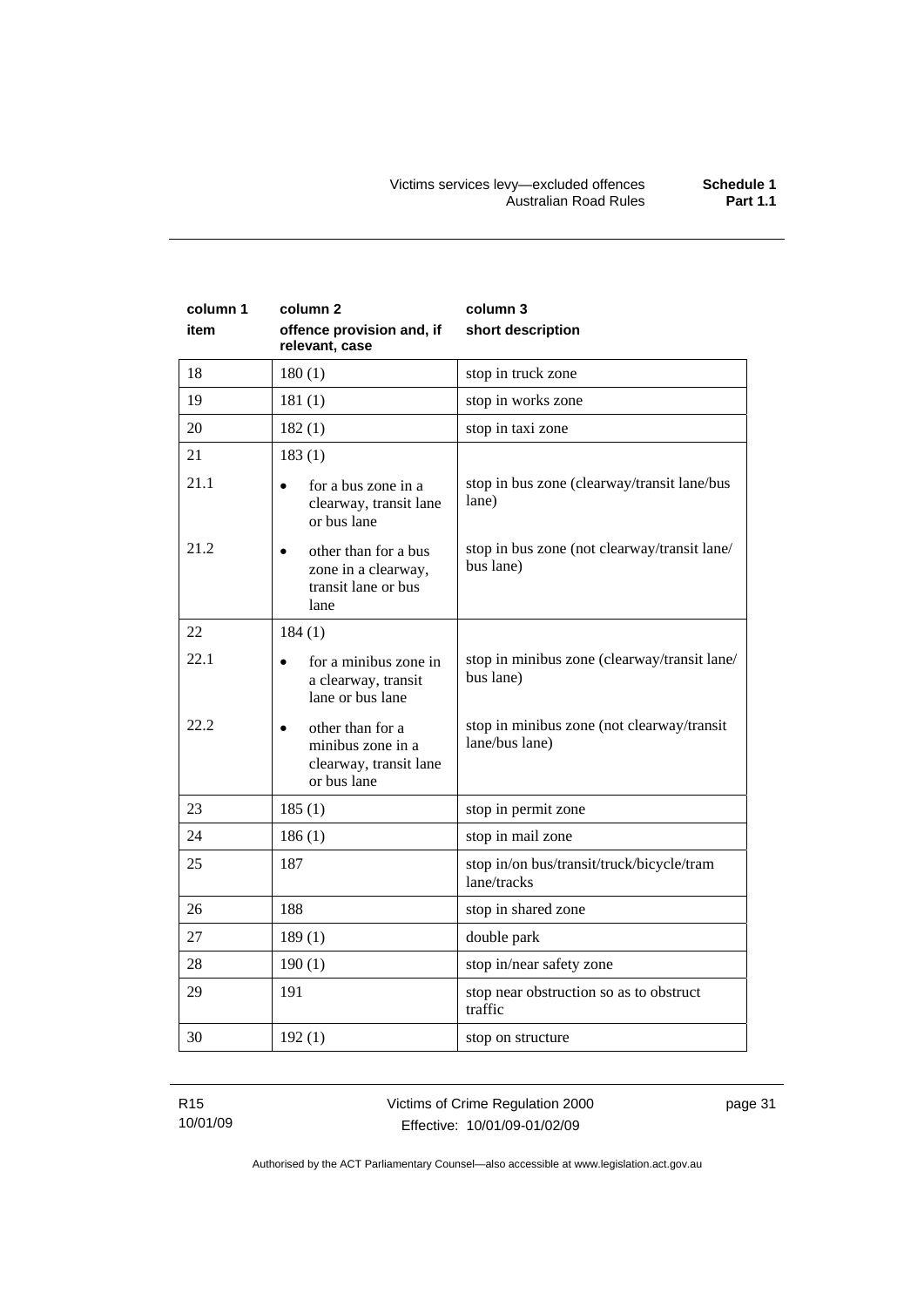#### **Schedule 1** Victims services levy—excluded offences **Part 1.1 Australian Road Rules**

| column 1 | column 2                                    | column 3                                             |
|----------|---------------------------------------------|------------------------------------------------------|
| item     | offence provision and, if<br>relevant, case | short description                                    |
| 31       | 192(2)                                      | stop in tunnel/underpass                             |
| 32       | 193(1)                                      | stop on crest/curve outside built-up area            |
| 33       | 194(1)                                      | stop near fire hydrant/indicator/plug<br>indicator   |
| 34       | 195(1)                                      | stop at/near bus stop                                |
| 35       | 196(1)                                      | stop at/near tram stop                               |
| 36       | 197(1)                                      | stop on path/strip in built-up area                  |
| 37       | 198(1)                                      | obstruct access to ramp/path/passageway              |
| 38       | 198(2)                                      | stop on/across driveway/other access<br>to/from land |
| 39       | 199(1)                                      | stop near postbox                                    |
| 40       | 200(1)                                      | not stop heavy/long vehicle on road<br>shoulder      |
| 41       | 200(2)                                      | stop heavy/long vehicle longer than 1 hr             |
| 42       | 201                                         | disobey bicycle parking sign                         |
| 43       | 202                                         | disobey motorbike parking sign                       |
| 44       | 203(1)                                      | stop in parking area for disabled                    |
| 45       | 203A                                        | stop in slip lane                                    |
| 46       | 205                                         | park continuously for longer than permitted          |
| 47       | 208(1)                                      |                                                      |
| 47.1     | by contravening<br>208(2)                   | not parallel park in direction of travel             |
| 47.2     | by contravening<br>208(3)                   | not parallel park near left                          |
| 47.3     | by contravening<br>208(4)                   | not parallel park near road side                     |

page 32 Victims of Crime Regulation 2000 Effective: 10/01/09-01/02/09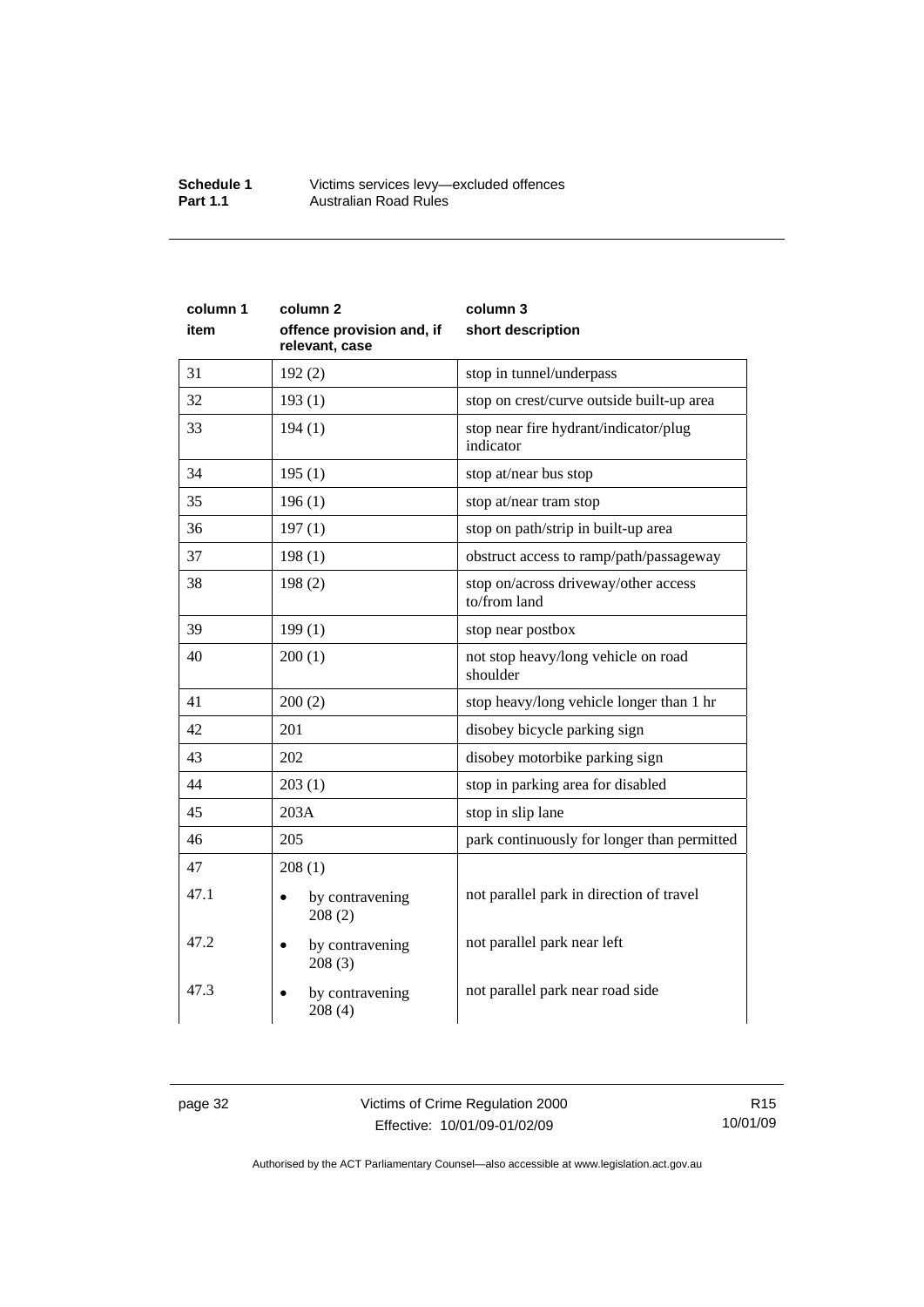| column 1<br>item | column 2<br>offence provision and, if<br>relevant, case | column 3<br>short description                    |
|------------------|---------------------------------------------------------|--------------------------------------------------|
| 47.4             | by contravening<br>208(5)                               | parallel park close to front/back of vehicle     |
| 47.5             | by contravening<br>208(6)                               | parallel park close to dividing line/strip       |
| 47.6             | by contravening<br>208(7)                               | parallel park close if no dividing line/strip    |
| 47.7             | by contravening<br>208(8)                               | park so as to obstruct vehicles/pedestrians      |
| 48               | 209(2)(a)                                               | not parallel park in direction of travel         |
| 49               | 209(2)(b)                                               | not parallel park near centre of median<br>strip |
| 50               | 209(2)(c)                                               | parallel park close to front/back of vehicle     |
| 51               | 210(1)                                                  |                                                  |
| 51.1             | by contravening<br>210(2)(a)                            | not park at specified angle                      |
| 51.2             | by contravening<br>210(2)(b)                            | not park rear out at specified angle             |
| 51.3             | by contravening<br>$\bullet$<br>210(2A)(a)              | not park at 45° (no angle specified)             |
| 51.4             | by contravening<br>210(2A)(b)                           | not park rear out at 45°                         |
| 51.5             | by contravening<br>$\bullet$<br>210(3)(a)               | not park at 90°                                  |
| 51.6             | by contravening<br>$210(3)$ (b) (i)                     | not park rear in/front in at 90° as specified    |
| 51.7             | by contravening<br>210(4)(a)(i)                         | not park rear in at specified angle              |
| 51.8             | by contravening<br>$210(4)$ (a) (ii)                    | not park rear in at 45° (no angle specified)     |

R15 10/01/09 Victims of Crime Regulation 2000 Effective: 10/01/09-01/02/09

page 33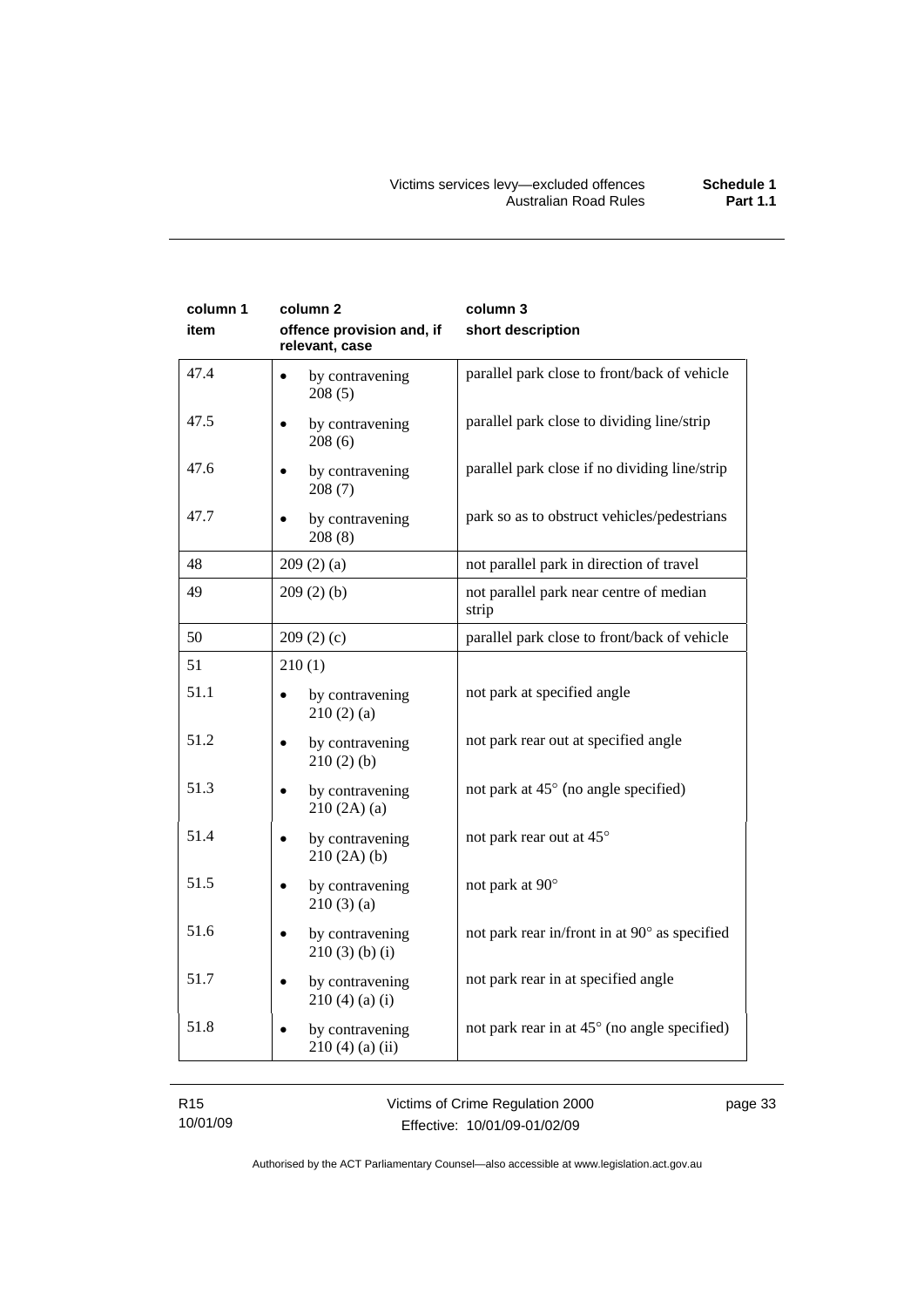| <b>Schedule 1</b> | Victims services levy-excluded offences |
|-------------------|-----------------------------------------|
| <b>Part 1.1</b>   | Australian Road Rules                   |

| column 1<br>item | column 2<br>offence provision and, if<br>relevant, case | column 3<br>short description        |
|------------------|---------------------------------------------------------|--------------------------------------|
| 52               | 211(1)                                                  | disobey park in bays only sign       |
| 53               | 211(2)                                                  | not park wholly within parking bay   |
| 54               | 211(3)                                                  | use more parking bays than necessary |

page 34 Victims of Crime Regulation 2000 Effective: 10/01/09-01/02/09

R15 10/01/09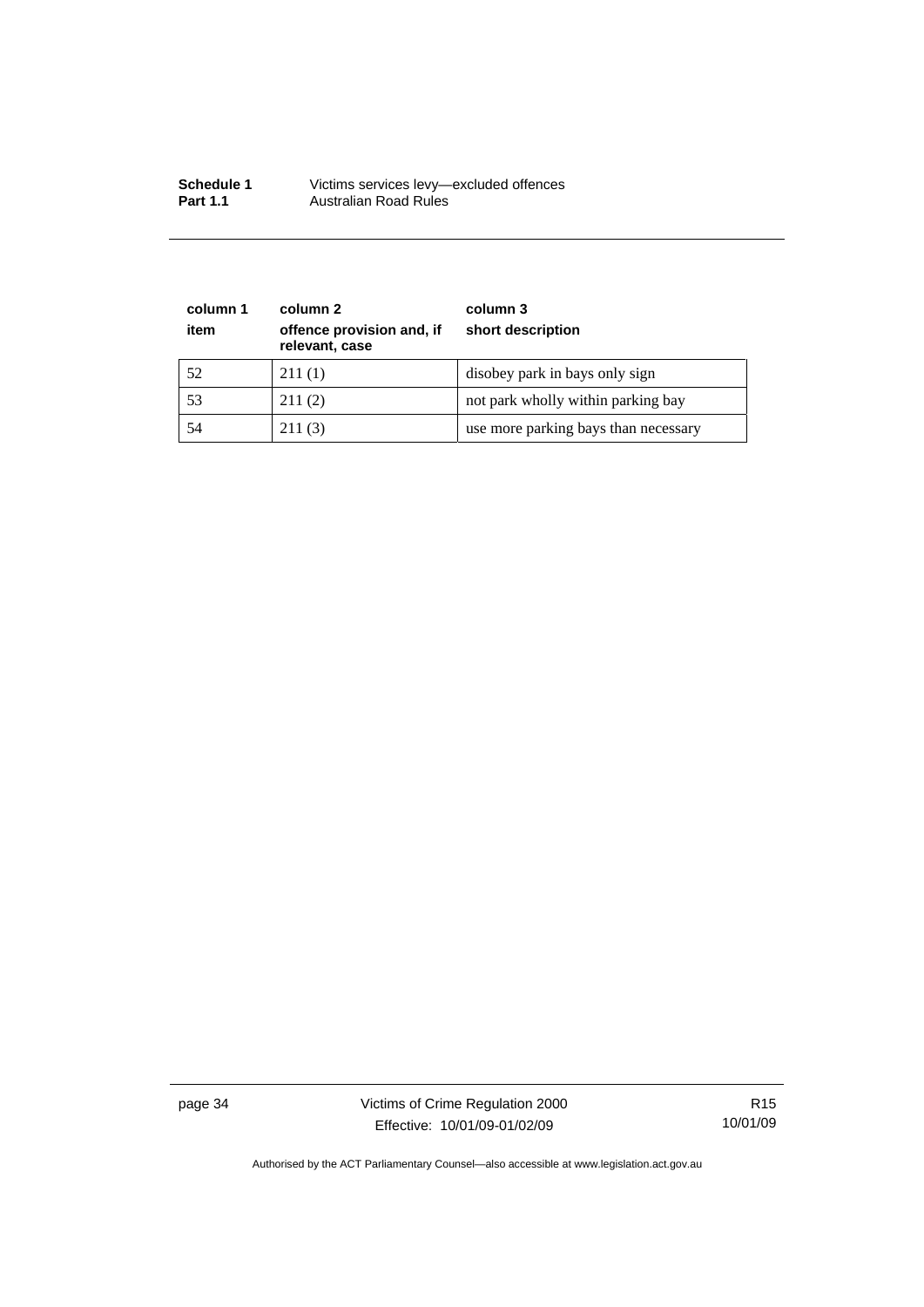# <span id="page-40-0"></span> **U Part 1.2 Road Transport (Safety and Traffic Management) Regulation 2000**

| column 1 | column 2                                    | column 3                                                                       |
|----------|---------------------------------------------|--------------------------------------------------------------------------------|
| item     | offence provision and, if<br>relevant, case | short description                                                              |
| 1        | 44 (1)                                      | park outside metered space                                                     |
| 2        | 44(2)                                       | park in occupied metered space                                                 |
| 3        | 44(3)                                       | park not completely in metered space                                           |
| 4        | 44A(1)                                      | park without paying meter fee                                                  |
| 5        | 44B(1)                                      | park after meter expired                                                       |
| 6        | 44B(2)                                      | park for longer than allowed by meter signs                                    |
| 7        | 46(2)                                       | park in closed metered space                                                   |
| 8        | 49(1)                                       | park outside ticket space                                                      |
| 9        | 49(3)                                       | park in occupied ticket space                                                  |
| 10       | 49(4)                                       | park not completely in ticket space                                            |
| 11       | 49A(1)                                      | park without current/current equivalent<br>ticket displayed/properly displayed |
| 12       | 49B(1)                                      | park after ticket expired                                                      |
| 13       | 49B(2)                                      | park for longer than allowed by ticket signs                                   |
| 14       | 51(3)                                       | park in closed ticket area/space                                               |
| 15       | 52(2)(a)                                    | display thing falsely resembling parking<br>ticket                             |
| 16       | 52(2)(b)                                    | display changed/damaged/defaced parking<br>ticket                              |

R15 10/01/09 Victims of Crime Regulation 2000 Effective: 10/01/09-01/02/09

page 35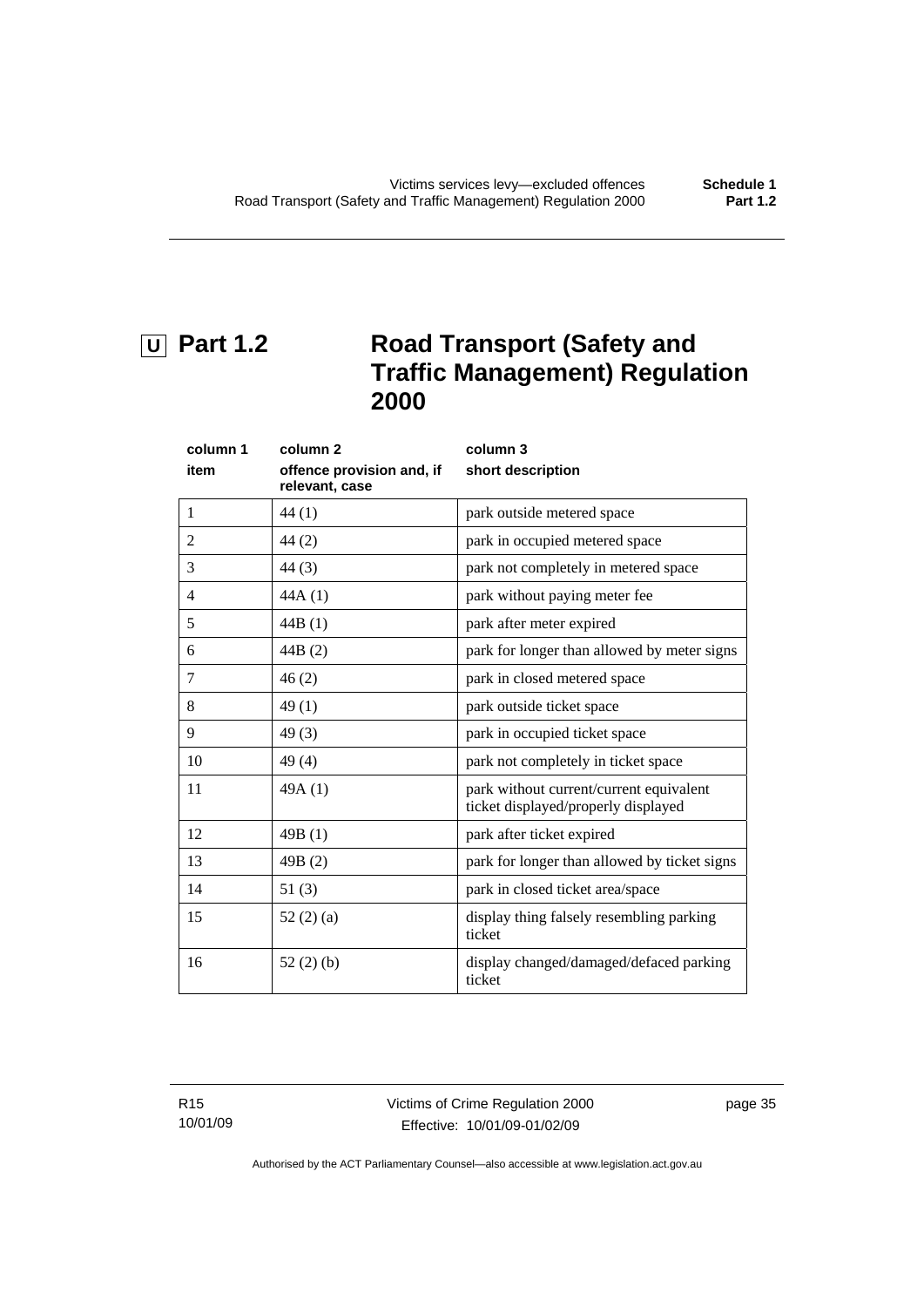#### **Schedule 1 Victims services levy—excluded offences**<br>**Part 1.2 Road Transport (Safety and Traffic Manad** Road Transport (Safety and Traffic Management) Regulation 2000

| column 1<br>item | column <sub>2</sub><br>offence provision and, if<br>relevant, case         | column 3<br>short description                                                                                                                          |
|------------------|----------------------------------------------------------------------------|--------------------------------------------------------------------------------------------------------------------------------------------------------|
| 17               | 57A(1)                                                                     |                                                                                                                                                        |
| 17.1             | for a bus zone in a<br>clearway, transit lane<br>or bus lane               | stop public bus in bus zone<br>(clearway/transit lane/bus lane)                                                                                        |
| 17.2             | other than for a bus<br>zone in a clearway,<br>transit lane or bus<br>lane | stop public bus in bus zone (not<br>clearway/transit lane/bus lane)                                                                                    |
| 18               | 57A(3)                                                                     | stop public bus at/near bus stop                                                                                                                       |
| 19               | 85(2)                                                                      | park stock truck/enclosed<br>semitrailer/commercial vehicle with<br>height $>$ 3.6m on residential land                                                |
| 20               | 85A                                                                        | park more than 1 heavy vehicle/second<br>heavy vehicle on residential land                                                                             |
| 21               | 85 <sub>B</sub>                                                            | park heavy vehicle on residential land—<br>any part of vehicle in front of setback line<br>of front boundary/less than 1.5m from any<br>other boundary |
| 22               | 86(2)                                                                      | park vehicle/combination with<br>length $>$ 7.5m and GVM $>$ 4.5t on land<br>adjoining residential land longer than<br>1 hour                          |
| 23               | 87(2)                                                                      | park commercial vehicle with length $> 6m/$<br>height $> 2.6$ m/GVM $> 3.75$ t on residential<br>land with multi-unit development                      |

page 36 Victims of Crime Regulation 2000 Effective: 10/01/09-01/02/09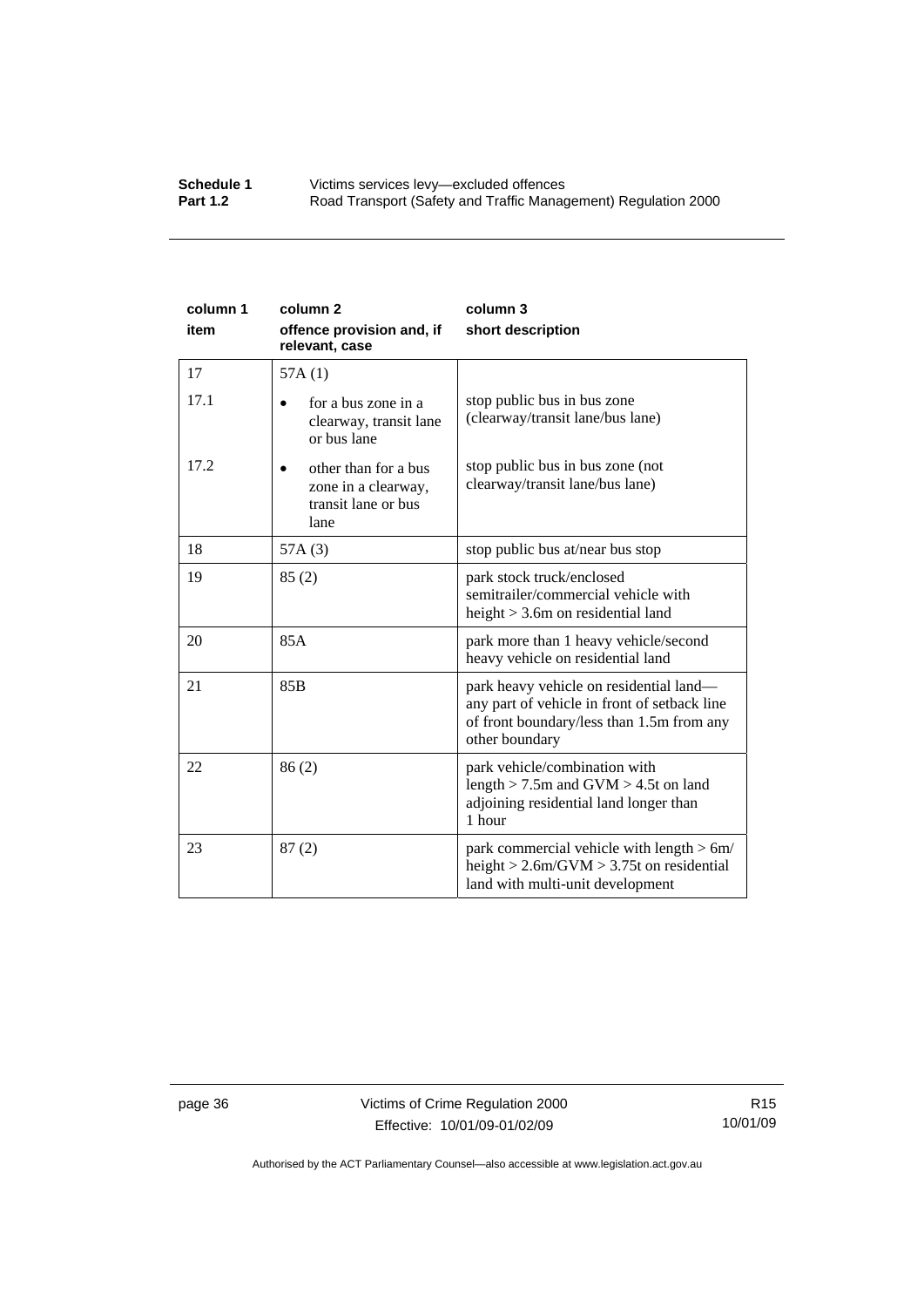# <span id="page-42-0"></span> **U Part 1.3 Australian National University Act 1991 (Cwlth)—Parking and Traffic Statute (No 2) 2007**

| column 1       | column <sub>2</sub>                         | column 3                                                                                            |
|----------------|---------------------------------------------|-----------------------------------------------------------------------------------------------------|
| item           | offence provision and, if<br>relevant, case | short description                                                                                   |
| 1              | 16(1)                                       | stand or park without voucher displayed                                                             |
| $\overline{c}$ | 16(2)                                       | stand or park after voucher expired                                                                 |
| 3              | 29(3)(a)                                    | park outside marked parking bay                                                                     |
| $\overline{4}$ | 29(3)(b)                                    | park on or across bay road marking                                                                  |
| 5              | 29(4)(a)                                    | park in a way that obstructs other drivers                                                          |
| 6              | 29(4)(b)                                    | park in a way that impedes other drivers                                                            |
| 7              | 29(4)(c)                                    | park in a way that inconveniences other<br>drivers                                                  |
| 8              | 30(3)                                       | park in loading zone                                                                                |
| 9              | 30(4)(a)                                    | park in loading zone after unloading or<br>loading completed                                        |
| 10             | 30(4)(b)                                    | park in loading zone longer than signs<br>indicate                                                  |
| 11             | 31(1)                                       |                                                                                                     |
| 11.1           | in the case of parking<br>a vehicle         | park in area other than road or off-street<br>parking area without permission                       |
| 12             | 32(1)                                       | stop or park other than adjacent to<br>left-hand road boundary                                      |
| 13             | 32(2)                                       | stop or park adjacent to right- hand road<br>boundary other than in accordance with<br>parking sign |
| 14             | 33(1)                                       | park contrary to road marking or parking<br>sign                                                    |

R15 10/01/09

page 37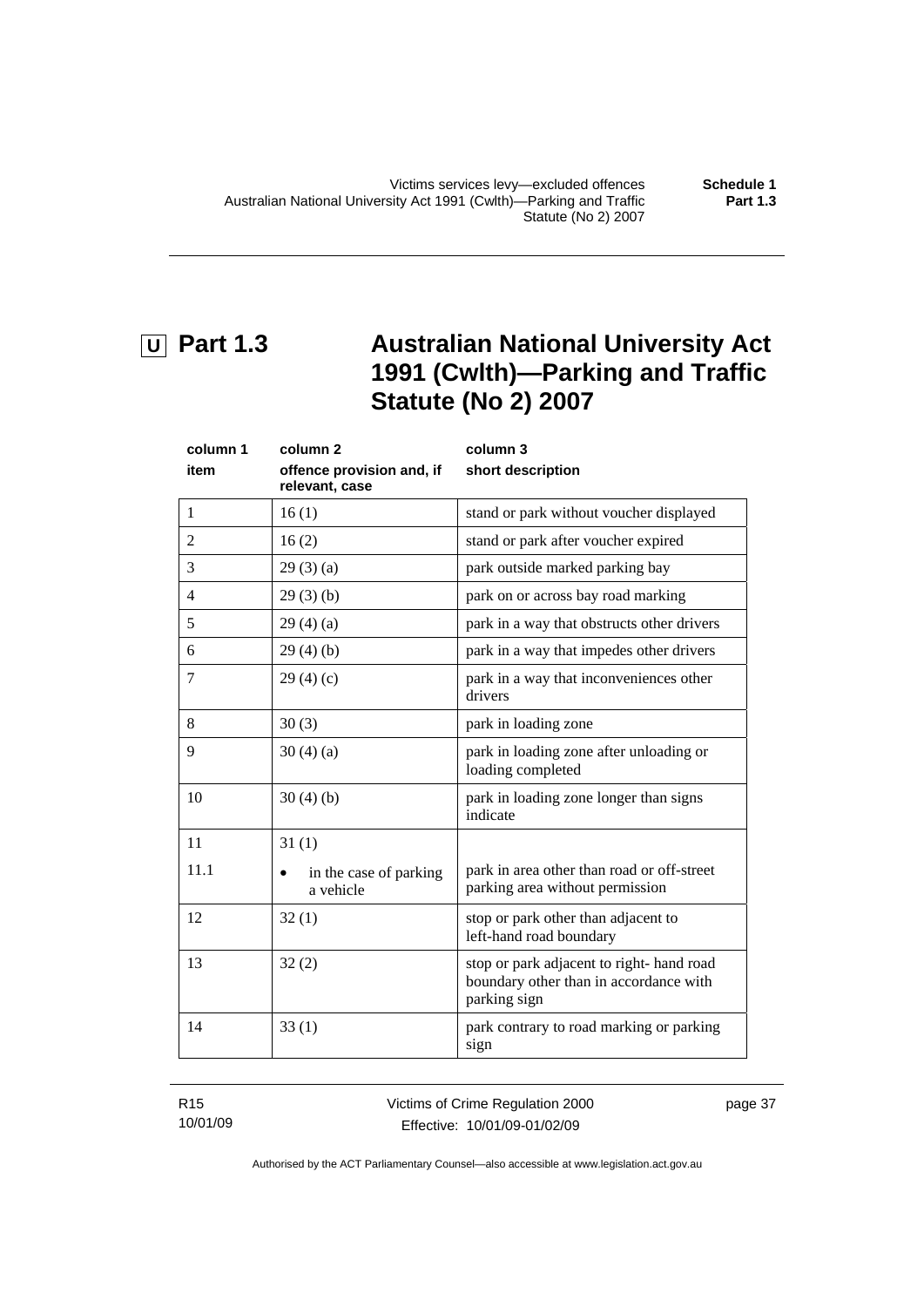| <b>Schedule 1</b> | Victims services levy-excluded offences                             |
|-------------------|---------------------------------------------------------------------|
| <b>Part 1.3</b>   | Australian National University Act 1991 (Cwlth)—Parking and Traffic |
|                   | Statute (No 2) 2007                                                 |

| column 1 | column <sub>2</sub>                         | column 3                                                                            |
|----------|---------------------------------------------|-------------------------------------------------------------------------------------|
| item     | offence provision and, if<br>relevant, case | short description                                                                   |
| 15       | 33(2)                                       | stop or park contrary to no stopping sign                                           |
| 16       | 33(3)(a)                                    | stop or park alongside red kerb or barrier                                          |
| 17       | 33(3)(b)                                    | stop or park over red kerb or red part of<br>road                                   |
| 18       | 33(4)                                       | park contrary to no parking sign                                                    |
| 19       | 33(5)(a)                                    | park alongside yellow kerb or barrier                                               |
| 20       | 33(5)(b)                                    | park over yellow kerb or yellow part of<br>road                                     |
| 21       | 33(6)                                       | park adjacent to road side or parking area<br>marked with continuous yellow line    |
| 22       | 33 $(7)(a)$                                 | park contrary to time period indicated on<br>parking sign                           |
| 23       | 33(7)(b)                                    | not park at specified angle indicated on<br>parking sign                            |
| 24       | 33 $(7)$ $(c)$ $(i)$                        | park unauthorised vehicle in authorised<br>vehicle area contrary to parking sign    |
| 25       | 33 $(7)$ (c) (ii)                           | park in authorised vehicle area without<br>displaying label                         |
| 26       | 33 $(7)(d)(i)$                              | park in permit parking area without permit                                          |
| 27       | 33 $(7)$ $(d)$ $(ii)$                       | park in permit parking area without<br>displaying permit parking label              |
| 28       | 34(1)                                       | stop or park in bus stop                                                            |
| 29       | 35(1)                                       | park or stop in off-road parking area<br>contrary to no parking or no stopping sign |
| 30       | 35(2)                                       | park or stop in off-road parking area<br>contrary to time period indicated on sign  |
| 31       | 35(3)(a)                                    | park unauthorised vehicle in off-road<br>authorised vehicle area contrary to sign   |

page 38 Victims of Crime Regulation 2000 Effective: 10/01/09-01/02/09

R15 10/01/09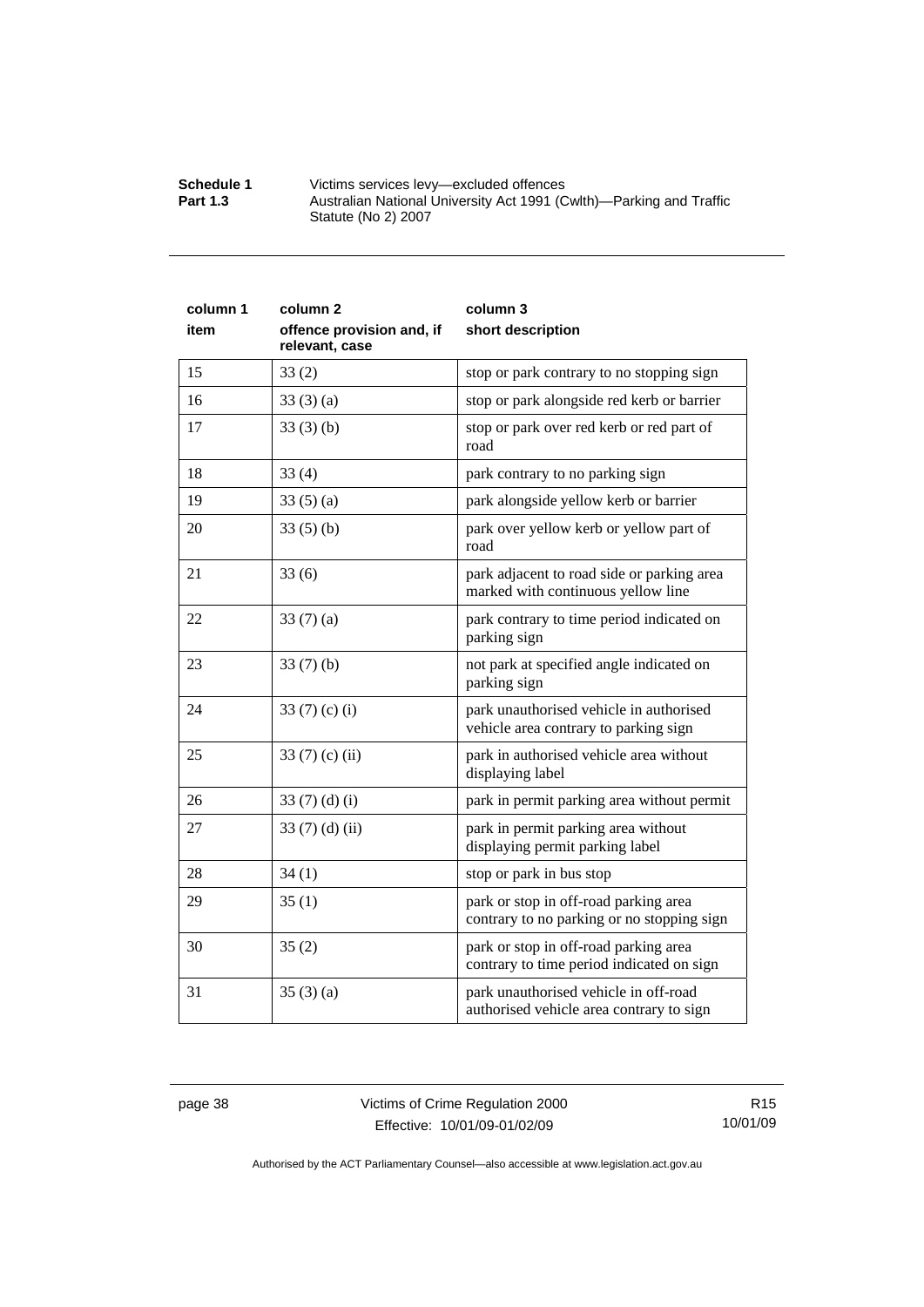Victims services levy—excluded offences **Schedule 1**  Australian National University Act 1991 (Cwlth)—Parking and Traffic Statute (No 2) 2007 **Part 1.3** 

| column 1<br>item | column <sub>2</sub><br>offence provision and, if<br>relevant, case | column 3<br>short description                                                                  |
|------------------|--------------------------------------------------------------------|------------------------------------------------------------------------------------------------|
| 32               | 35(3)(b)                                                           | park in off-road authorised vehicle area<br>without displaying label                           |
| 33               | 35(3)(c)                                                           | park in off-road disabled driver vehicle<br>area without displaying valid disability<br>permit |
| 34               | 35(4)                                                              | park in off-road permit parking area<br>without displaying permit parking label                |
| 35               | 36(1)                                                              | stop or park so as to cause<br>danger/obstruction/inconvenience                                |

R15 10/01/09 Victims of Crime Regulation 2000 Effective: 10/01/09-01/02/09

page 39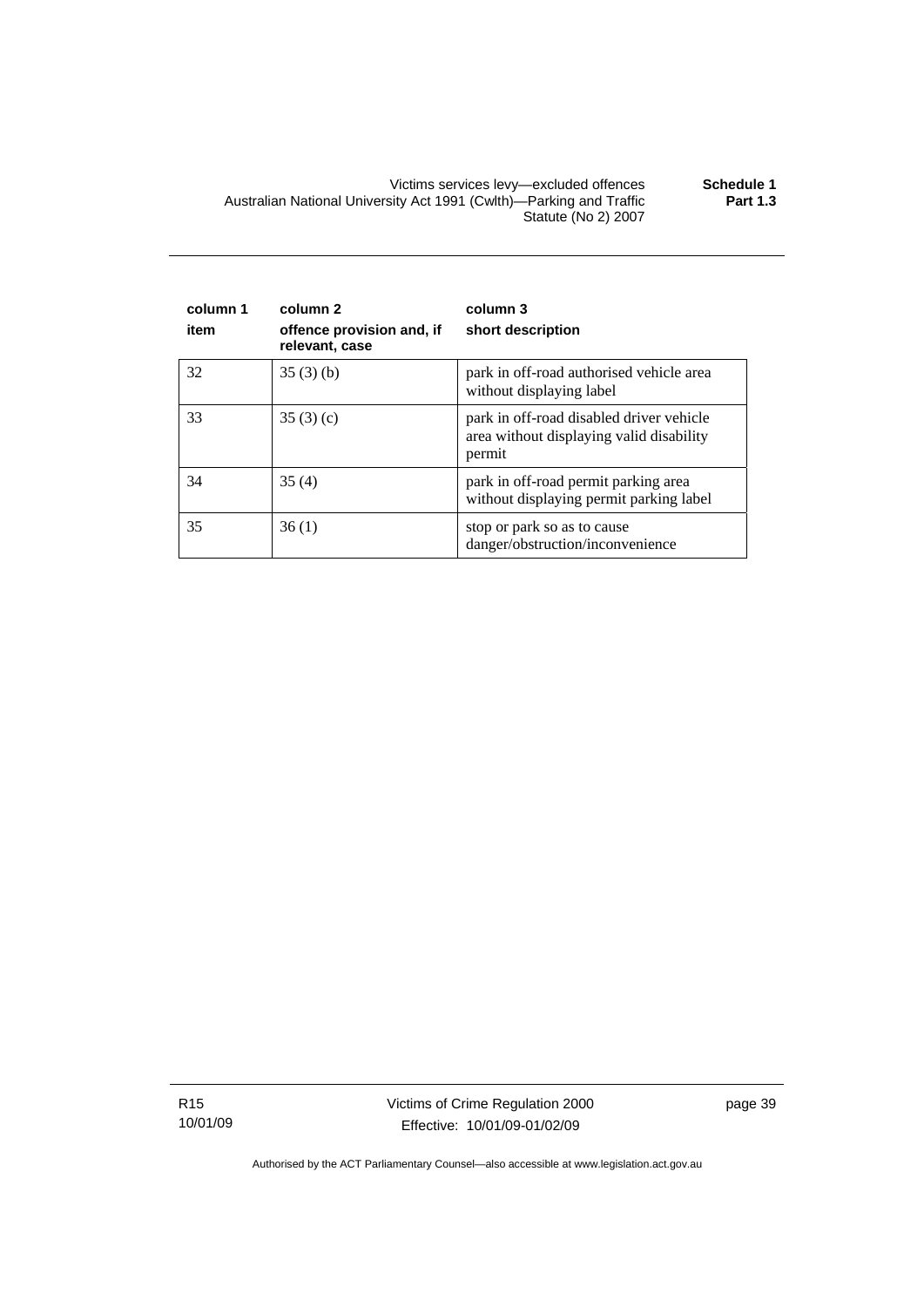# <span id="page-45-0"></span> **U Dictionary**

(see s 3)

*Note 1* The Legislation Act contains definitions and other provisions relevant to this Act.

*Note 2* For example, the Legislation Act, dict, pt 1, defines the following terms:

- administrative appeals tribunal
- chief executive
- chief police officer
- dentist
- disallowable instrument
- doctor
- DPP
- entity
- found guilty
- human rights commission
- lawyer
- **Magistrates Court**
- **Minister**
- Supreme Court.
- *Note 3* Terms used in this regulation have the same meaning that they have in the *Victims of Crime Act 1994* (see Legislation Act, s 148). For example, the following terms are defined in the *Victims of Crime Act 1994*, dict:
	- harm
	- victim.

*affected person*, in relation to a reviewable decision—see section 25 (1) (Notice to be given of eligibility decisions).

*AFP member*—see section 8 (1) (a) (ii) (Appointed members of board).

*appointed member*, of the board, means a member of the board other than the coordinator.

| page 40 | Victims of Crime Regulation 2000 | R <sub>15</sub> |
|---------|----------------------------------|-----------------|
|         | Effective: 10/01/09-01/02/09     | 10/01/09        |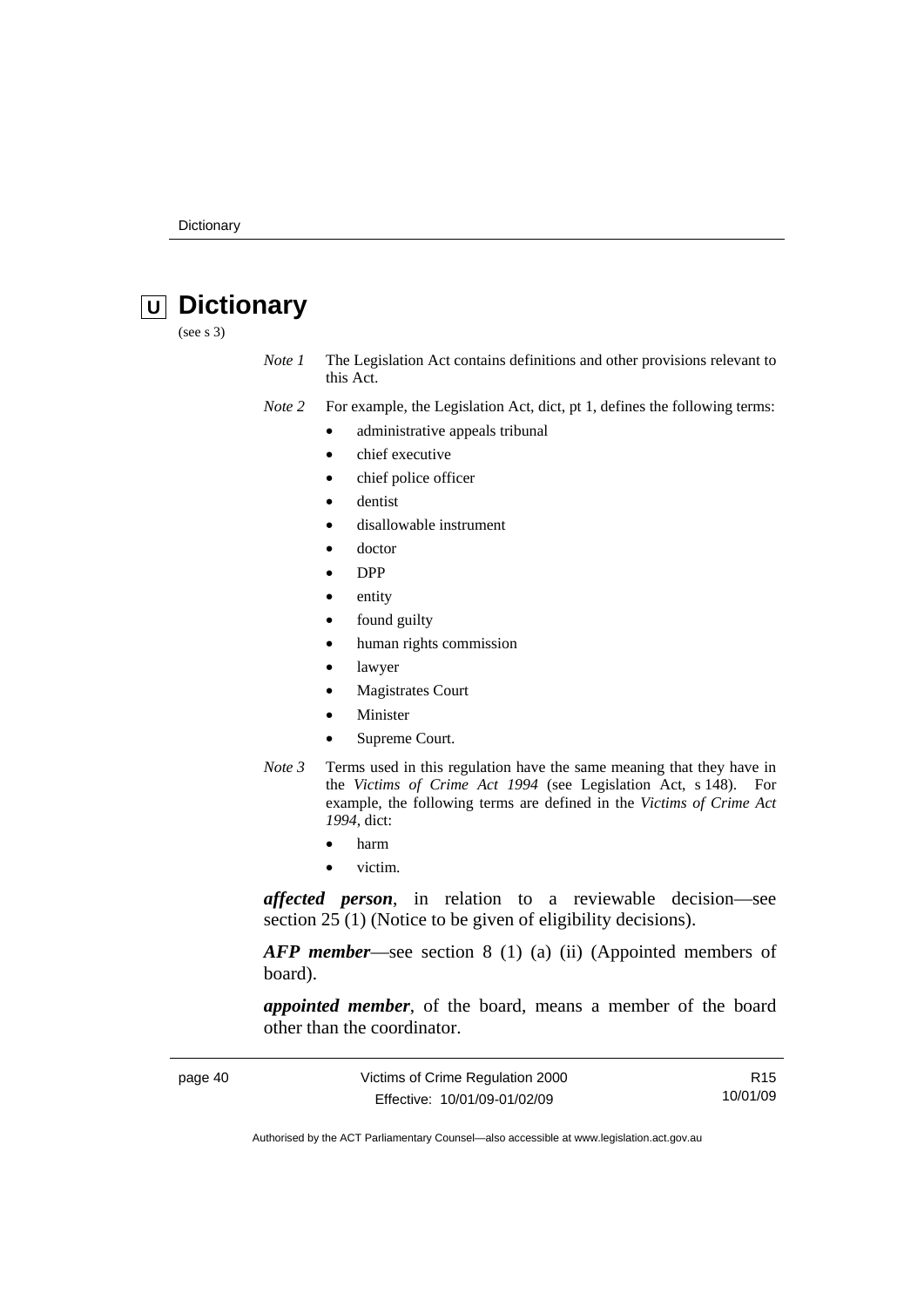*approved service provider* means a person approved as a service provider under section 40 (Approved service providers).

*board* means the Victims Assistance Board.

*chairperson* means the chairperson of the board.

*committee* means the Eligibility Review Committee.

*community support member*—see section 8 (1) (a) (v) (Appointed members of board).

*courts member*—see section 8 (1) (a) (iii) (Appointed members of board).

*deputy chairperson* means the deputy chairperson of the board.

*DPP member*—see section 8 (1) (a) (i) (Appointed members of board).

*eligible victim*—see section 24 (2) (Eligible victims under the victims services scheme).

*health professional* means a person registered under the *Health Professionals Act 2004*.

*health professions member*—see section 8 (1) (e) (Appointed members of board.

*health professions service* means psychiatry, psychology, podiatry, nursing, optometry, physiotherapy, chiropractic or osteopathy.

*independent arbitrator* means a person approved under section 18 (Independent arbitrators).

*indigenous member*—see section 8 (1) (b) (Appointed members of board).

*internal reviewer*—see section 26 (2) (Who may apply for internal review of decisions).

*justice member*—see section 8 (1) (a) (iv) (Appointed members of board).

page 41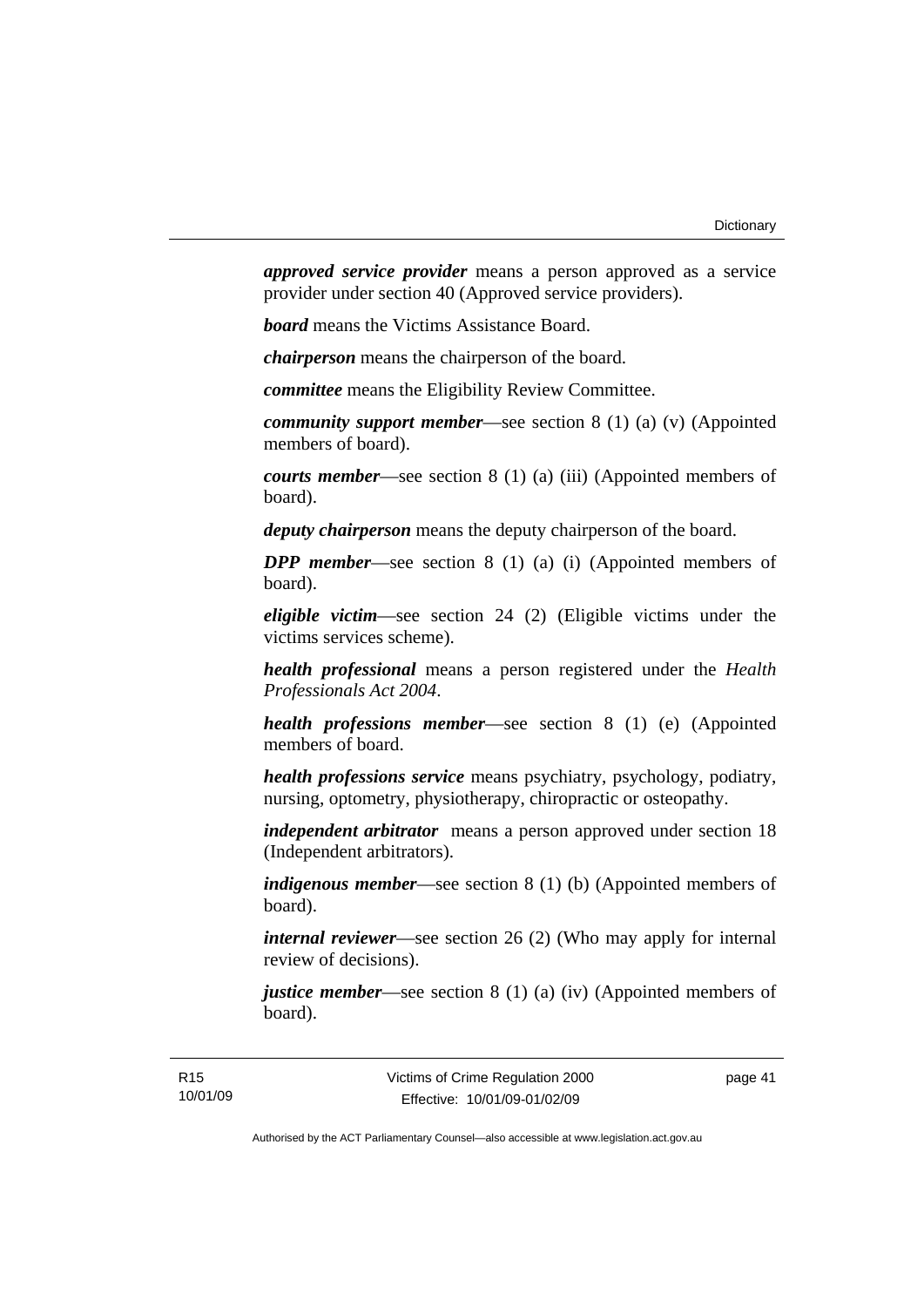*legal profession member*—see section 8 (1) (d) (Appointed members of board).

*manager*, of the responsible service agency, means the person in charge of the agency.

*member* means a member of the board.

*migrant member*—see section 8 (1) (c) (Appointed members of board).

*primary victim*—see the *Victims of Crime (Financial Assistance) Act 1983*, section 9.

*psychiatrist* means a doctor who holds postgraduate qualifications in psychiatry.

*psychiatrist/psychologist member*—see section 8 (1) (g) (Appointed members of board).

*psychologist* means a person registered as a psychologist under the *Health Professionals Act 2004*.

*responsible service agency* means the entity nominated under section 21 (Responsible service agency).

*reviewable decision*—see section 25 (1) (Notice to be given of eligibility decisions).

*serious crime*—see the *Victims of Crime (Financial Assistance) Act 1983*, section 2.

*suspect* means—

- (a) a person whom a police officer suspects on reasonable grounds has committed an offence; or
- (b) a person charged with an offence; or
- (c) a person who has been summonsed to appear before a court in relation to the commission of an offence; or

R15 10/01/09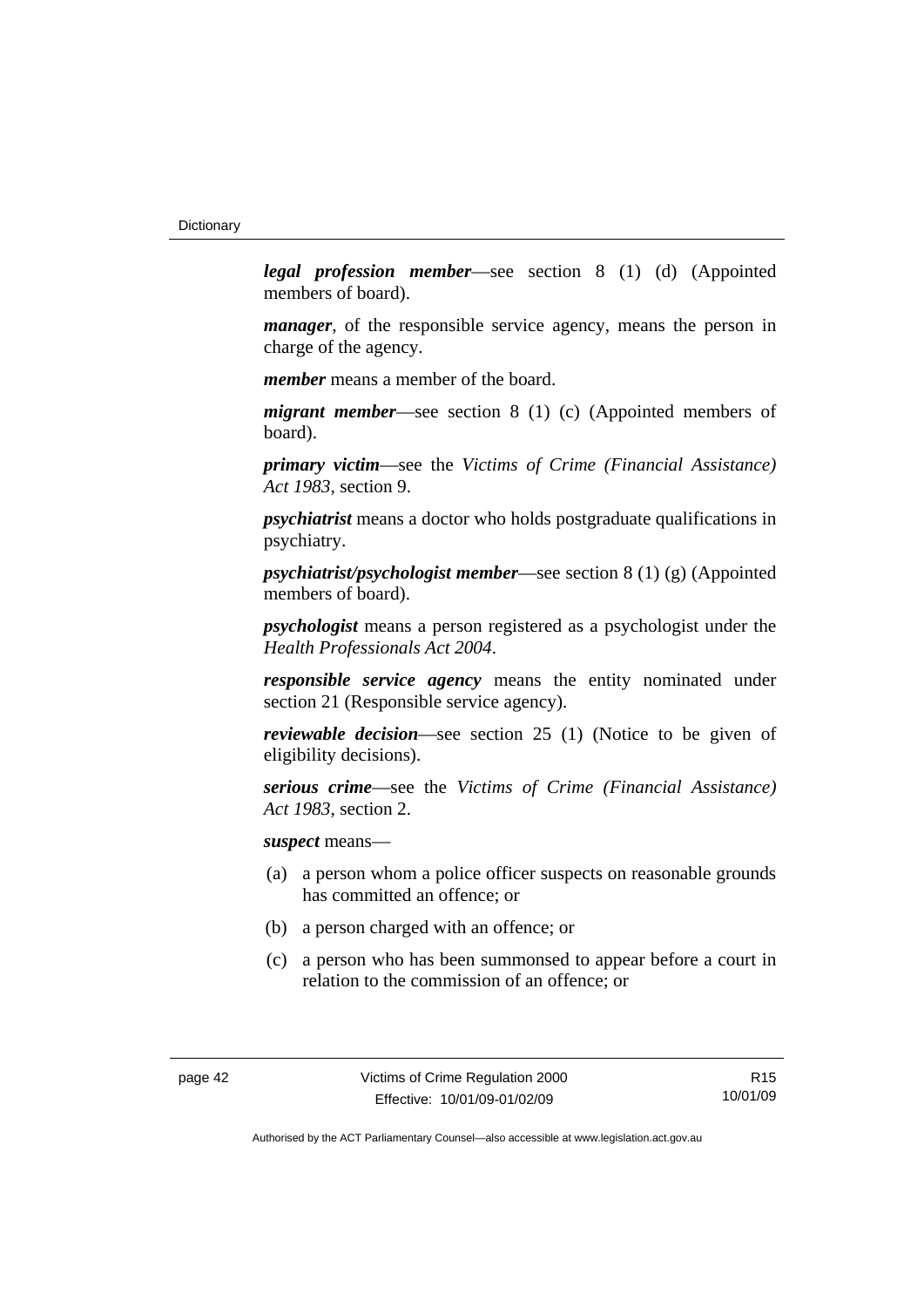(d) a person who has entered into a voluntary agreement to attend court for an offence.

*victims groups member*—see section 8 (1) (f) (Appointed members of board).

*victims services scheme* means the victims services scheme established under section 19 (Victims services scheme).

*youth policy and services member*—see section 8 (1) (a) (vi) (Appointed members of board).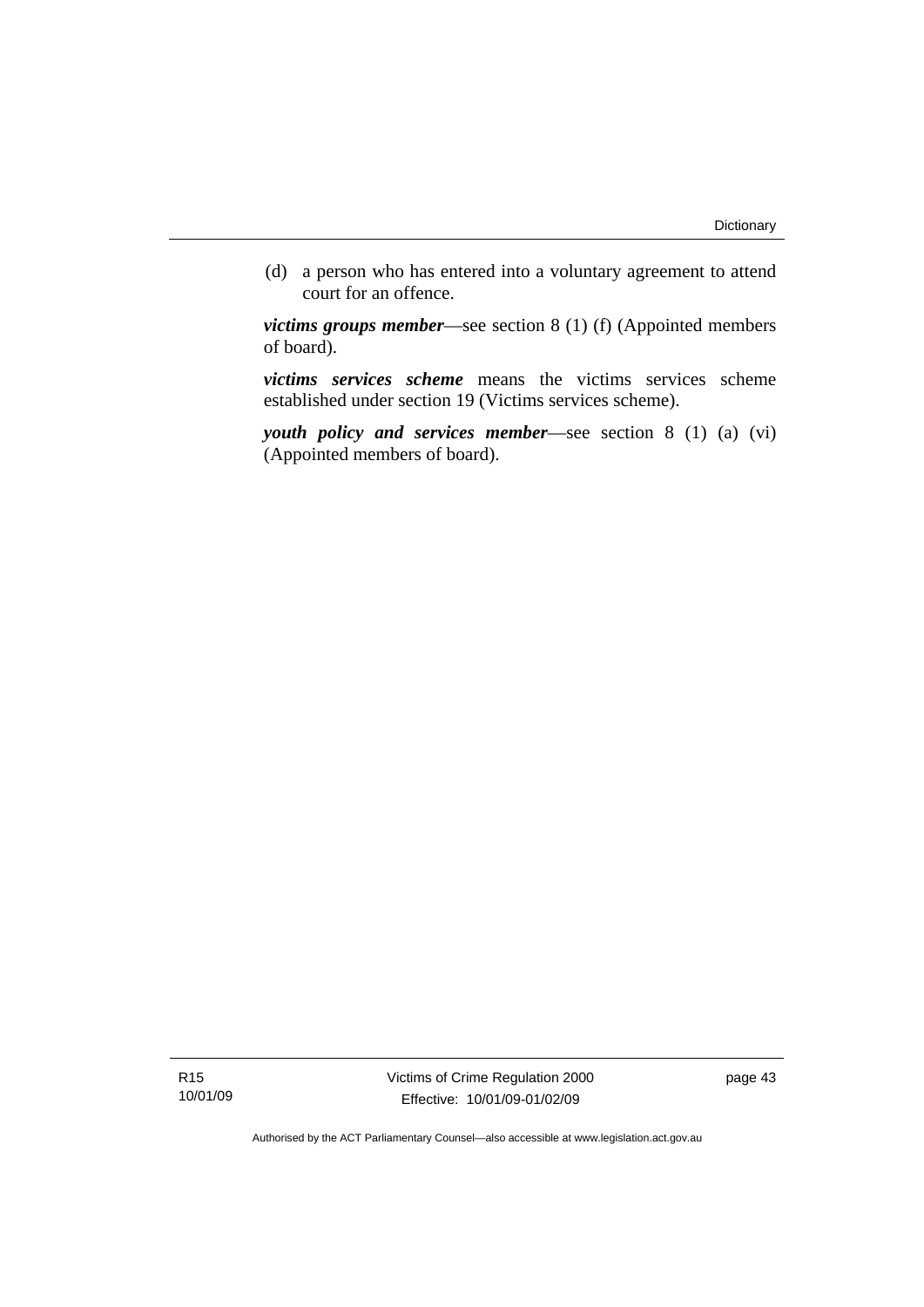<span id="page-49-0"></span>1 About the endnotes

## **Endnotes**

# **1 About the endnotes**

Amending and modifying laws are annotated in the legislation history and the amendment history. Current modifications are not included in the republished law but are set out in the endnotes.

Not all editorial amendments made under the *Legislation Act 2001*, part 11.3 are annotated in the amendment history. Full details of any amendments can be obtained from the Parliamentary Counsel's Office.

Uncommenced amending laws and expiries are listed in the legislation history and the amendment history. These details are underlined. Uncommenced provisions and amendments are not included in the republished law but are set out in the last endnote.

If all the provisions of the law have been renumbered, a table of renumbered provisions gives details of previous and current numbering.

The endnotes also include a table of earlier republications.

| $am = amended$                               | $ord = ordinance$                         |
|----------------------------------------------|-------------------------------------------|
| $amdt = amendment$                           | $orig = original$                         |
| $ch = chapter$                               | par = paragraph/subparagraph              |
| $def = definition$                           | $pres = present$                          |
| $dict = dictionary$                          | $prev = previous$                         |
| $disallowed = disallowed by the Legislative$ | $(\text{prev}) = \text{previously}$       |
| Assembly                                     | $pt = part$                               |
| $div = division$                             | $r = rule/subrule$                        |
| $exp = expires/expired$                      | $remum = renumbered$                      |
| $Gaz = gazette$                              | $reloc = relocated$                       |
| $hdg =$ heading                              | $R[X]$ = Republication No                 |
| $IA = Interpretation Act 1967$               | $RI = reissue$                            |
| $ins = inserted/added$                       | $s = section/subsection$                  |
| $LA =$ Legislation Act 2001                  | $sch = schedule$                          |
| $LR =$ legislation register                  | $sdiv = subdivision$                      |
| $LRA =$ Legislation (Republication) Act 1996 | $sub = substituted$                       |
| $mod = modified/modification$                | $SL = Subordinate$ Law                    |
| $o = order$                                  | underlining = whole or part not commenced |
| $om = omitted/report$                        | or to be expired                          |
|                                              |                                           |

#### **2 Abbreviation key**

page 44 Victims of Crime Regulation 2000 Effective: 10/01/09-01/02/09

R15 10/01/09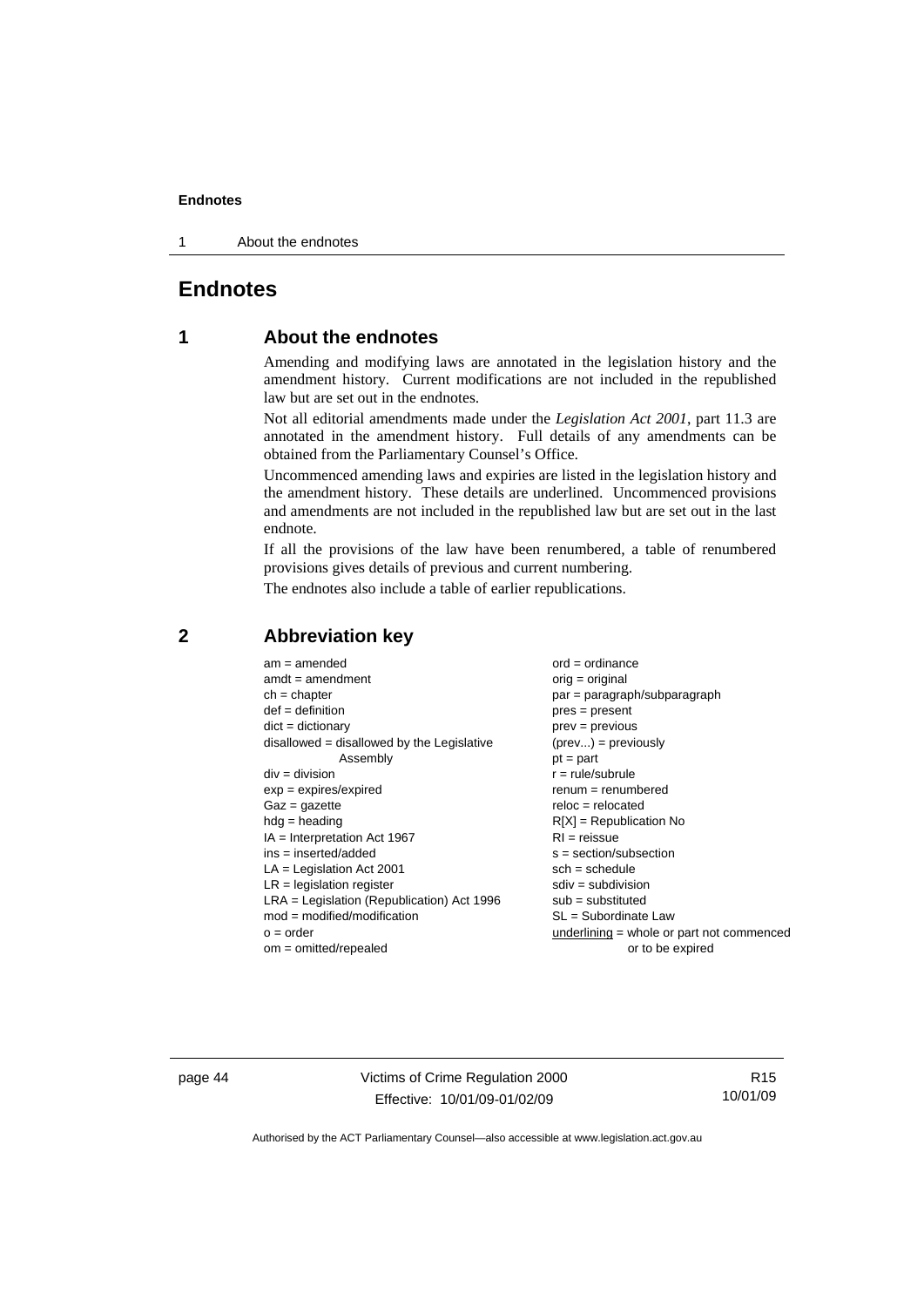#### <span id="page-50-0"></span>**3 Legislation history**

This regulation was originally the *Victims of Crime Regulations 2000*. It was renamed under the *Legislation Act 2001*.

#### **Victims of Crime Regulation 2000 No 51**  notified 14 December 2000 (Gaz 2000 No 50)

s 1, s 2 commenced 14 December 2000 (IA s 10B) remainder commenced 1 January 2001 (s 2)

as amended by

#### **Legislation (Consequential Amendments) Act 2001 No 44 pt 408**

notified 26 July 2001 (Gaz 2001 No 30) s 1, s 2 commenced 26 July 2001 (IA s 10B) pt 408 commenced 12 September 2001 (s 2 and see Gaz 2001 No S65)

# **Statute Law Amendment Act 2001 (No 2) 2001 No 56 pt 3.53**

notified 5 September 2001 (Gaz 2001 No S65) pt 3.53 commenced 5 September 2001 (s 2 (1))

#### **Health and Community Care Services (Repeal and Consequential Amendments) Act 2002 No 47 pt 1.4**

notified LR 20 December 2002

s 1, s 2 commenced 20 December 2002 (LA s 75 (1))

pt 1.4 commences 5pm 31 December 2002 (s 2)

#### **Victims of Crime Amendment Regulations 2002 (No 1) SL2002-40**

notified LR 20 December 2002 s 1, s 2 commenced 20 December 2002 (LA s 75 (1)) remainder commenced 21 December 2002 (s 2)

#### **Statute Law Amendment Act 2003 A2003-41 sch 3 pt 3.22**  notified LR 11 September 2003

s 1, s 2 commenced 11 September 2003 (LA s 75 (1)) sch 3 pt 3.22 commenced 9 October 2003 (s 2 (1))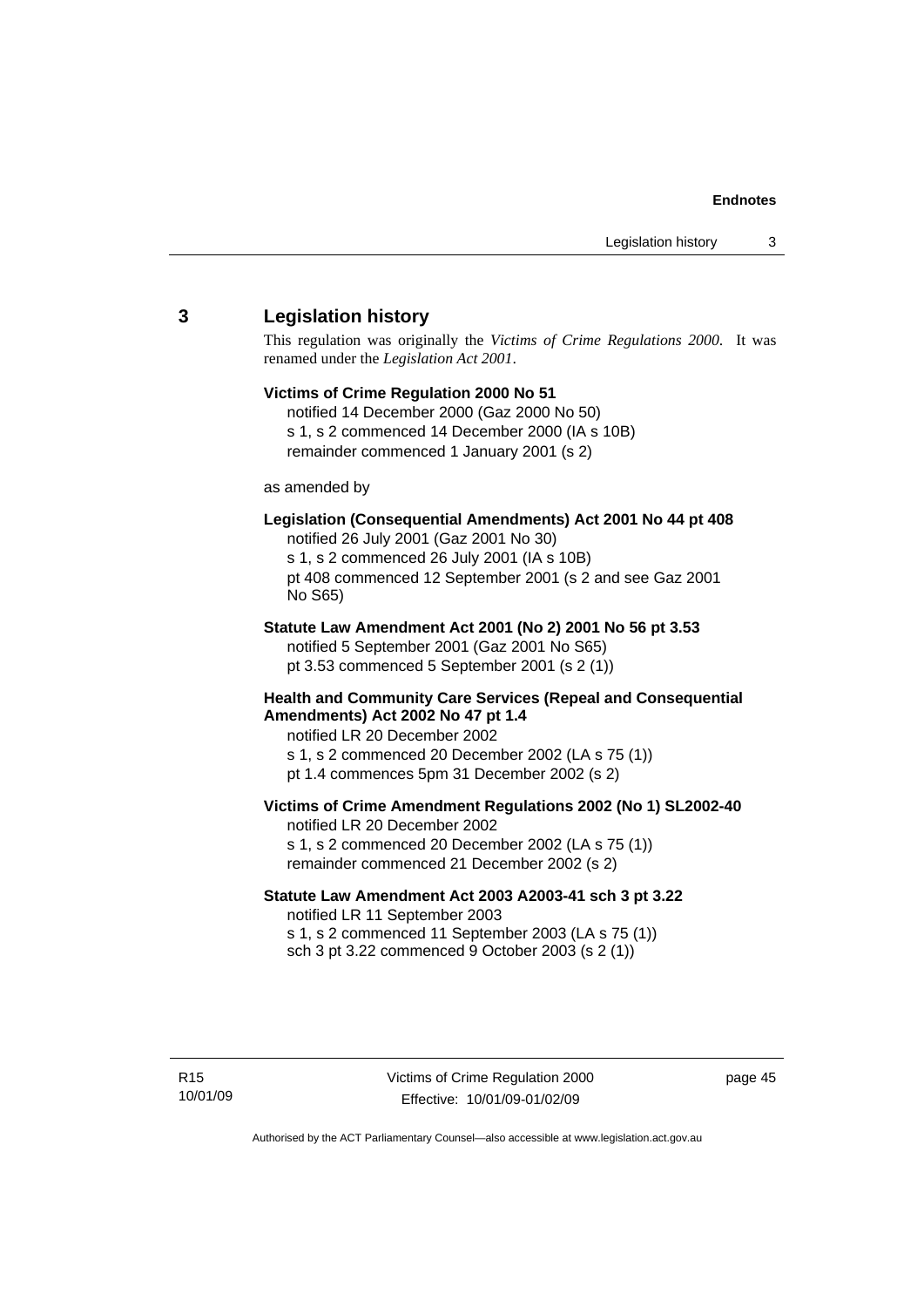3 Legislation history

#### **Statute Law Amendment Act 2003 (No 2) A2003-56 sch 3 pt 3.29**

notified LR 5 December 2003

s 1, s 2 commenced 5 December 2003 (LA s 75 (1)) sch 3 pt 3.29 commenced 19 December 2003 (s 2)

#### **Health Professionals Legislation Amendment Act 2004 A2004-39 sch 1 pt 1.9**

notified LR 8 July 2004 s 1, s 2 commenced 8 July 2004 (LA s 75 (1)) sch 1 pt 1.9 commenced 7 July 2005 (s 2 and see Health Professionals Act 2004 A2004-38, s 2 and CN2005-11)

#### **Human Rights Commission Legislation Amendment Act 2005 A2005-41 sch 1 pt 1.14 (as am by A2006-3 amdt 1.3)**

notified LR 1 September 2005 s 1, s 2 commenced 1 September 2005 (LA s 75 (1)) sch 1 pt 1.14 commenced 1 November 2006 (s 2 (3) (as am by A2006-3 amdt 1.3) and see Human Rights Commission Act 2005 A2005-40, s 2 (as am by A2006-3 s 4) and CN2006-21)

#### **Human Rights Commission Legislation Amendment Act 2006 A2006-3 amdt 1.3**

notified LR 22 February 2006

s 1, s 2 commenced 22 February 2006 (LA s 75 (1))

amdt 1.3 commenced 23 February 2006 (s 2)

*Note* This Act only amends the Human Rights Commission Legislation Amendment Act 2005 A2005-41

#### **Victims of Crime Amendment Regulation 2006 (No 1) SL2006-61**

notified LR 21 December 2006 s 1, s 2 commenced 21 December 2006 (LA s 75 (1))

remainder commenced 1 January 2007 (s 2)

#### **Victims of Crime Amendment Act 2007 A2007-44 sch 1 pt 1.3**  notified LR 13 December 2007

s 1, s 2 commenced 13 December 2007 (LA s 75 (1)) sch 1 pt 1.3 commenced 20 December 2007 (s 2)

#### **Victims of Crime Amendment Regulation 2007 (No 1) SL2007-40**  notified LR 17 December 2007

s 1, s 2 commenced 17 December 2007 (LA s 75 (1))

remainder commenced 20 December 2007 (s 2 and see A2007-44 s 2)

page 46 Victims of Crime Regulation 2000 Effective: 10/01/09-01/02/09

R15 10/01/09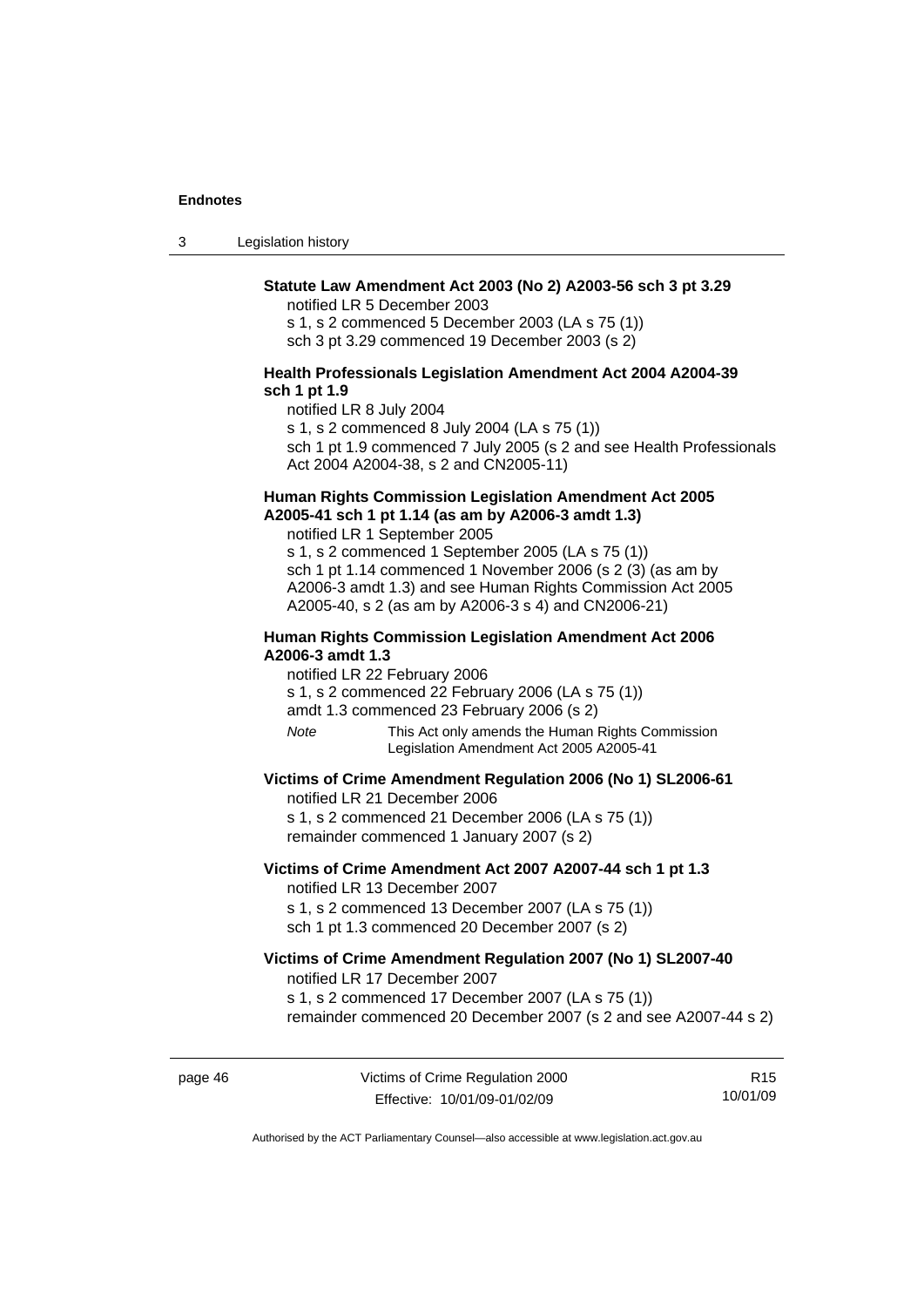#### <span id="page-52-0"></span>**Justice and Community Safety Legislation Amendment Act 2008 A2008-7 sch 1 pt 1.21**

notified LR 16 April 2008 s 1, s 2 commenced 16 April 2008 (LA s 75 (1)) sch 1 pt 1.21 commenced 7 May 2008 (s 2)

#### **Statute Law Amendment Act 2008 A2008-28 sch 3 pt 3.60**

notified LR 12 August 2008

s 1, s 2 commenced 12 August 2008 (LA s 75 (1)) sch 3 pt 3.60 commenced 26 August 2008 (s 2)

#### **ACT Civil and Administrative Tribunal Legislation Amendment Act 2008 (No 2) A2008-37 sch 1 pt 1.104**

notified LR 4 September 2008

s 1, s 2 commenced 4 September 2008 (LA s 75 (1)) sch 1 pt 1.104 commences on the commencement of ACT Civil and Administrative Tribunal Act 2008 A2008-35 s 6 (s 2 (1)) *Note* default commencement under A2008-35: 4 September 2010

#### **Road Transport Legislation Amendment Regulation 2008 (No 2) SL2008-47 sch 1 pt 1.4**

notified LR 1 December 2008 s 1, s 2 commenced 1 December 2008 (LA s 75 (1)) sch 1 pt 1.4 commenced 2 December 2008 (s 2)

#### **4 Amendment history**

| Name of regulation                  |                                                          |  |
|-------------------------------------|----------------------------------------------------------|--|
| s 1                                 | am R7 LA                                                 |  |
| Commencement<br>s <sub>2</sub>      | om Act 2001 No 44 amdt 1.4234                            |  |
| <b>Dictionary</b><br>s <sub>3</sub> | am Act 2001 No 44 amdt 1.4235                            |  |
| <b>Notes</b><br>s <sub>4</sub>      | am Act 2001 No 44 amdt 1.4236                            |  |
| <b>Functions</b><br>s 6             | am 2002 No 40 s 4; pars renum R3 LA (see 2002 No 40 s 5) |  |
| Membership of board                 |                                                          |  |
| s <sub>7</sub>                      | am A2003-41 amdt 3.489                                   |  |

page 47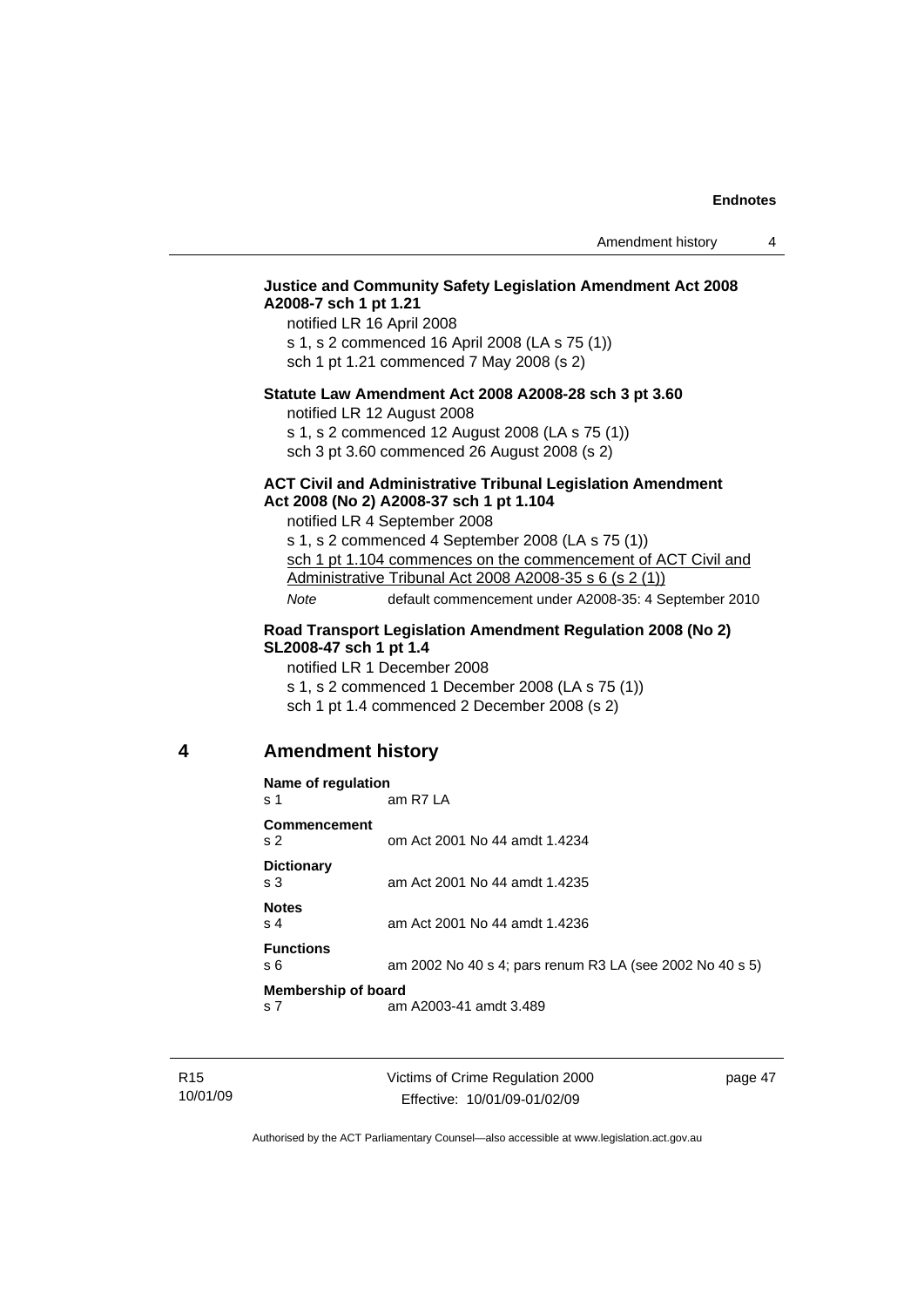| Amendment history                                                                                                                                                                                                                                                                                                                                                                         |
|-------------------------------------------------------------------------------------------------------------------------------------------------------------------------------------------------------------------------------------------------------------------------------------------------------------------------------------------------------------------------------------------|
| Appointed members of board<br>am Act 2001 No 44 amdt 1.4237, amdt 1.4238; 2002 No 40<br>s 8<br>s 6; A2003-41 amdt 3.490, amdt 3.491; A2003-56 amdt 3.279                                                                                                                                                                                                                                  |
| <b>Duration of appointment</b><br>s 11<br>am Act 2001 No 44 amdt 1.4238; 2002 No 40 s 7; A2003-41<br>amdt 3.492; A2008-28 amdt 3.173                                                                                                                                                                                                                                                      |
| Term of appointment to be included in instrument of appointment etc<br>om A2003-41 amdt 3.493<br>s <sub>12</sub>                                                                                                                                                                                                                                                                          |
| Responsible service agency<br>s 21<br>am Act 2002 No 47 amdt 1.33; SL2006-61 s 4                                                                                                                                                                                                                                                                                                          |
| Responsible service agency-obligations<br>s 23<br>am A2007-8 amdt 1.79                                                                                                                                                                                                                                                                                                                    |
| Eligible victims under the victims services scheme<br>s 24<br>am A2003-41 amdt 3.494                                                                                                                                                                                                                                                                                                      |
| Notification and review of eligibility decisions<br>div 3.2 hdg<br>sub A2008-37 amdt 1.537                                                                                                                                                                                                                                                                                                |
| Definitions-div 3.2<br>s 25<br>sub A2008-37 amdt 1.537<br>def affected person ins A2008-37 amdt 1.537<br>def internally reviewable decision ins A2008-37 amdt 1.537<br>def internal reviewer ins A2008-37 amdt 1.537<br>def internal reviewer's decision ins A2008-37 amdt 1.537<br>def internal review notice ins A2008-37 amdt 1.537<br>def reviewable decision ins A2008-37 amdt 1.537 |
| Internal review notices-responsible service agency<br>ins A2008-37 amdt 1.537<br>s 25A                                                                                                                                                                                                                                                                                                    |
| Applications to responsible service agency for internal review<br>s 26<br>sub A2008-37 amdt 1.537                                                                                                                                                                                                                                                                                         |
| <b>Internal reviewer</b><br>s 26A<br>ins A2008-37 amdt 1.537                                                                                                                                                                                                                                                                                                                              |
| <b>Review by internal reviewer</b><br>s 27<br>sub A2008-37 amdt 1.537                                                                                                                                                                                                                                                                                                                     |
| Internal review notices-internal reviewer<br>ins A2008-37 amdt 1.537<br><u>s 27A</u>                                                                                                                                                                                                                                                                                                      |
| <b>Eligibility Review Committee</b><br>s 28<br>sub A2008-37 amdt 1.537                                                                                                                                                                                                                                                                                                                    |
| Applications to committee for internal review<br>s 29<br>sub A2008-37 amdt 1.537                                                                                                                                                                                                                                                                                                          |
|                                                                                                                                                                                                                                                                                                                                                                                           |

page 48 Victims of Crime Regulation 2000 Effective: 10/01/09-01/02/09

R15 10/01/09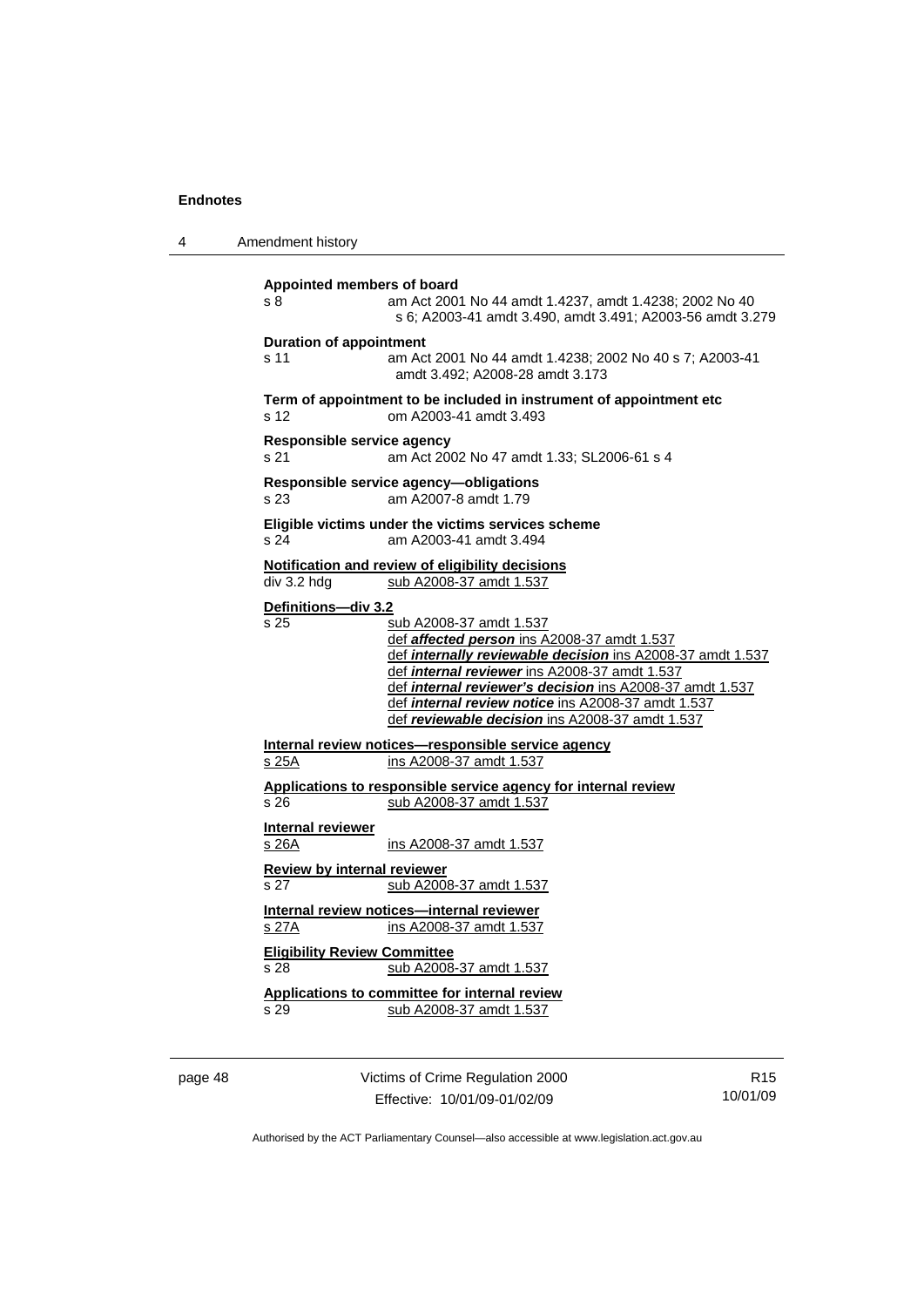Amendment history 4

**Review by committee** s 30 sub A2008-37 amdt 1.537 **Reviewable decision notices** s 31 sub A2008-37 amdt 1.537 **Applications to ACAT** s 32 sub A2008-37 amdt 1.537 **How contact hours are provided**  s 37 am A2003-41 amdt 3.495 **Criteria for approval**  s 41 am A2007-8 amdt 1.79 **Suspension of approval**  s 42 am A2005-41 amdt 1.127, amdt 1.128 **Cancellation of approval**  s 43 am 2002 No 40 s 8; pars renum R3 LA (see 2002 No 40 s 9) **Notification and review of decisions about service providers** div 3.6 hdg ins A2008-37 amdt 1.538 **Meaning of** *reviewable decision—***div 3.6** s 46 sub A2008-37 amdt 1.538 **Reviewable decision notices** s 46A ins A2008-37 amdt 1.538 **Applications for review** s 47 sub A2008-37 amdt 1.538 **Annual reporting authority**  s 49 am 2002 No 40 s 10 **Victims services levy—excluded offences**  s 49A ins A2007-44 amdt 1.5 am A2008-37 amdt 1.539 **Determination of fees for services provided by approved service providers**  s 50 sub Act 2001 No 44 amdt 1.4239 **Approved forms**  s 51 sub Act 2001 No 44 amdt 1.4239 am A2003-41 amdt 3.496 **Modification of regulation**  pt 5 hdg exp 1 July 2001 (s 57) ins A2004-39 amdt 1.40 exp 9 January 2009 (s 55)

R15 10/01/09 Victims of Crime Regulation 2000 Effective: 10/01/09-01/02/09

page 49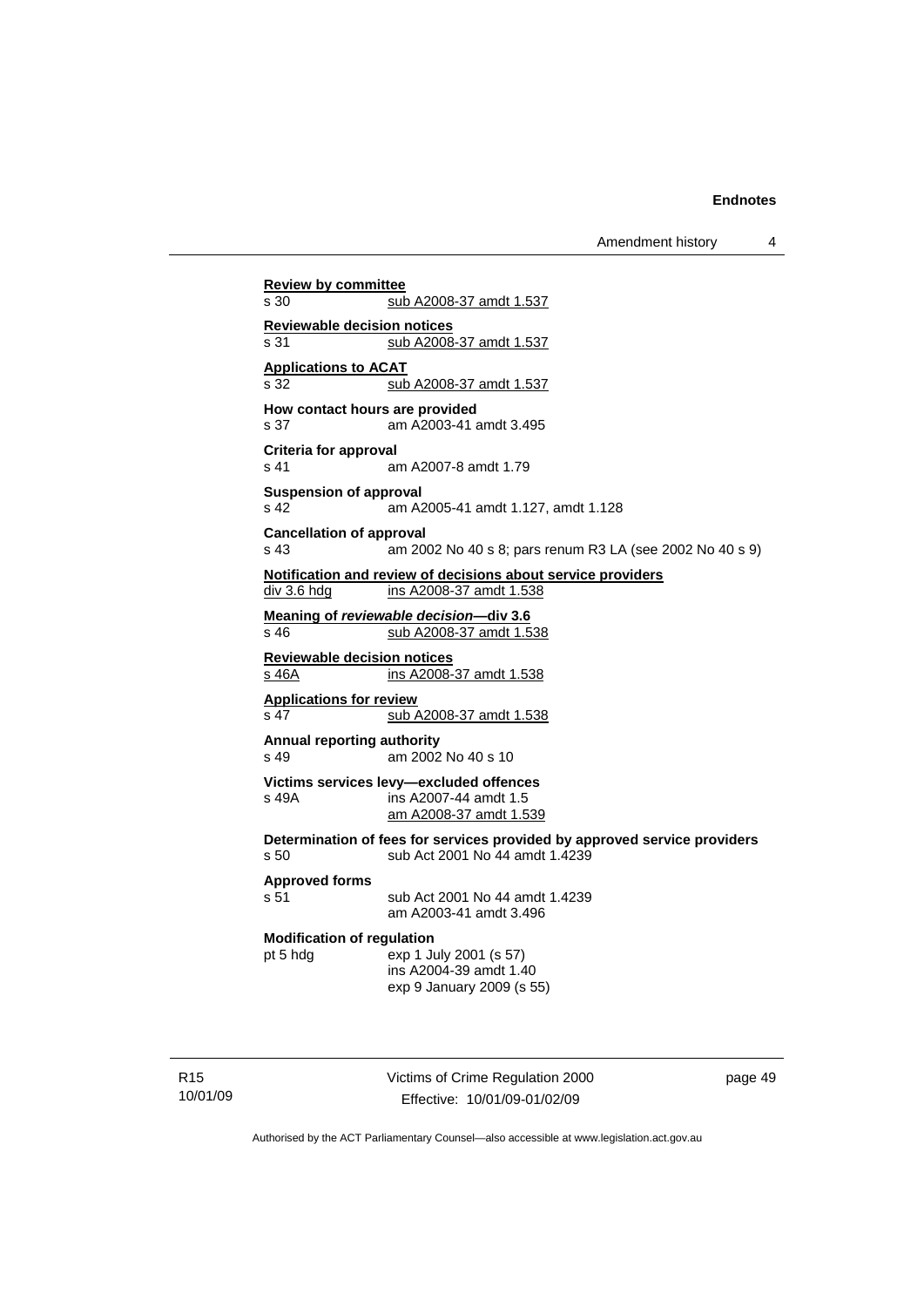4 Amendment history

| <b>Application of pt 5</b>                       |                                                                               |  |
|--------------------------------------------------|-------------------------------------------------------------------------------|--|
| s 52                                             | exp 1 July 2001 (s 57)<br>ins A2004-39 amdt 1.40<br>exp 9 January 2009 (s 55) |  |
|                                                  | Dictionary, definition of health professional                                 |  |
| s <sub>53</sub>                                  | om R1 (LRA)<br>ins A2004-39 amdt 1.40<br>exp 9 January 2009 (s 55)            |  |
|                                                  | Dictionary, definition of psychologist                                        |  |
| s 54                                             | exp 1 July 2001 (s 57)<br>ins A2004-39 amdt 1.40                              |  |
|                                                  | exp 9 January 2009 (s 55)                                                     |  |
| Expiry of pt 5                                   |                                                                               |  |
| s 55                                             | exp 1 July 2001 (s 57)                                                        |  |
|                                                  | ins A2004-39 amdt 1.40                                                        |  |
|                                                  | exp 9 January 2009 (s 55)                                                     |  |
| <b>Existing entitlements</b><br>s 56             | exp 1 July 2001 (s 57)                                                        |  |
| <b>Expiration of pt 5</b><br>s 57                | exp 1 July 2001 (s 57)                                                        |  |
|                                                  | Victims services levy-excluded offences                                       |  |
| sch 1                                            | ins A2007-44 amdt 1.6                                                         |  |
|                                                  | am A2008-37 amdt 1.540, amdt 1.541                                            |  |
| <b>Australian Road Rules</b><br>sch 1 pt 1.1 hdg | am A2008-37 amdt 1.542                                                        |  |
| sch 1 pt 1.1                                     | ins A2007-44 amdt 1.6                                                         |  |
|                                                  | Road Transport (Safety and Traffic Management) Regulation 2000                |  |
| sch 1 pt 1.2 hdg                                 | am A2008-37 amdt 1.543                                                        |  |
| sch 1 pt 1.2                                     | ins A2007-44 amdt 1.6<br>sub SL2007-40 s 4                                    |  |
|                                                  | am SL2008-47 amdt 1.17; items renum R14 LA                                    |  |
| (No 2) 2007                                      | Australian National University Act 1991 (Cwlth)—Parking and Traffic Statute   |  |
| sch 1 pt 1.3 hdg                                 | am A2008-37 amdt 1.544                                                        |  |
| sch 1 pt 1.3                                     | ins A2007-44 amdt 1.6                                                         |  |
|                                                  |                                                                               |  |
|                                                  |                                                                               |  |

page 50 Victims of Crime Regulation 2000 Effective: 10/01/09-01/02/09

R15 10/01/09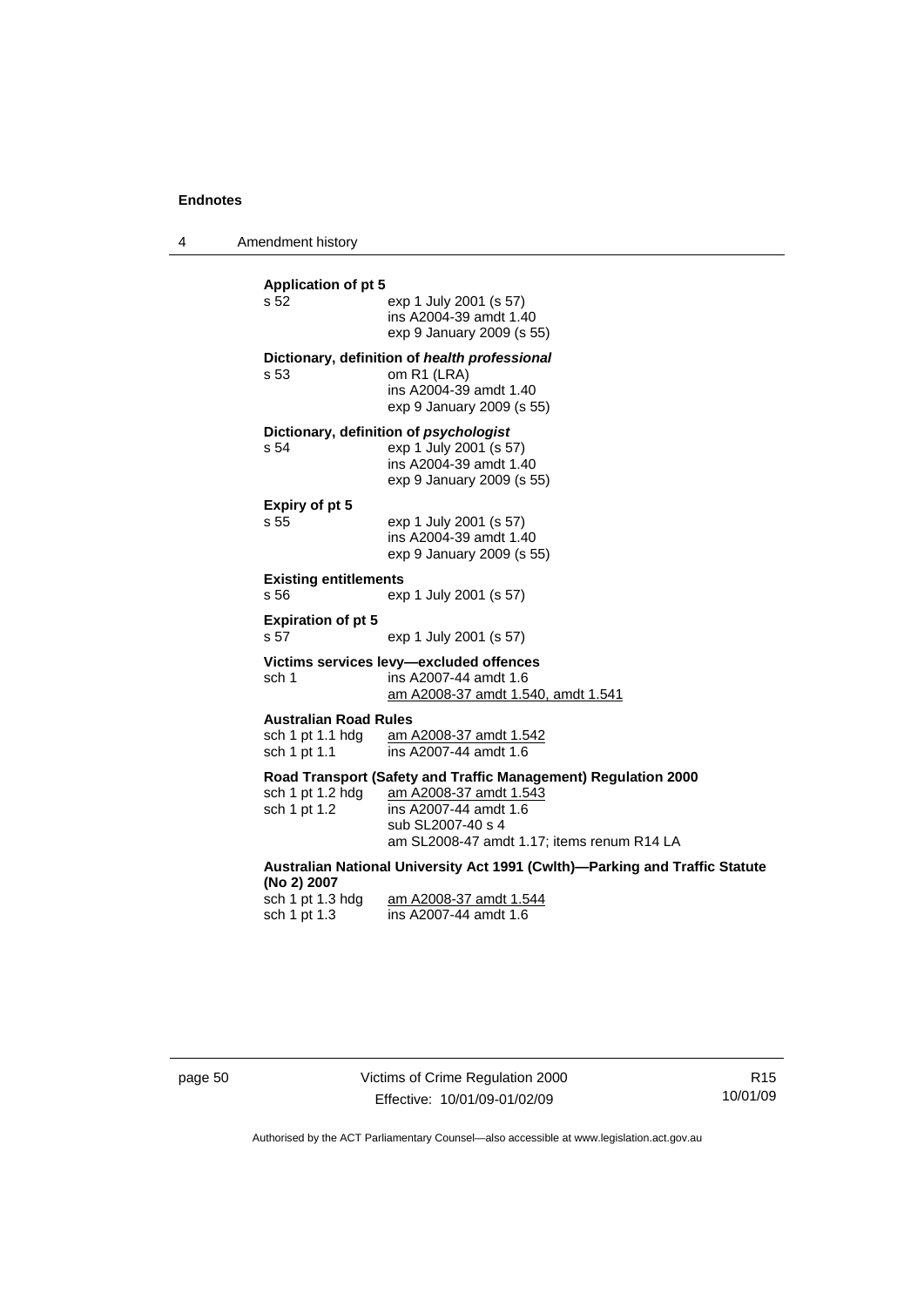<span id="page-56-0"></span>

|                   | Earlier republications                                                                                                                            | 5 |
|-------------------|---------------------------------------------------------------------------------------------------------------------------------------------------|---|
|                   |                                                                                                                                                   |   |
| <b>Dictionary</b> |                                                                                                                                                   |   |
| dict              | am A2003-41 amdt 3.497; A2005-41 amdt 1.129, amdt 1.130;<br>A2008-37 amdt 1.545, amdt 1.546<br>def <b>affected person</b> sub A2008-37 amdt 1.547 |   |
|                   | def community support member ins 2002 No 40 s 11                                                                                                  |   |
|                   | def <i>harm</i> om A2003-41 amdt 3.498                                                                                                            |   |
|                   | def health member om 2002 No 40 s 12                                                                                                              |   |
|                   | def health professional sub A2004-39 amdt 1.41                                                                                                    |   |
|                   | def health professions Act om A2004-39 amdt 1.41                                                                                                  |   |
|                   | def <i>internally reviewable decision</i> ins A2008-37 amdt 1.548                                                                                 |   |
|                   | def <i>internal reviewer</i> sub A2008-37 amdt 1.549                                                                                              |   |
|                   | def <i>internal reviewer's decision</i> ins A2008-37 amdt 1.550                                                                                   |   |
|                   | def <i>internal review notice</i> ins A2008-37 amdt 1.550                                                                                         |   |
|                   | def <b>psychologist</b> sub A2004-39 amdt 1.42                                                                                                    |   |
|                   | def reviewable decision sub A2008-37 amdt 1.551                                                                                                   |   |
|                   | def <i>the Act</i> om Act 2001 No 56 amdt 3.892                                                                                                   |   |
|                   | def <i>victim</i> om A2003-41 amdt 3.499                                                                                                          |   |
|                   | def youth policy and services member ins 2002 No 40 s 11                                                                                          |   |

#### **5 Earlier republications**

Some earlier republications were not numbered. The number in column 1 refers to the publication order.

Since 12 September 2001 every authorised republication has been published in electronic pdf format on the ACT legislation register. A selection of authorised republications have also been published in printed format. These republications are marked with an asterisk (\*) in column 1. Electronic and printed versions of an authorised republication are identical.

| <b>Republication No Amendments to</b> |                | <b>Republication date</b> |
|---------------------------------------|----------------|---------------------------|
| 1                                     | not amended    | 2 July 2001               |
| 2                                     | Act 2001 No 44 | 6 December 2001           |
| 3                                     | SL2002-40      | 21 December 2002          |
| 4                                     | SL2002-40      | 31 December 2002          |
| 5                                     | A2003-41       | 9 October 2003            |
| 6                                     | A2003-56       | 19 December 2003          |
| 7                                     | A2004-39       | 1 November 2004           |
| 8                                     | A2004-39       | 7 July 2005               |
| 9                                     | A2006-3        | 1 November 2006           |
|                                       |                |                           |

Victims of Crime Regulation 2000 Effective: 10/01/09-01/02/09

page 51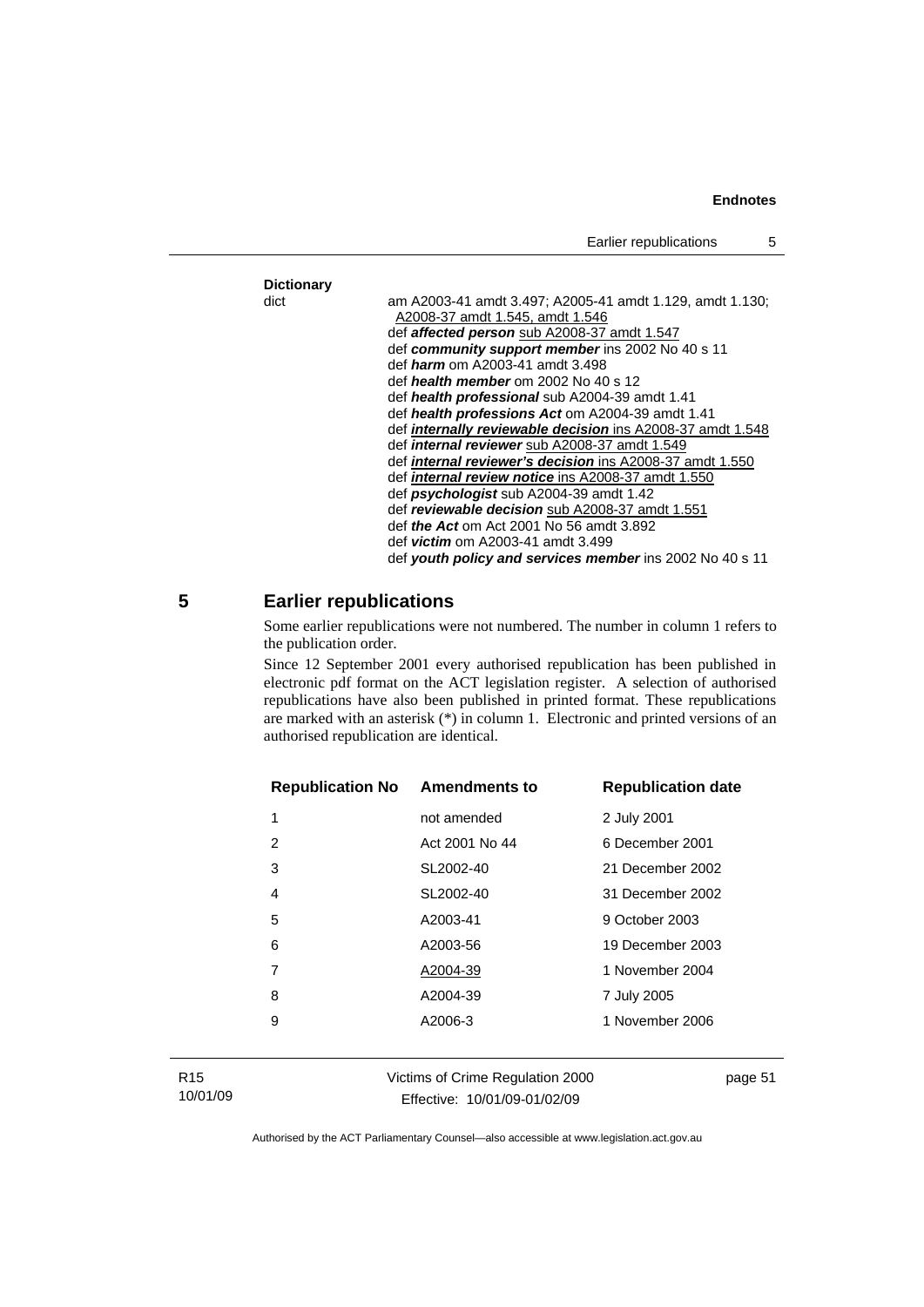| <b>Republication No</b> | <b>Amendments to</b> | <b>Republication date</b> |
|-------------------------|----------------------|---------------------------|
| 10                      | SL2006-61            | 1 January 2007            |
| 11                      | SL2007-40            | 20 December 2007          |
| 12                      | A2008-7              | 7 May 2008                |
| 13                      | A2008-28             | 26 August 2008            |
| 14                      | SL2008-47            | 2 December 2008           |

<span id="page-57-0"></span>6 Uncommenced amendments

#### **6 Uncommenced amendments**

The following amendments have not been included in this republication because they were uncommenced at the republication date:

 **ACT Civil and Administrative Tribunal Legislation Amendment Act 2008 (No 2) A2008-37 sch 1 pt 1.104** 

# **Part 1.104 Victims of Crime Regulation 2000**

#### **[1.537] Division 3.2**

*substitute* 

# **Division 3.2 Notification and review of eligibility decisions**

#### **25 Definitions—div 3.2**

In this division:

*affected person* means a person the responsible service agency decides is not eligible for the victims services scheme.

*internally reviewable decision* means a decision of the responsible service agency that a person is not eligible for the victims services scheme.

*internal reviewer—*see section 26A.

page 52 Victims of Crime Regulation 2000 Effective: 10/01/09-01/02/09

R15 10/01/09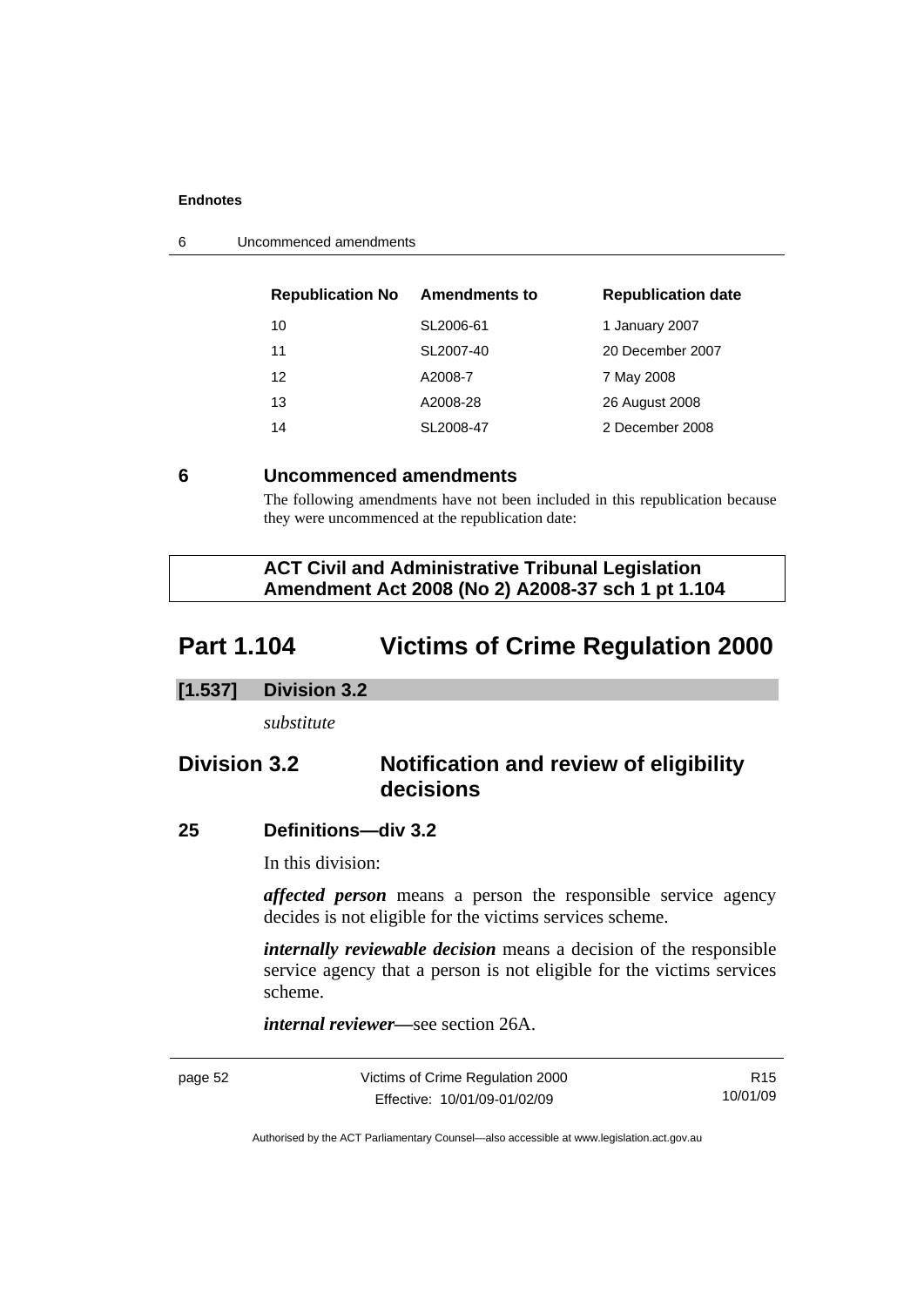*internal reviewer's decision* means a decision of an internal reviewer in relation to an internally reviewable decision.

*internal review notice*—see the *ACT Civil and Administrative Tribunal Act 2008*, section 67B (1).

*reviewable decision* means a decision of the committee in relation to an internal reviewer's decision.

## **25A Internal review notices—responsible service agency**

If the responsible service agency makes an internally reviewable decision, the agency must give an internal review notice only to the affected person.

#### **26 Applications to responsible service agency for internal review**

- (1) The affected person may apply to the responsible service agency for review of the internally reviewable decision.
- (2) The application must—
	- (a) be in writing; and
	- (b) state the applicant's name and address; and
	- (c) set out the applicant's reasons for making the application.
	- *Note* If a form is approved under s 51 for the application, the form must be used.
- (3) The application must be given to the responsible service agency within—
	- (a) 28 days after the day the applicant is given the internal review notice by the responsible service agency; or
	- (b) any longer period allowed by the responsible service agency before or after the end of the 28-day period.

| R <sub>15</sub> | Victims of Crime Regulation 2000 | page 53 |
|-----------------|----------------------------------|---------|
| 10/01/09        | Effective: 10/01/09-01/02/09     |         |

*Note* The requirements for internal review notices are prescribed under the *ACT Civil and Administrative Tribunal Act 2008*.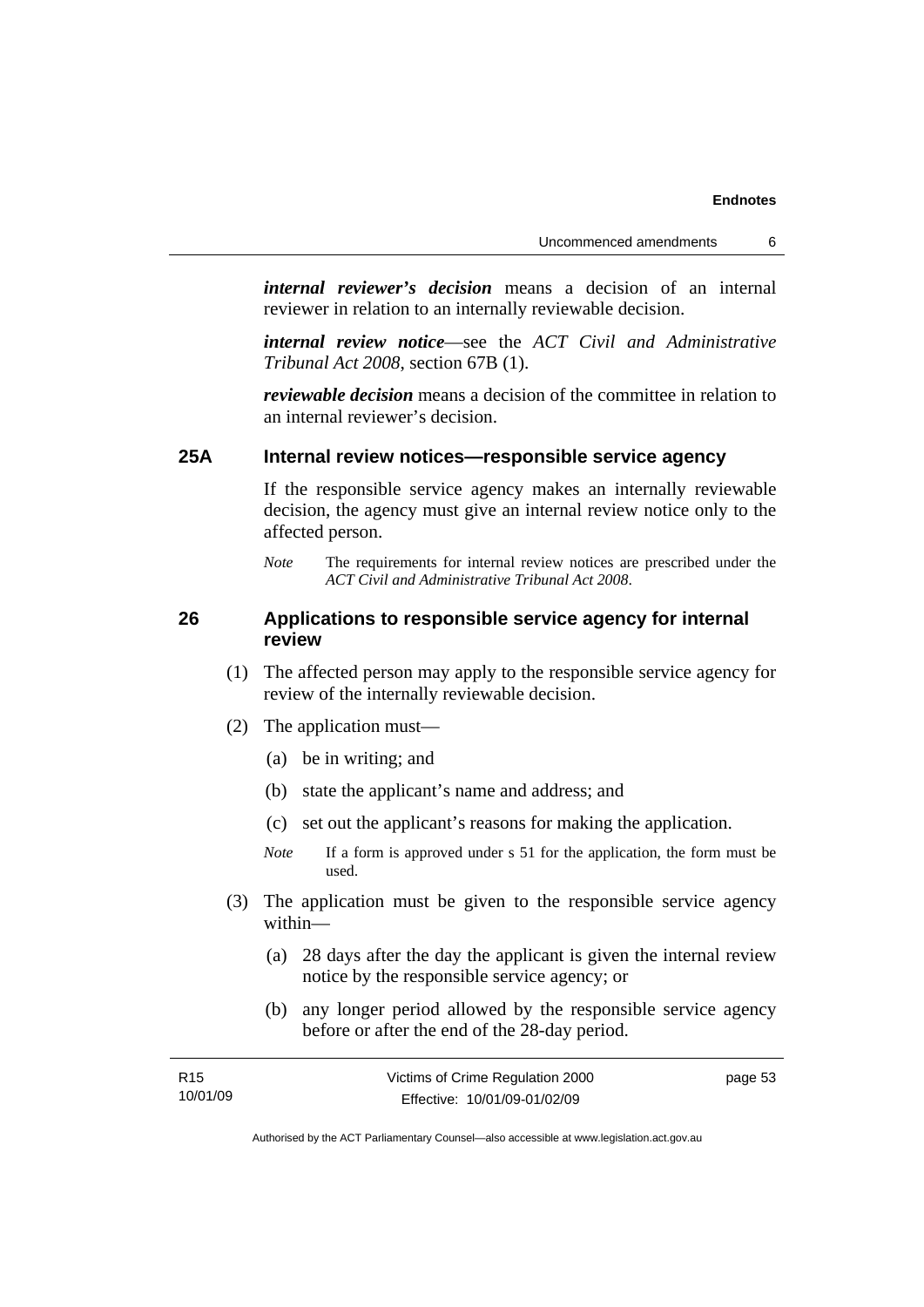6 Uncommenced amendments

#### **26A Internal reviewer**

The responsible service agency must arrange for a person (the *internal reviewer*) who did not make the internally reviewable decision to review the decision.

#### **27 Review by internal reviewer**

- (1) The internal reviewer for an internally reviewable decision must review the decision.
- (2) The review must happen within 28 days (the *28-day period*) after the day the responsible service agency receives the application for review of the internally reviewable decision.
- (3) The internal reviewer must—
	- (a) confirm the decision; or
	- (b) vary the decision; or
	- (c) set aside the decision and substitute the reviewer's own decision.
- (4) If the decision is not varied or set aside within the 28-day period, the decision is taken to have been confirmed by the internal reviewer.

## **27A Internal review notices—internal reviewer**

If an internal reviewer makes an internal reviewer's decision, the internal reviewer must give an internal review notice only to the affected person.

*Note* The requirements for internal review notices are prescribed under the *ACT Civil and Administrative Tribunal Act 2008*.

#### **28 Eligibility Review Committee**

- (1) The Eligibility Review Committee is continued in existence.
- (2) The committee consists of the DPP member, the courts member and the legal profession member.

| ı.<br>ı<br>c |  |
|--------------|--|
|--------------|--|

R15 10/01/09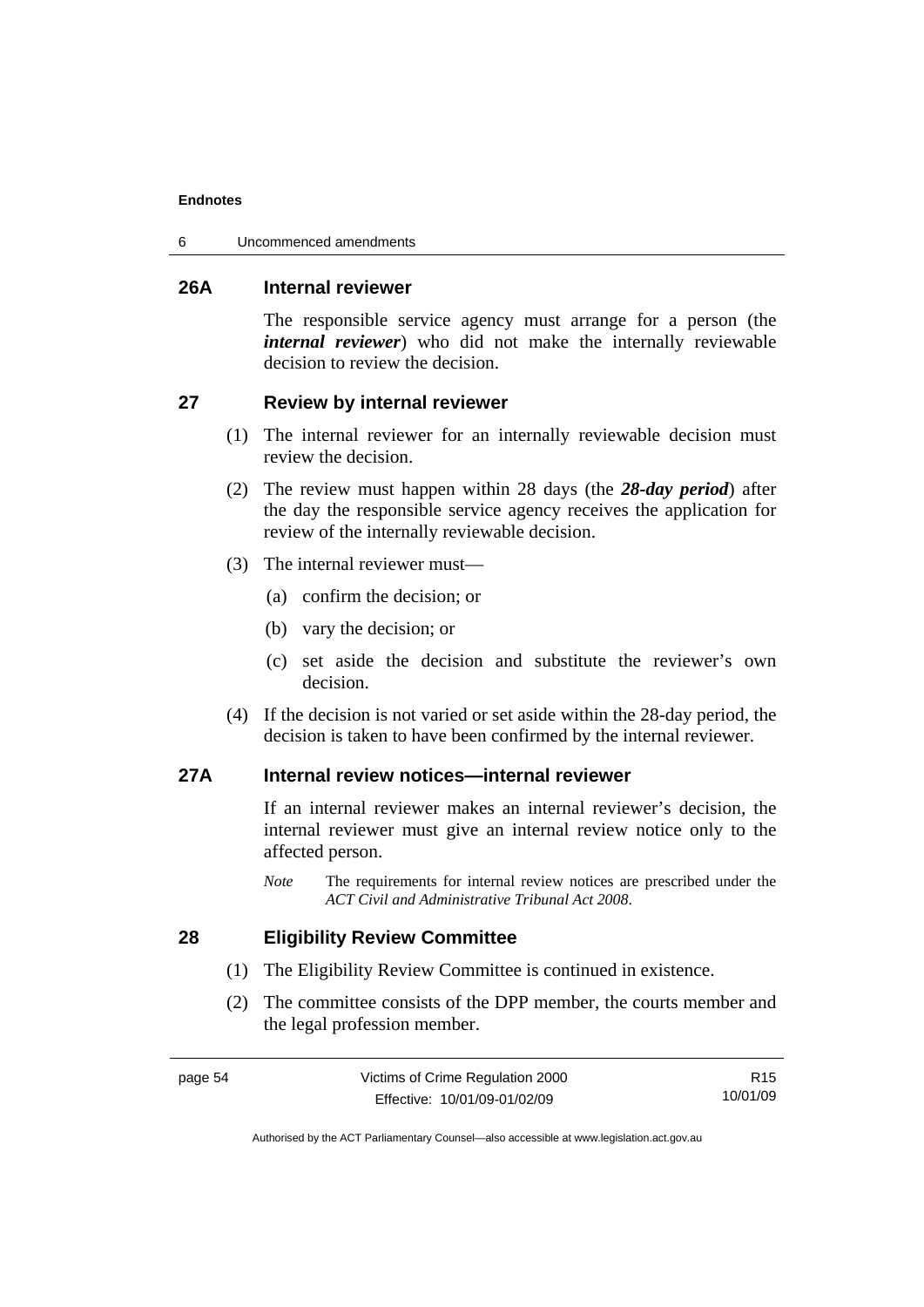#### **29 Applications to committee for internal review**

- (1) The affected person may apply to the committee for review of the internal reviewer's decision.
- (2) The application must—
	- (a) be in writing; and
	- (b) state the applicant's name and address; and
	- (c) set out the applicant's reasons for making the application.
	- *Note* If a form is approved under s 51 for the application, the form must be used.
- (3) The application must be given to the committee within—
	- (a) 28 days after the day the applicant is given the internal review notice by the internal reviewer; or
	- (b) any longer period allowed by the committee before or after the end of the 28-day period.

#### **30 Review by committee**

- (1) The committee for an internal reviewer's decision must review the decision.
- (2) The review must happen within 28 days (the *28-day period*) after the day the committee receives the application for review of the internal reviewer's decision.
- (3) The committee must—
	- (a) confirm the decision; or
	- (b) vary the decision; or
	- (c) set aside the decision and substitute the committee's own decision.
- (4) If the decision is not varied or set aside within the 28-day period, the decision is taken to have been confirmed by the committee.

| R <sub>15</sub> | Victims of Crime Regulation 2000 | page 55 |
|-----------------|----------------------------------|---------|
| 10/01/09        | Effective: 10/01/09-01/02/09     |         |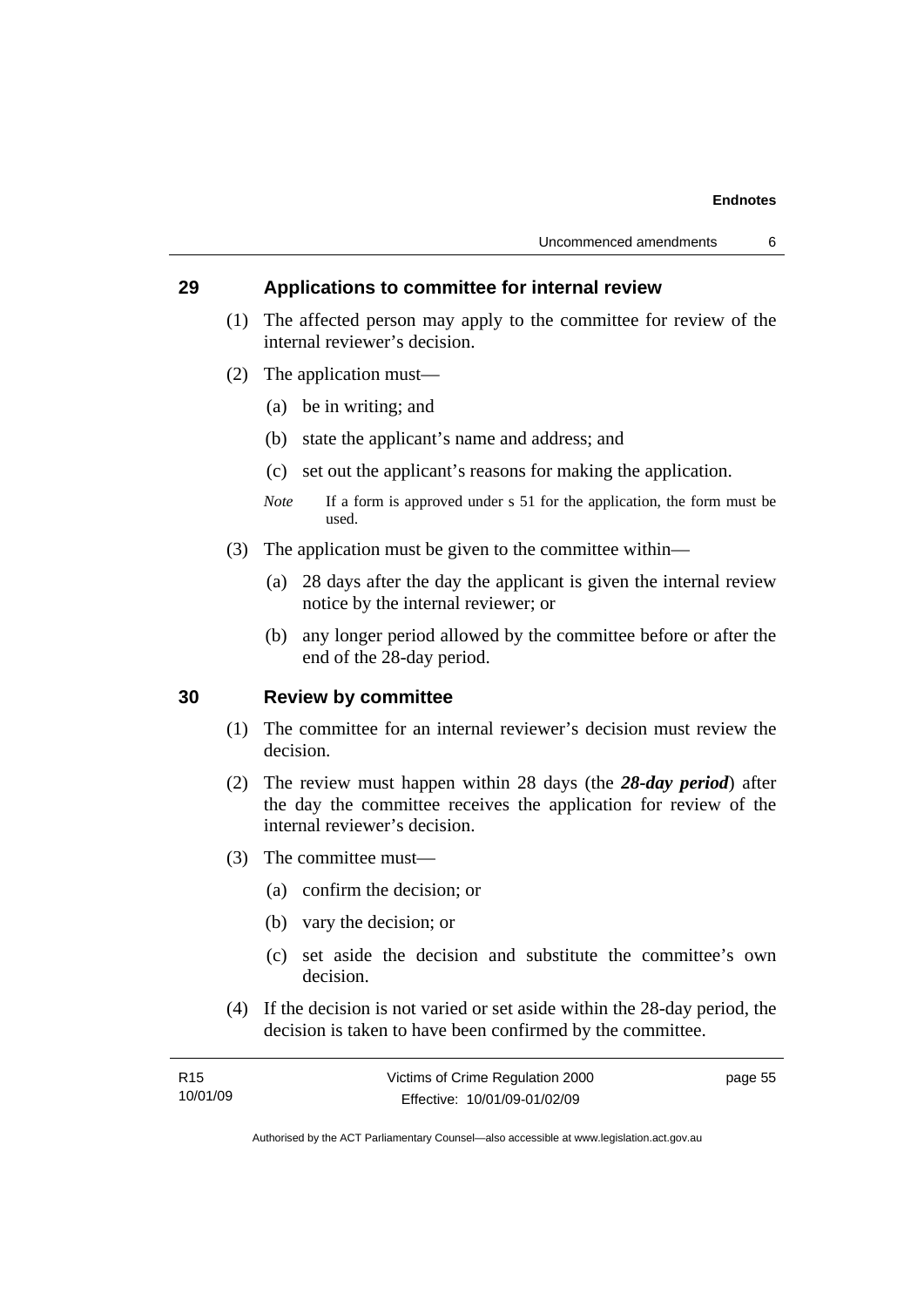| 6 | Uncommenced amendments |
|---|------------------------|
|---|------------------------|

#### **31 Reviewable decision notices**

If the committee makes a reviewable decision, the committee must give a reviewable decision notice only to the affected person.

*Note* The requirements for reviewable decision notices are prescribed under the *ACT Civil and Administrative Tribunal Act 2008*.

#### **32 Applications to ACAT**

The affected person may apply to the ACAT for review of a reviewable decision.

*Note* If a form is approved under the *ACT Civil and Administrative Tribunal Act 2008* for the application, the form must be used.

#### **[1.538] Sections 46 and 47**

*substitute* 

# **Division 3.6 Notification and review of decisions about service providers**

#### **46 Meaning of** *reviewable decision—***div 3.6**

In this division:

*reviewable decision* means a decision mentioned in schedule 1, column 3 under a provision of this regulation mentioned in column 2 in relation to the decision.

#### **46A Reviewable decision notices**

If the board makes a reviewable decision, the board must give a reviewable decision notice to each entity mentioned in schedule 1, column 4 in relation to the decision.

*Note 1* The board must also take reasonable steps to give a reviewable decision notice to any other person whose interests are affected by the decision (see *ACT Civil and Administrative Tribunal Act 2008*, s 67A).

R15 10/01/09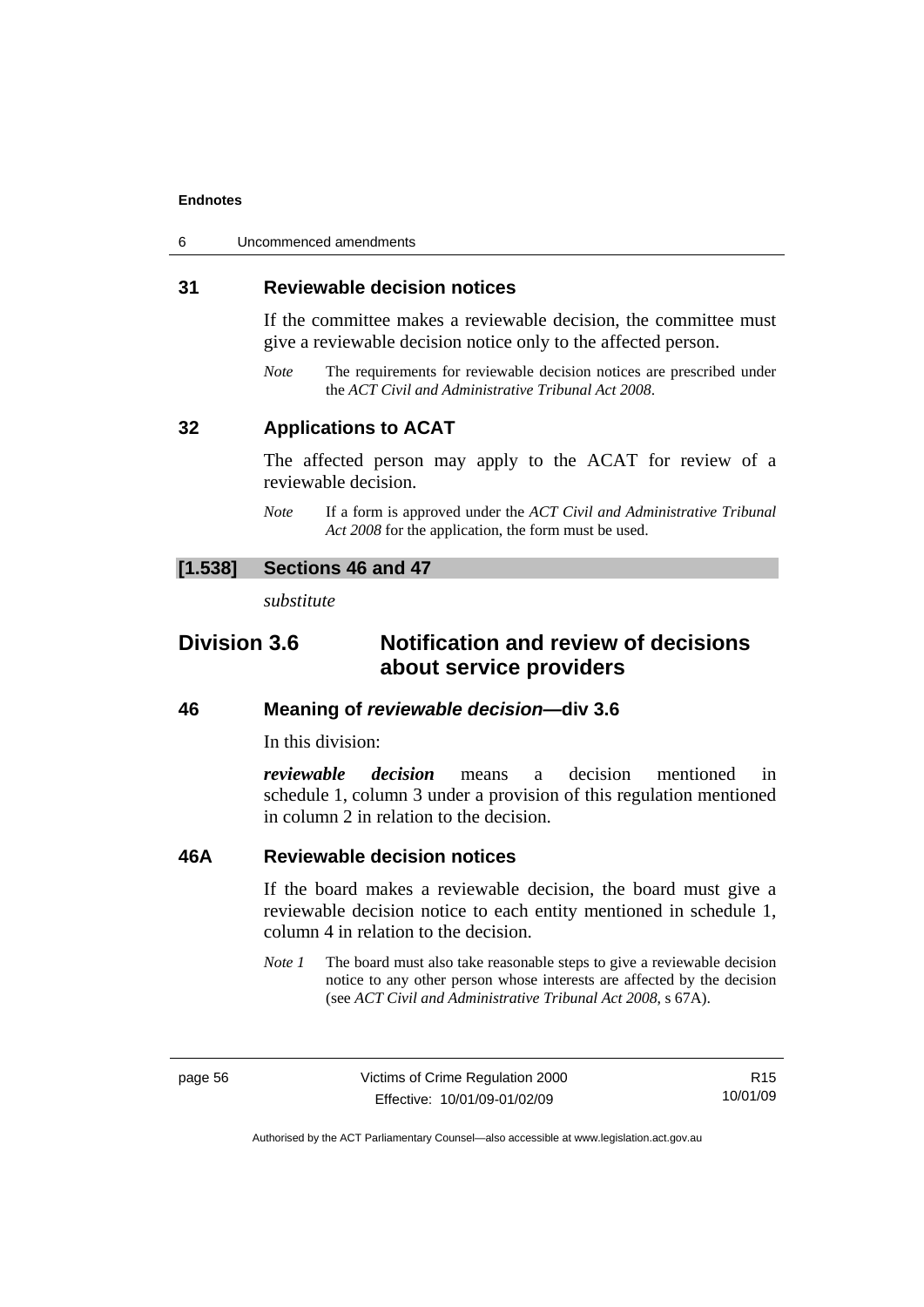*Note 2* The requirements for reviewable decision notices are prescribed under the *ACT Civil and Administrative Tribunal Act 2008*.

#### **47 Applications for review**

The following may apply to the ACAT for review of a reviewable decision:

- (a) an entity mentioned in schedule 1, column 4 in relation to the decision;
- (b) any other person whose interests are affected by the decision.
- *Note* If a form is approved under the *ACT Civil and Administrative Tribunal Act 2008* for the application, the form must be used.

#### **[1.539] Section 49A**

*omit* 

schedule 1

*substitute* 

schedule 2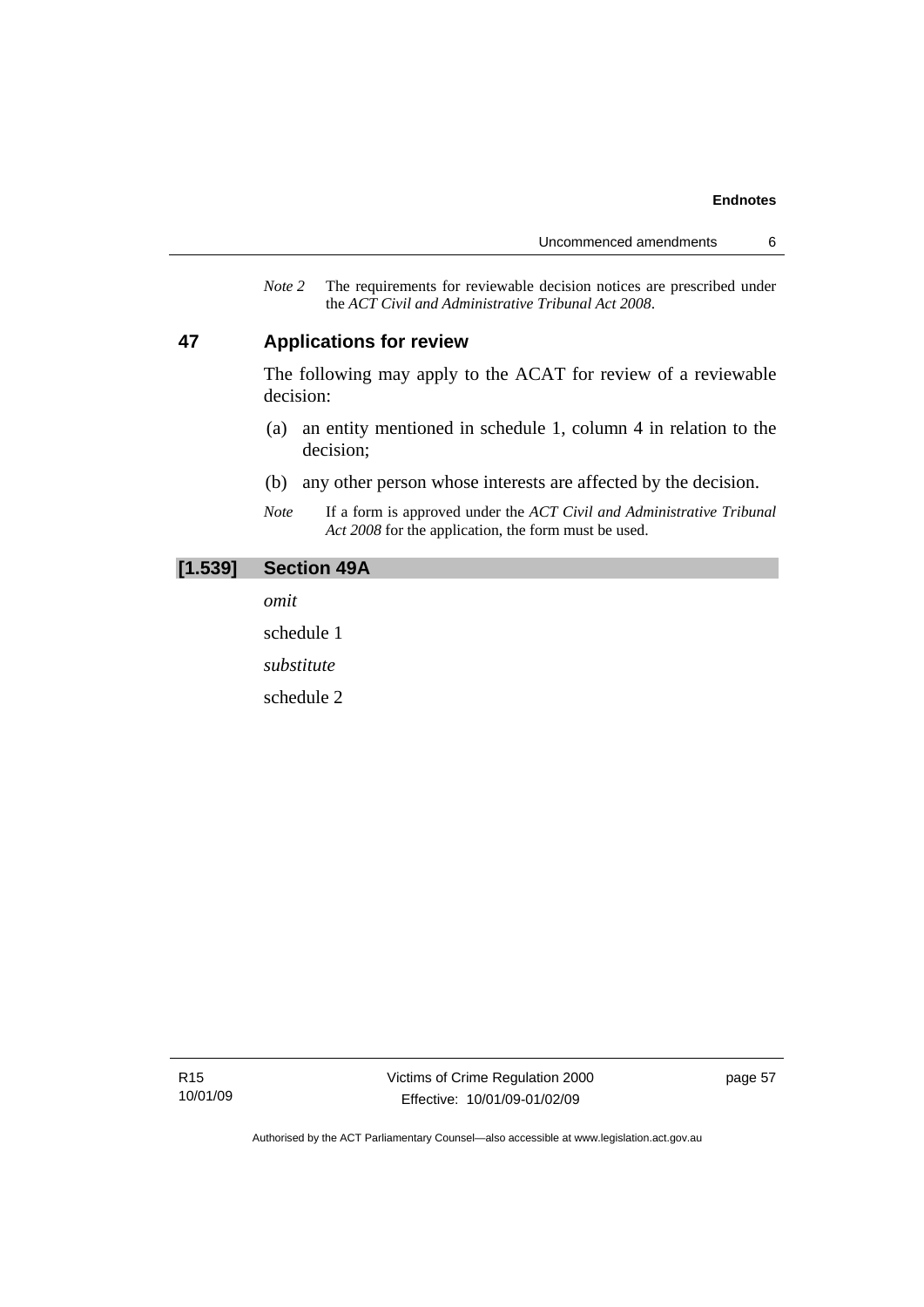6 Uncommenced amendments

# **[1.540] New schedule 1**

*insert* 

# **Schedule 1 Reviewable decisions about service providers**

(see div 3.6)

| column 1<br>item | column <sub>2</sub><br>section | column 3<br>decision                         | column 4<br>entity                          |
|------------------|--------------------------------|----------------------------------------------|---------------------------------------------|
|                  | 40                             | refuse to<br>approve<br>service<br>provider  | applicant                                   |
| 2                | 42                             | suspend<br>service<br>provider's<br>approval | service provider                            |
| 3                | 43                             | cancel<br>approval of<br>service<br>provider | person who was approved<br>service provider |

page 58 Victims of Crime Regulation 2000 Effective: 10/01/09-01/02/09

R15 10/01/09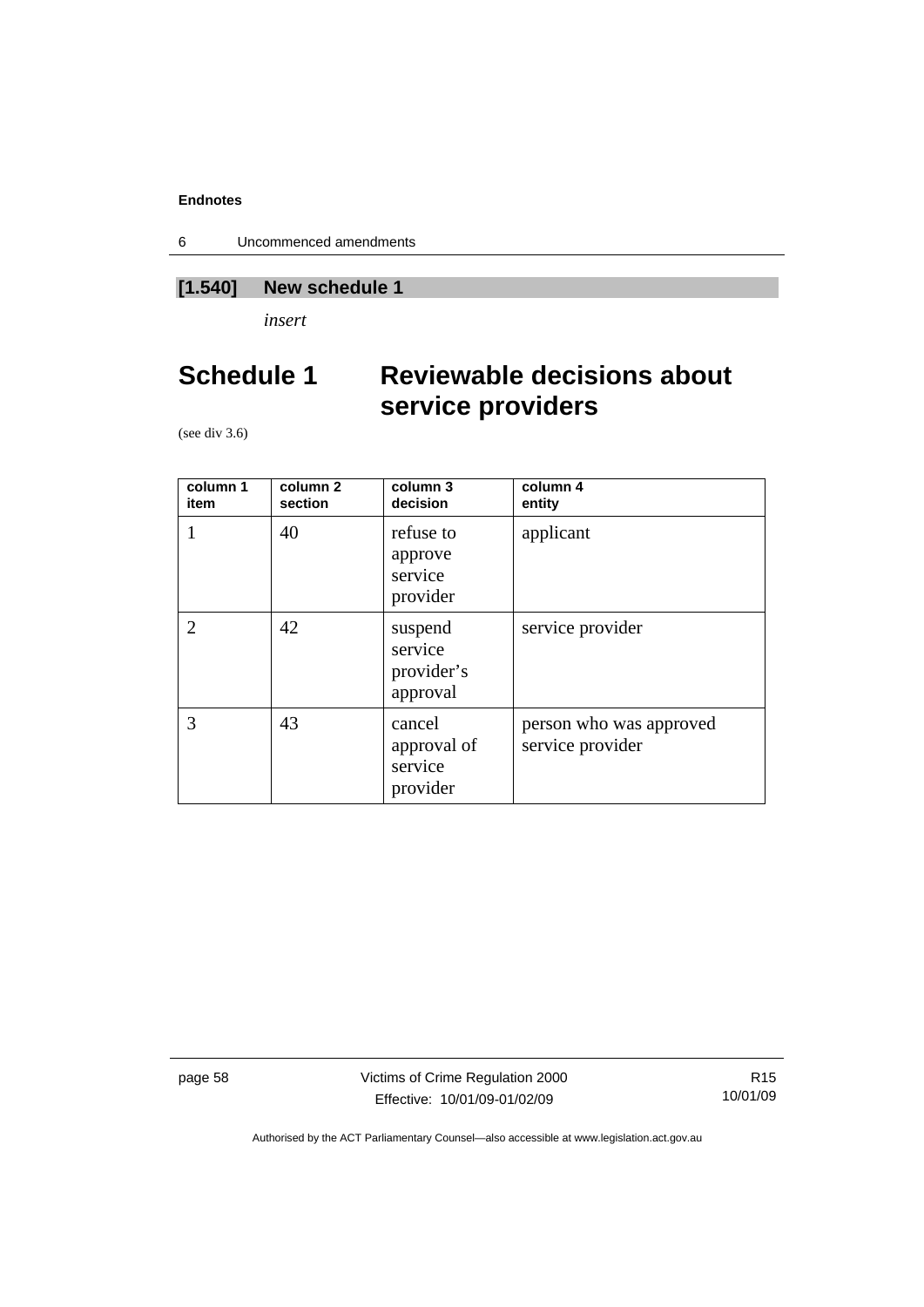# **[1.541] Schedule 1 heading**

*substitute* 

# **Schedule 2 Victims services levy excluded offences**

(s 49A)

# **[1.542] Schedule 1, part 1.1 heading**

*substitute* 

# **Part 2.1 Australian Road Rules**

**[1.543] Schedule 1, part 1.2 heading** 

*substitute* 

# **Part 2.2 Road Transport (Safety and Traffic Management) Regulation 2000**

# **[1.544] Schedule 1, part 1.3 heading**

*substitute* 

# **Part 2.3 Australian National University Act 1991 (Cwlth)—Parking and Traffic Statute (No 2) 2007**

page 59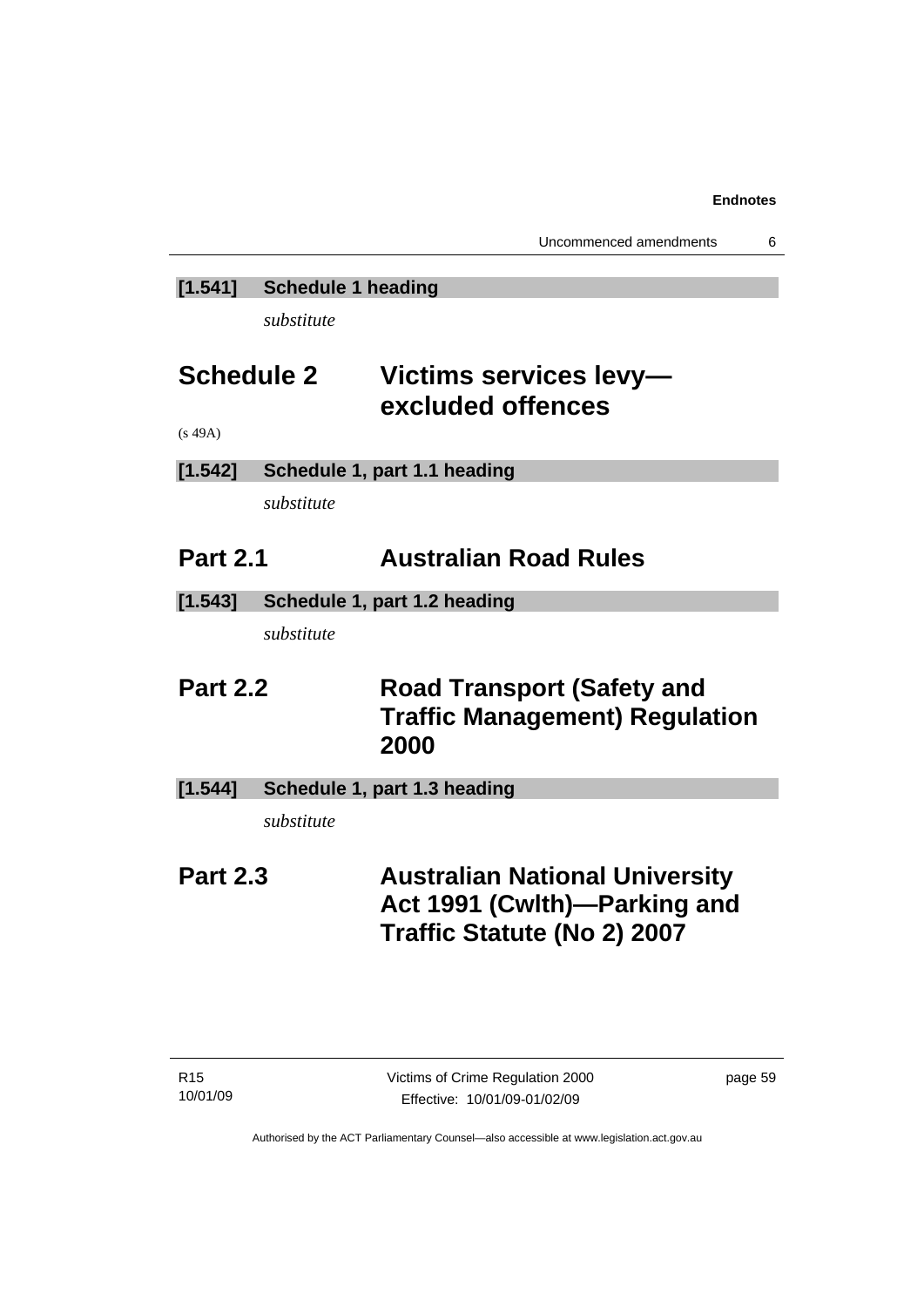6 Uncommenced amendments

#### **[1.545] Dictionary, note 2, dot points**

*omit* 

administrative appeals tribunal

*substitute* 

• ACAT

## **[1.546] Dictionary, note 2, new dot point**

*insert* 

• reviewable decision notice

#### **[1.547] Dictionary, definition of** *affected person*

*substitute* 

*affected person*, for division 3.2 (Notification and review of eligibility decisions)—see section 25.

#### **[1.548] Dictionary, new definition of** *internally reviewable decision*

*insert* 

*internally reviewable decision*, for division 3.2 (Notification and review of eligibility decisions)—see section 25.

#### **[1.549] Dictionary, definition of** *internal reviewer*

*substitute* 

*internal reviewer*, for division 3.2 (Notification and review of eligibility decisions)—see section 26A.

#### **[1.550] Dictionary, new definitions**

*insert* 

*internal reviewer's decision*, for division 3.2 (Notification and review of eligibility decisions)—see section 25.

page 60 Victims of Crime Regulation 2000 Effective: 10/01/09-01/02/09

R15 10/01/09